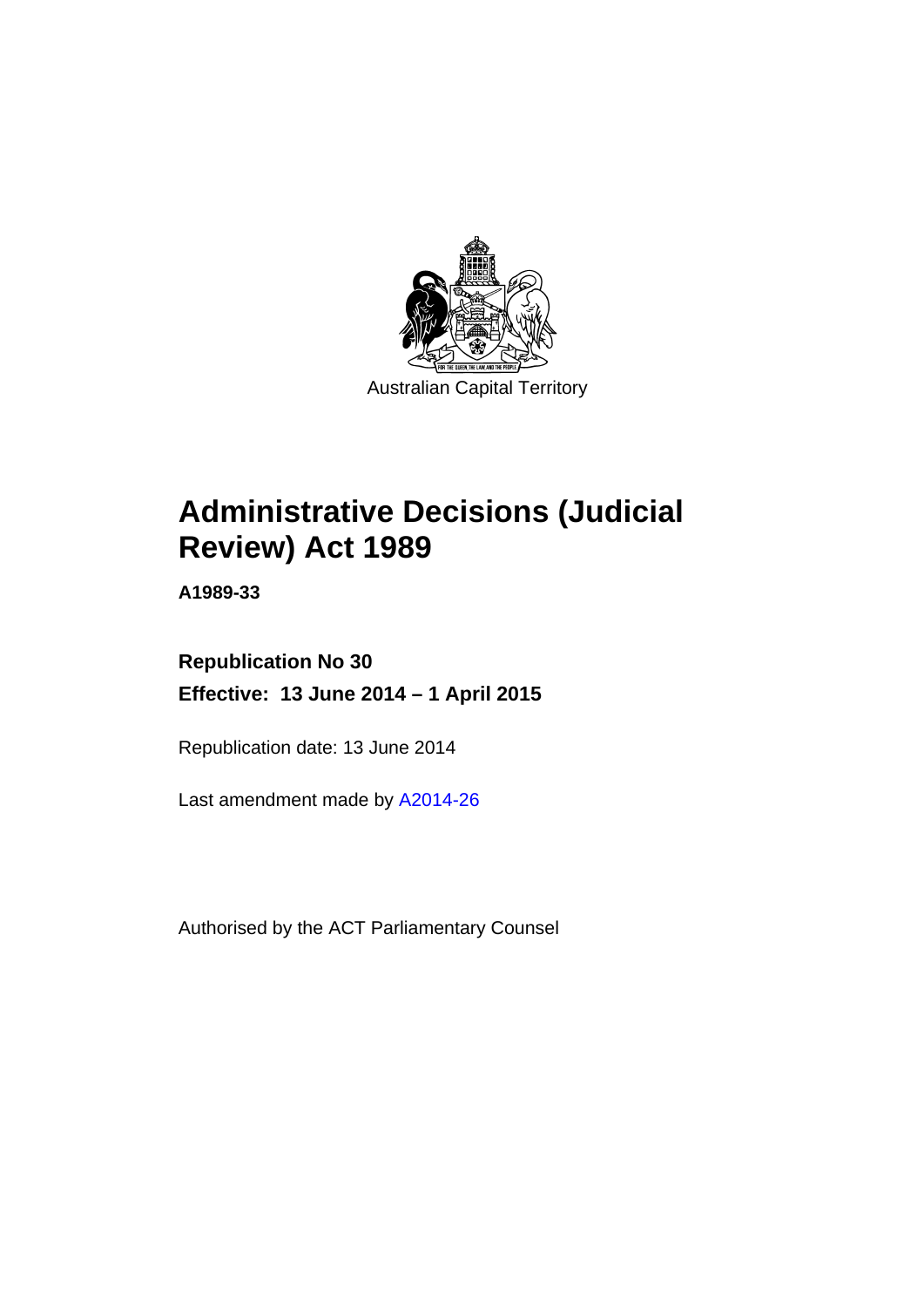#### **About this republication**

#### **The republished law**

This is a republication of the *Administrative Decisions (Judicial Review) Act 1989* (including any amendment made under the *[Legislation Act 2001](http://www.legislation.act.gov.au/a/2001-14)*, part 11.3 (Editorial changes)) as in force on 13 June 2014*.* It also includes any commencement, amendment, repeal or expiry affecting this republished law to 13 June 2014.

The legislation history and amendment history of the republished law are set out in endnotes 3 and 4.

#### **Kinds of republications**

The Parliamentary Counsel's Office prepares 2 kinds of republications of ACT laws (see the ACT legislation register at [www.legislation.act.gov.au](http://www.legislation.act.gov.au/)):

- authorised republications to which the *[Legislation Act 2001](http://www.legislation.act.gov.au/a/2001-14)* applies
- unauthorised republications.

The status of this republication appears on the bottom of each page.

#### **Editorial changes**

The *[Legislation Act 2001](http://www.legislation.act.gov.au/a/2001-14)*, part 11.3 authorises the Parliamentary Counsel to make editorial amendments and other changes of a formal nature when preparing a law for republication. Editorial changes do not change the effect of the law, but have effect as if they had been made by an Act commencing on the republication date (see *[Legislation Act 2001](http://www.legislation.act.gov.au/a/2001-14)*, s 115 and s 117). The changes are made if the Parliamentary Counsel considers they are desirable to bring the law into line, or more closely into line, with current legislative drafting practice.

This republication does not include amendments made under part 11.3 (see endnote 1).

#### **Uncommenced provisions and amendments**

If a provision of the republished law has not commenced, the symbol  $\mathbf{U}$  appears immediately before the provision heading. Any uncommenced amendments that affect this republished law are accessible on the ACT legislation register [\(www.legislation.act.gov.au\)](http://www.legislation.act.gov.au/). For more information, see the home page for this law on the register.

#### **Modifications**

If a provision of the republished law is affected by a current modification, the symbol  $\mathbf{M}$ appears immediately before the provision heading. The text of the modifying provision appears in the endnotes. For the legal status of modifications, see the *[Legislation Act 2001](http://www.legislation.act.gov.au/a/2001-14)*, section 95.

#### **Penalties**

At the republication date, the value of a penalty unit for an offence against this law is \$140 for an individual and \$700 for a corporation (see *[Legislation Act 2001](http://www.legislation.act.gov.au/a/2001-14)*, s 133).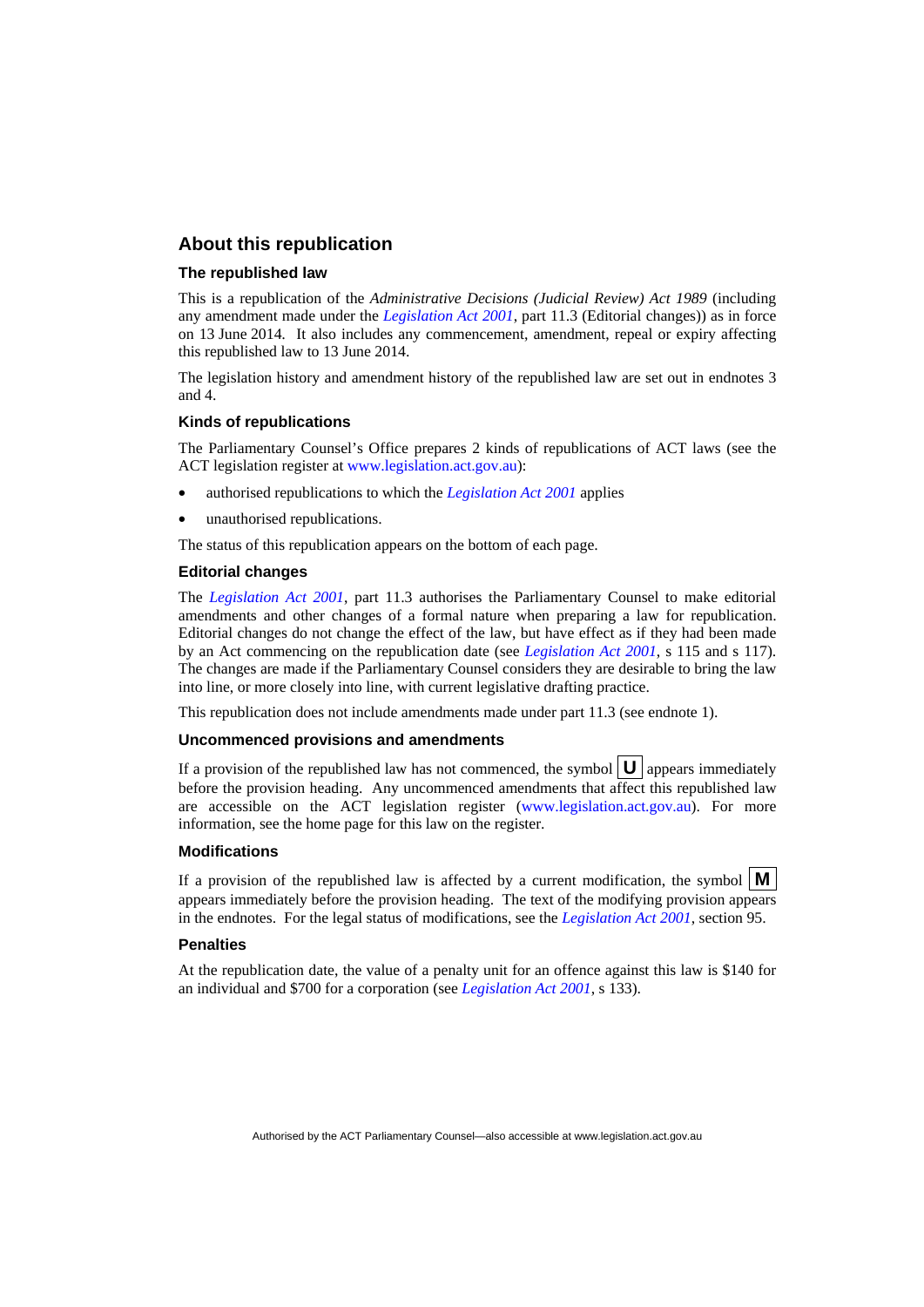

# **Administrative Decisions (Judicial Review) Act 1989**

## **Contents**

|                             |                                                                       | Page       |
|-----------------------------|-----------------------------------------------------------------------|------------|
| 1                           | Name of Act                                                           | 2          |
| 2                           | Dictionary                                                            | 2          |
| 3                           | <b>Notes</b>                                                          | 2          |
| 3A                          | Meaning of <i>making</i> and <i>failure to make</i> a decision        | 2          |
| 3C                          | Meaning of conduct engaged in for purpose of making decision          | 3          |
| 4                           | Act to operate despite anything in existing laws                      | 3          |
| 4A                          | Who may make an application under this Act                            | 3          |
| 5                           | Applications for review of decisions                                  | 5          |
| 6                           | Applications for review of conduct related to making of decisions     |            |
| 7                           | Applications for failures to make decisions                           | 9          |
| 8                           | Effect of Act on other rights                                         | 10         |
| 9                           | Applications for order of review must set out grounds                 | 11         |
| 10                          | Period in which application for order of review must be made          | 11         |
| 11                          | Application for order of review not limited to grounds in application | 14         |
| R <sub>30</sub><br>13/06/14 | Administrative Decisions (Judicial Review) Act 1989                   | contents 1 |
|                             | Effective: 13/06/14-01/04/15                                          |            |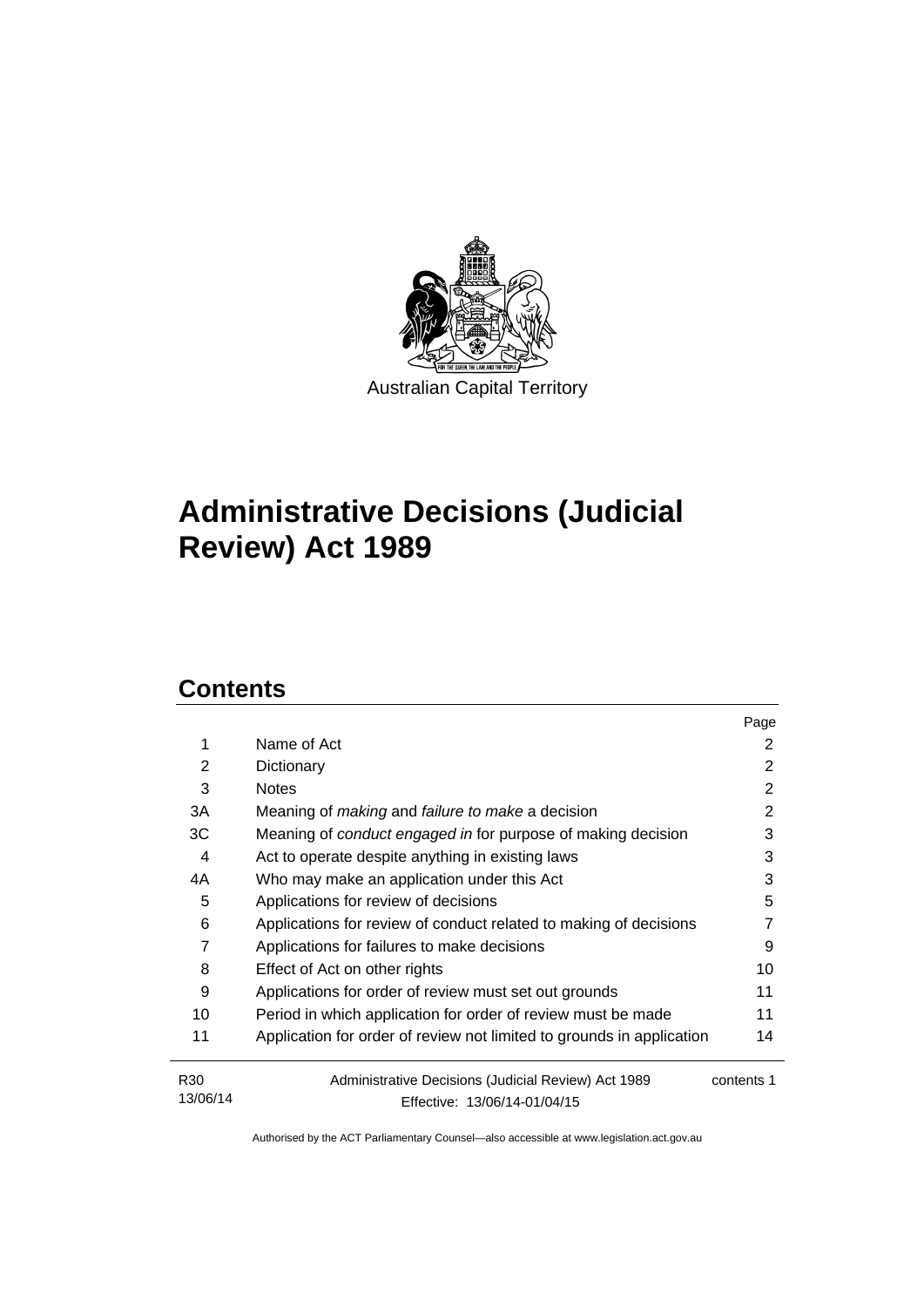#### **Contents**

|                   |                                                                         | Page |
|-------------------|-------------------------------------------------------------------------|------|
| 12 <sup>2</sup>   | Application to be made a party to a proceeding                          | 14   |
| 13                | Reasons for decision may be obtained                                    | 14   |
| 14                | Certain information not required to be disclosed                        | 17   |
| 15                | Ministerial certificate about disclosure of information                 | 18   |
| 16                | Stay of proceedings                                                     | 19   |
| 17                | Powers of Supreme Court in relation to applications for order of review | 20   |
| 18                | Change in person holding, or performing the duties of, an office        | 21   |
| 19                | Intervention by Minister                                                |      |
| 19A               | Intervention by other people                                            |      |
| 20                | Act not to apply to certain decisions                                   |      |
| 21                | Regulation-making power                                                 | 23   |
| <b>Schedule 1</b> | Decisions to which this Act does not apply                              | 24   |
| <b>Schedule 2</b> | Decisions to which s 13 does not apply                                  | 28   |

| 2.1 | Administration of criminal justice                               | 28 |
|-----|------------------------------------------------------------------|----|
| 2.2 | Civil proceedings                                                | 28 |
| 2.3 | Decisions relating to territory finance                          | 29 |
| 2.4 | Decisions relating to administration of the public service       | 29 |
| 2.5 | Certain other appointment decisions                              | 30 |
| 2.6 | Certain decisions under the Crimes (Sentence Administration) Act | 30 |
| 27  | Decisions of the ACAT                                            | 31 |
|     |                                                                  |    |

## **[Dictionary](#page-35-0)** [32](#page-35-0)

| <b>Endnotes</b> |                        |     |
|-----------------|------------------------|-----|
|                 | About the endnotes     | 34  |
| 2               | Abbreviation key       | 34  |
| 3               | Legislation history    | -35 |
| 4               | Amendment history      | 41  |
| 5               | Earlier republications | 44  |

| contents 2 | Administrative Decisions (Judicial Review) Act 1989 | R30      |
|------------|-----------------------------------------------------|----------|
|            | Effective: 13/06/14-01/04/15                        | 13/06/14 |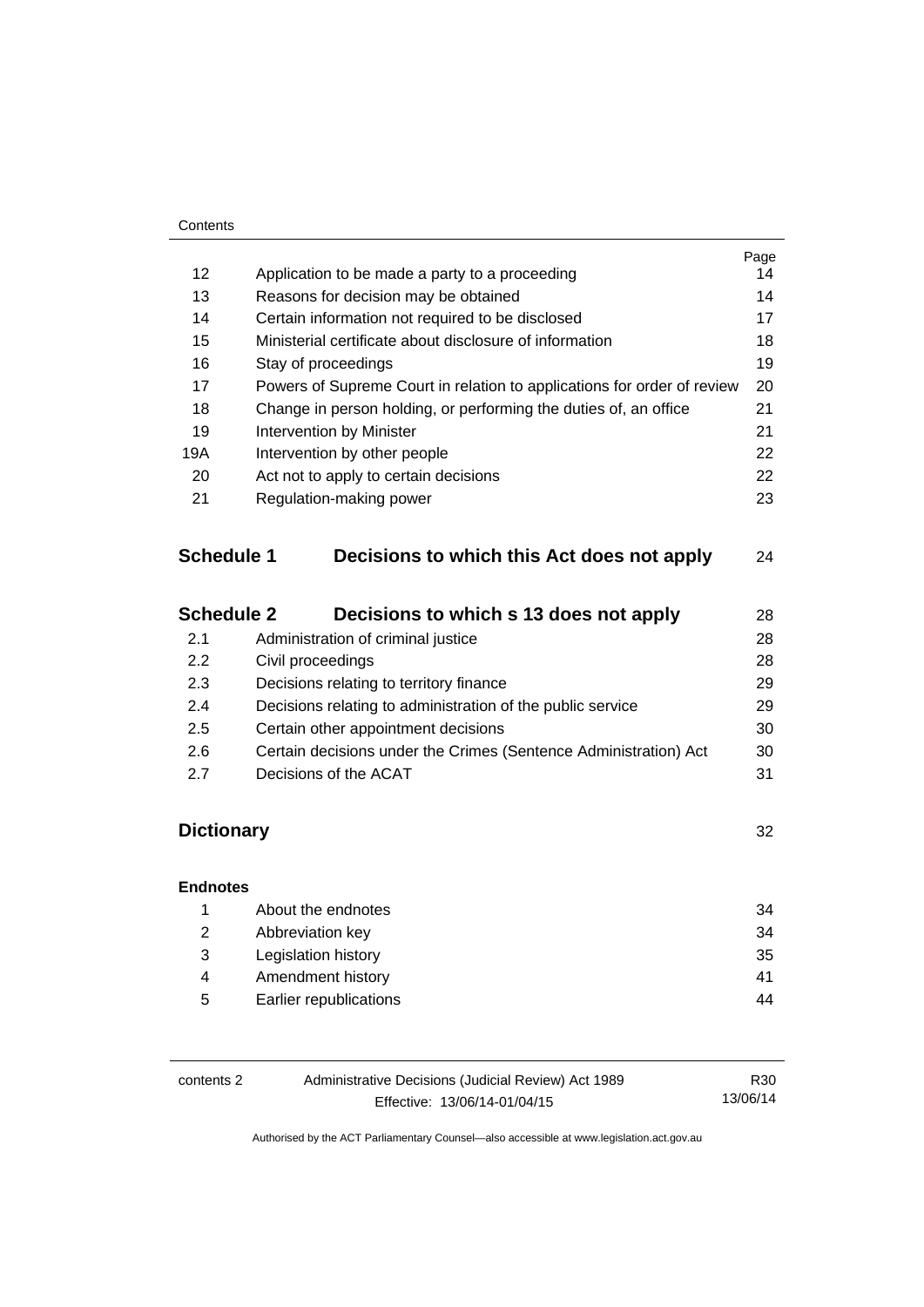

# **Administrative Decisions (Judicial Review) Act 1989**

An Act relating to the review on questions of law of certain administrative decisions

R30 13/06/14

l

Administrative Decisions (Judicial Review) Act 1989 Effective: 13/06/14-01/04/15

page 1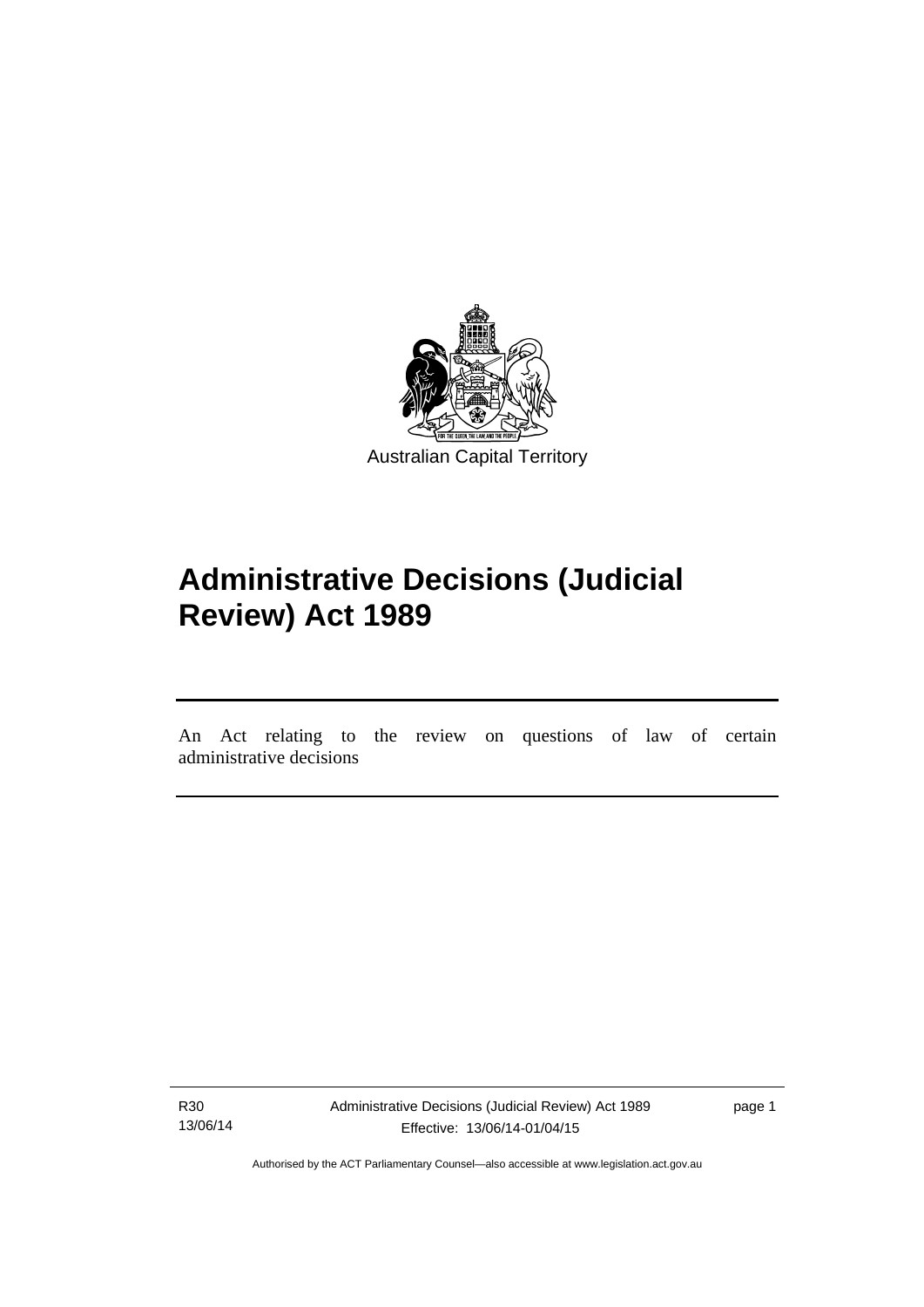#### <span id="page-5-0"></span>**1 Name of Act**

This Act is the *Administrative Decisions (Judicial Review) Act 1989*.

#### <span id="page-5-1"></span>**2 Dictionary**

The dictionary at the end of this Act is part of this Act.

*Note 1* The dictionary at the end of this Act defines certain terms used in this Act, and includes references (*signpost definitions*) to other terms defined elsewhere.

> For example, the signpost definition '*conduct engaged in* for the purpose of making a decision—see section 3C.' means that the term 'conduct engaged in' is defined in that section.

*Note 2* A definition in the dictionary (including a signpost definition) applies to the entire Act unless the definition, or another provision of the Act, provides otherwise or the contrary intention otherwise appears (see [Legislation Act,](http://www.legislation.act.gov.au/a/2001-14) s  $155$  and s  $156$  (1)).

#### <span id="page-5-2"></span>**3 Notes**

A note included in this Act is explanatory and is not part of this Act.

*Note* See the [Legislation Act,](http://www.legislation.act.gov.au/a/2001-14) s 127 (1), (4) and (5) for the legal status of notes.

#### <span id="page-5-3"></span>**3A Meaning of** *making* **and** *failure to make* **a decision**

- (1) For this Act, a reference to the *making* of a decision includes a reference to—
	- (a) making, suspending, revoking or refusing to make an order, award or determination; or
	- (b) giving, suspending, revoking or refusing to give a certificate, direction, approval, consent or permission; or
	- (c) issuing, suspending, revoking or refusing to issue a licence, authority or other instrument; or
	- (d) imposing a condition or restriction; or

| page 2 | Administrative Decisions (Judicial Review) Act 1989 | R30      |
|--------|-----------------------------------------------------|----------|
|        | Effective: 13/06/14-01/04/15                        | 13/06/14 |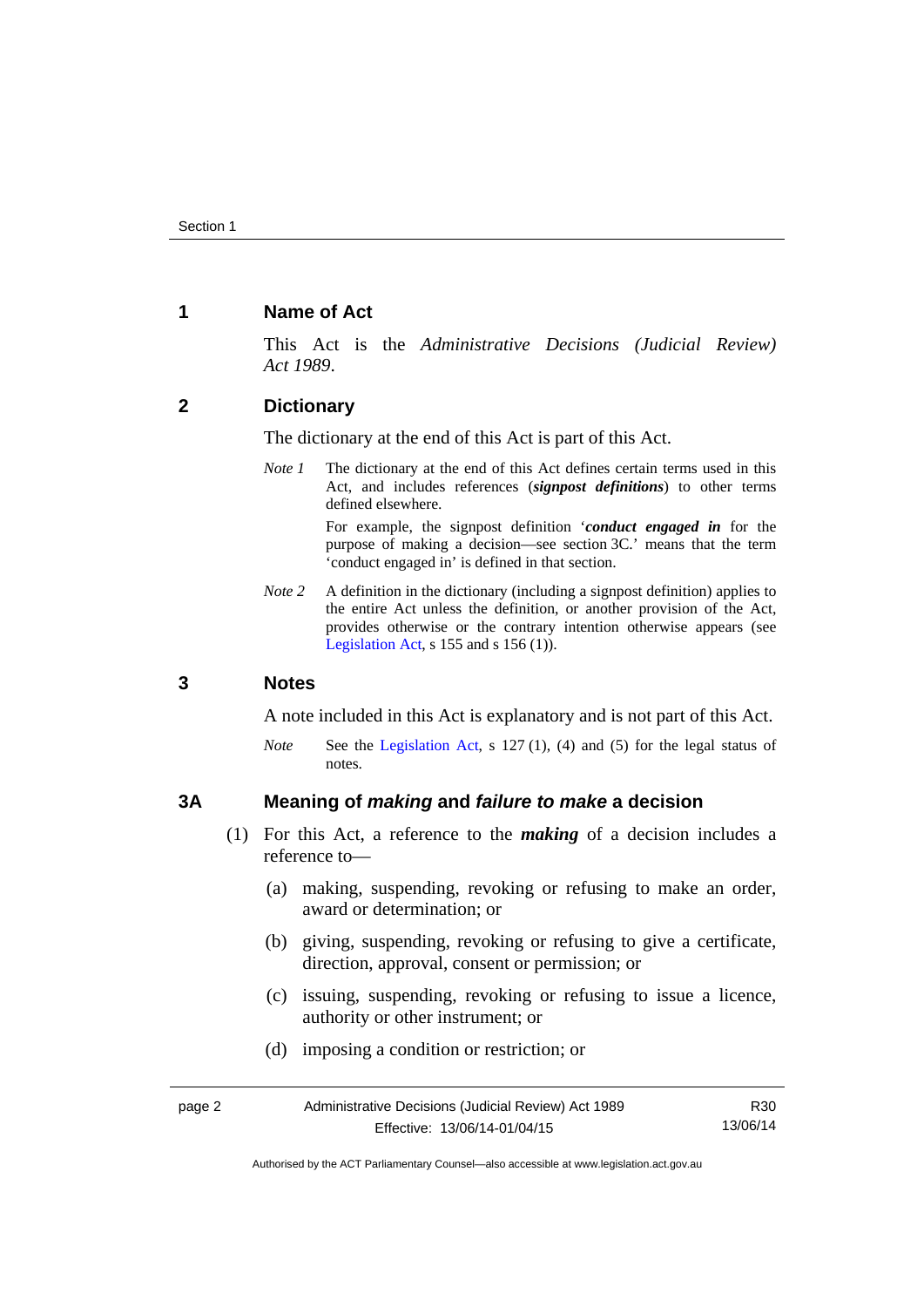- (e) making a declaration, demand or requirement; or
- (f) keeping, or refusing to give up, an article; or
- (g) doing or refusing to do anything else;
- (2) If provision is made by an enactment for the making of a report or recommendation before a decision is made, the making of the report or recommendation is itself taken, for this Act, to be the *making* of a decision.
- (3) A reference to a *failure to make* a decision includes a reference to a failure to make—
	- (a) a decision mentioned in subsection  $(1)$  (a) to  $(g)$ ; or
	- (b) a report or recommendation mentioned in subsection (2).
	- *Note Fail* is defined in the [Legislation Act](http://www.legislation.act.gov.au/a/2001-14), dict, pt 1, to include refuse.

#### <span id="page-6-0"></span>**3C Meaning of** *conduct engaged in* **for purpose of making decision**

For this Act, a reference to *conduct engaged in* for the purpose of making a decision includes a reference to the doing of anything preparatory to the making of the decision, including—

- (a) the taking of evidence; or
- (b) the holding of an inquiry or investigation.

#### <span id="page-6-1"></span>**4 Act to operate despite anything in existing laws**

This Act has effect despite anything contained in any enactment in force at the commencement of this Act.

#### <span id="page-6-2"></span>**4A Who may make an application under this Act**

(1) An eligible person may make an application under this Act, subject to subsections (2) and (3).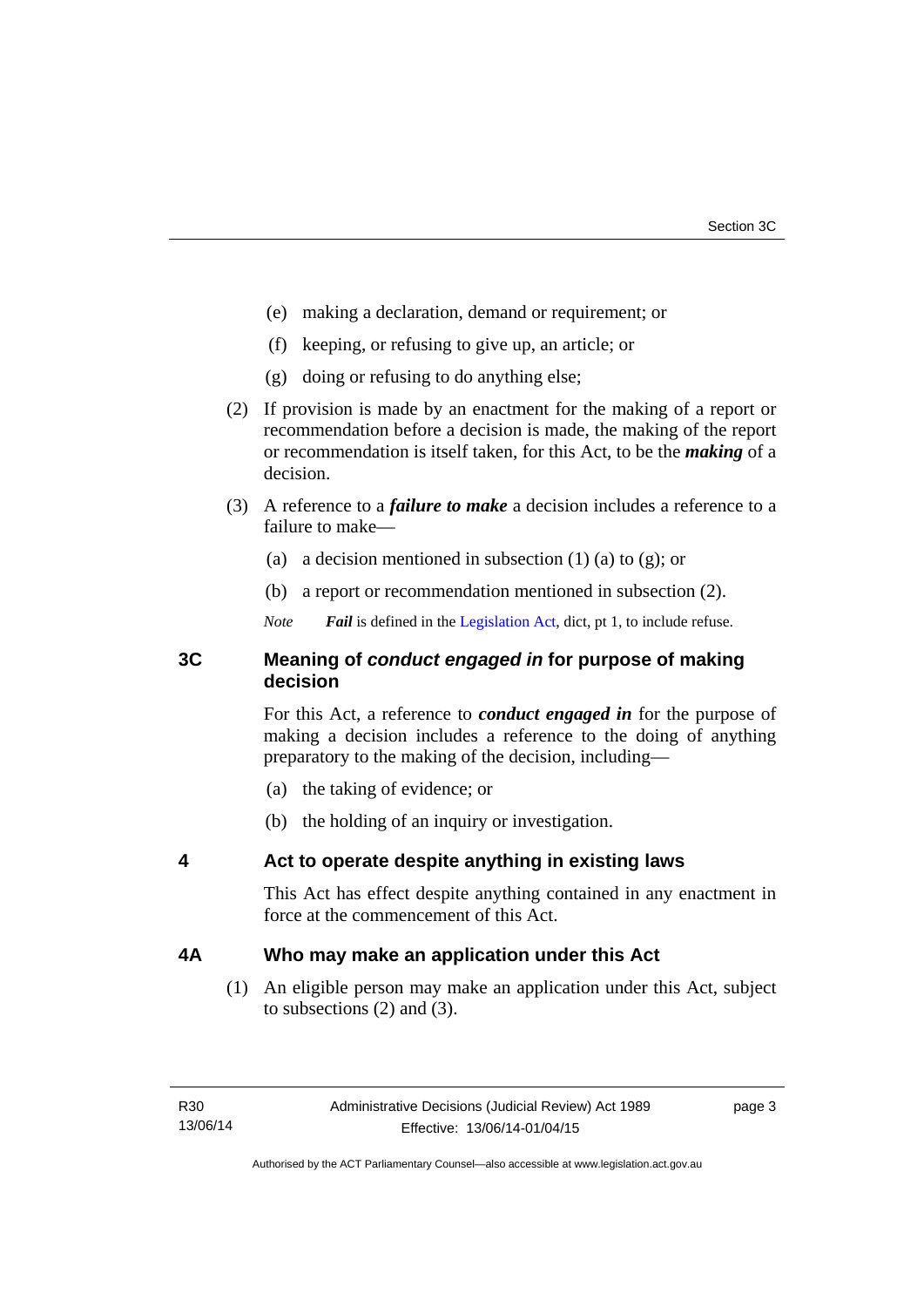- (2) If the application relates to a category A decision, or conduct engaged in for the purpose of making the decision, the person may make the application only if—
	- (a) the person's interests are, or would be, adversely affected by the decision, failure to make the decision, or conduct engaged in for the purpose of making the decision; or
	- (b) if the decision is of a kind that is proposed in a report or recommendation—the person's interests are, or would be, adversely affected if the decision were, or were not, made in accordance with the report or recommendation.
- (3) If the application relates to a category B decision, or conduct engaged in for the purpose of making the decision, the person may make the application unless—
	- (a) an enactment does not allow the person to make the application; or
	- (b) each of the following apply:
		- (i) the interests of the eligible person are not adversely affected by the decision or conduct;
		- (ii) the application fails to raise a significant issue of public importance.
- (4) The Supreme Court may at any time, on application by a party, refuse to hear the application or dismiss the application if satisfied that the applicant is not an eligible person.
- (5) In this section:

*category A decision* means a decision of an administrative character made, proposed to be made, or required to be made (whether in the exercise of a discretion or not) under—

(a) the *[Heritage Act 2004](http://www.legislation.act.gov.au/a/2004-57/default.asp)*; or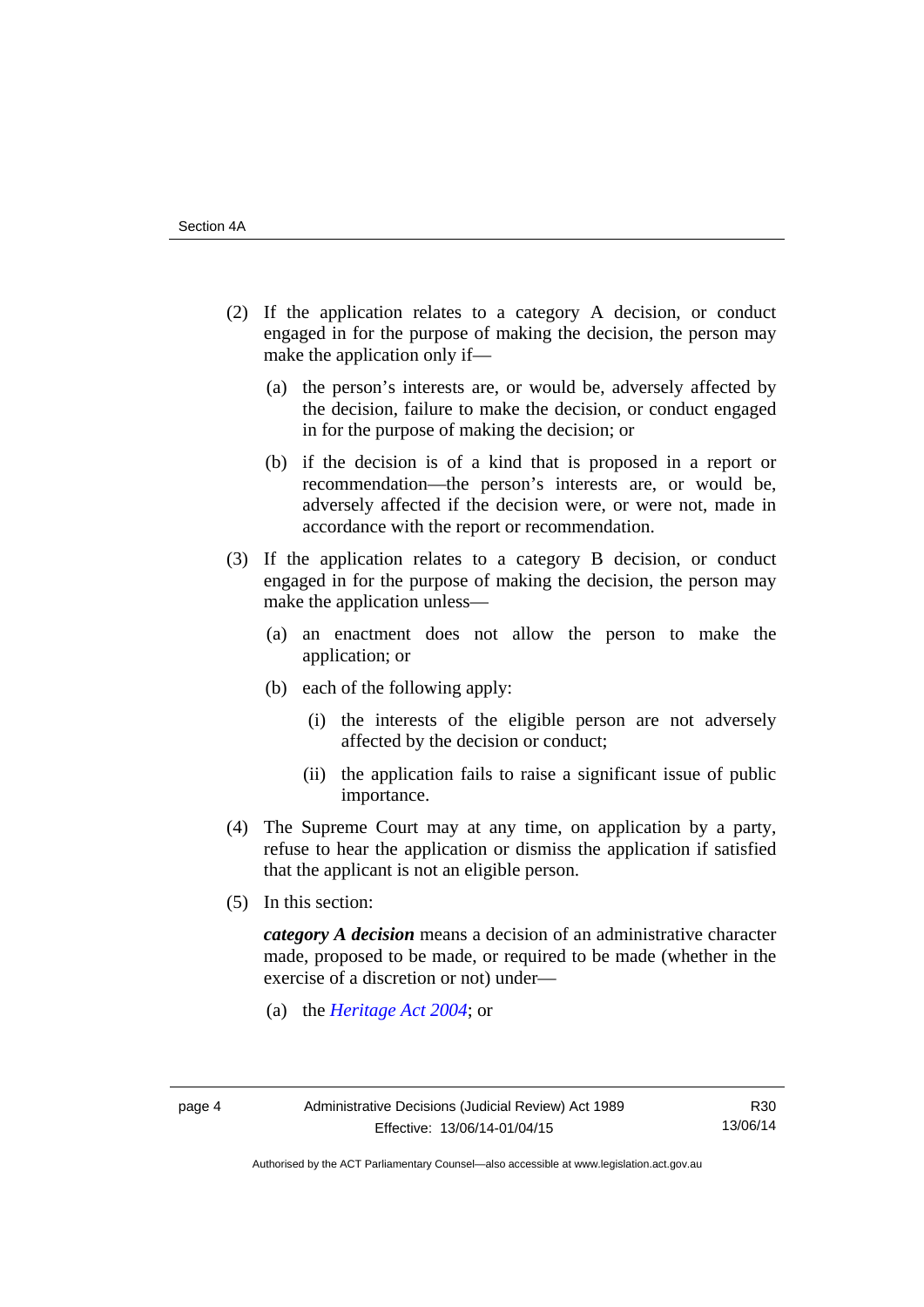(b) the *[Planning and Development Act 2007](http://www.legislation.act.gov.au/a/2007-24/default.asp)*, other than a decision under that Act mentioned in schedule 1.

*category B decision* means a decision to which this Act applies, other than a category A decision.

#### <span id="page-8-0"></span>**5 Applications for review of decisions**

- (1) An eligible person may apply to the Supreme Court for an order of review in relation to a decision to which this Act applies on 1 or more of the following grounds:
	- (a) that a breach of the rules of natural justice happened in relation to the making of the decision;
	- (b) that procedures that were required by law to be observed in relation to the making of the decision were not observed;
	- (c) that the person who purported to make the decision did not have jurisdiction to make the decision;
	- (d) that the decision was not authorised by the enactment under which it was purported to be made;
	- (e) that the making of the decision was an improper exercise of the power given by the enactment under which it was purported to be made;
	- (f) that the decision involved an error of law, whether or not the error appears on the record of the decision;
	- (g) that the decision was induced or affected by fraud;
	- (h) that there was no evidence or other material to justify the making of the decision;
	- (i) that the decision was otherwise contrary to law.
	- *Note* The *[Human Rights Act 2004](http://www.legislation.act.gov.au/a/2004-5)*, s 40B (1) (b) makes it unlawful for a public authority to fail to give proper consideration to a relevant human right when making a decision.

R30 13/06/14 page 5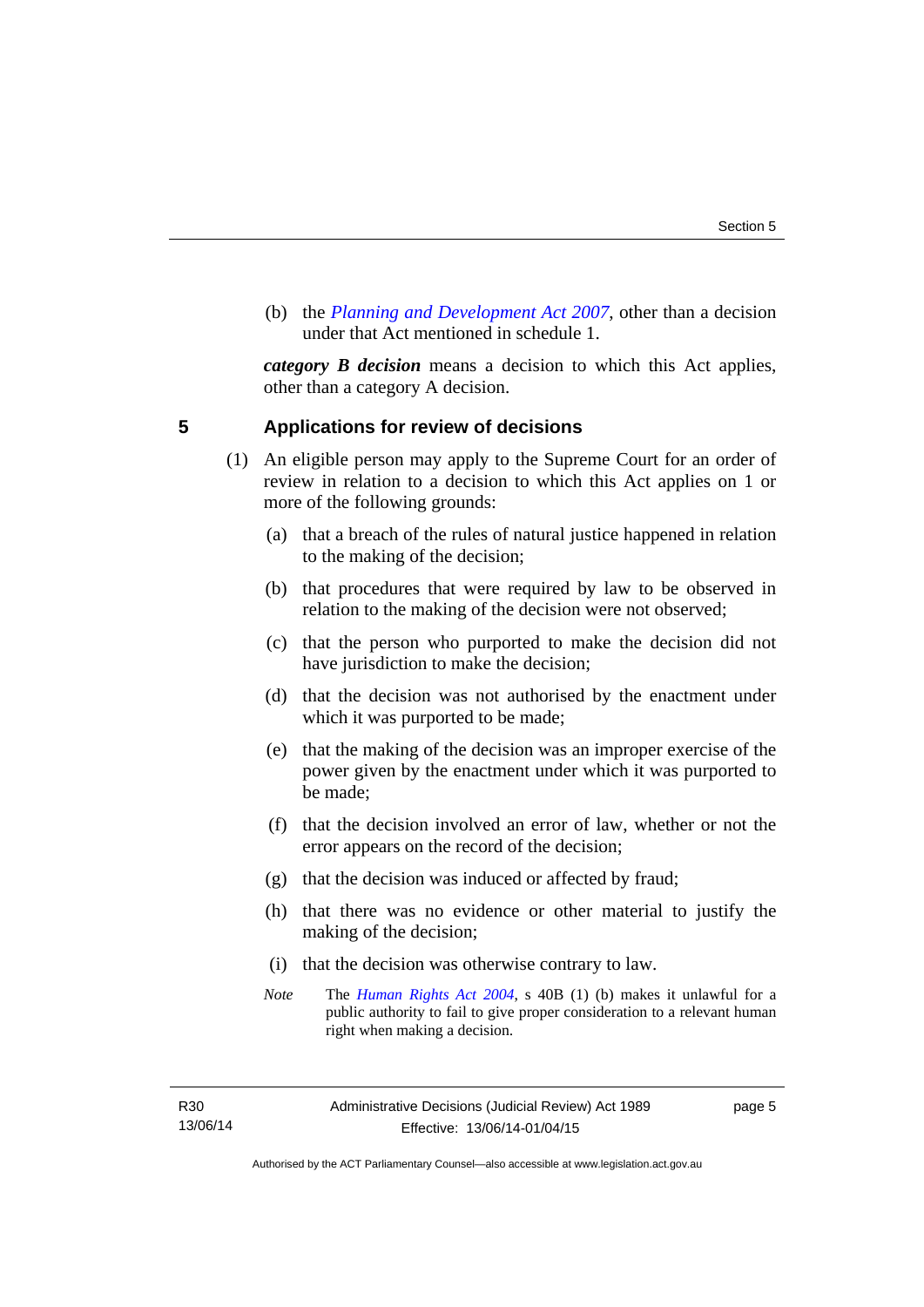- (2) The reference in subsection (1) (e) to an *improper exercise* of a power includes a reference to—
	- (a) taking an irrelevant consideration into account in the exercise of a power; and
	- (b) failing to take a relevant consideration into account in the exercise of a power; and
	- (c) an exercise of a power for a purpose other than a purpose for which the power is given; and
	- (d) an exercise of a discretionary power in bad faith; and
	- (e) an exercise of a personal discretionary power at the direction or behest of another person; and
	- (f) an exercise of a discretionary power in accordance with a rule or policy without regard to the merits of the particular case; and
	- (g) an exercise of a power that is so unreasonable that no reasonable person could have so exercised the power; and
	- (h) an exercise of a power in such a way that the result of the exercise of the power is uncertain; and
	- (i) any other exercise of a power in a way that is abuse of the power.
- (3) The ground mentioned in subsection (1) (h) is not taken to be made out unless—
	- (a) the person who made the decision was required by law to reach that decision only if a particular matter was established, and there was no evidence or other material (including facts of which the person was entitled to take notice) from which the person could reasonably be satisfied that the matter was established; or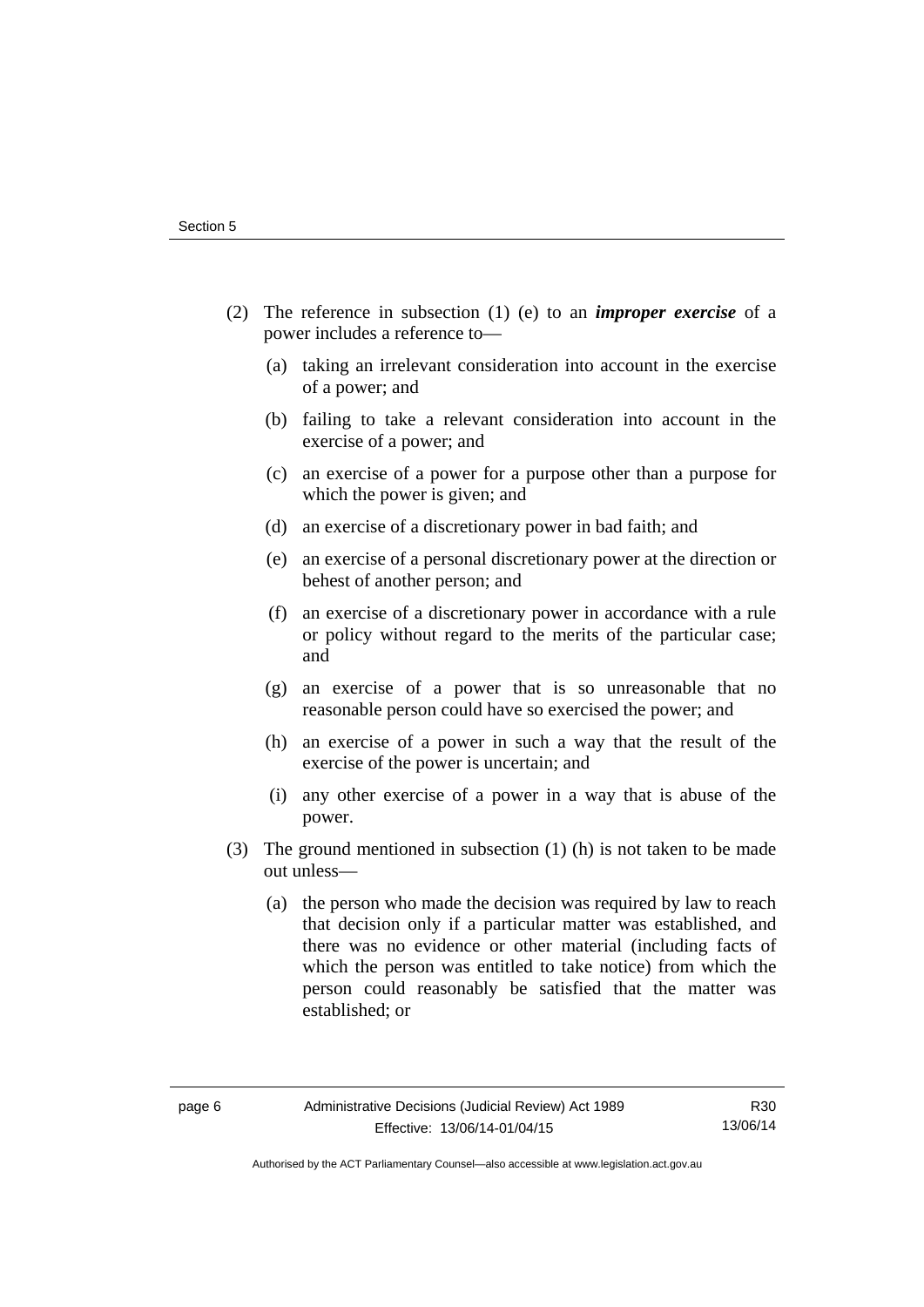(b) the person who made the decision based the decision on the existence of a particular fact, and that fact did not exist.

#### <span id="page-10-0"></span>**6 Applications for review of conduct related to making of decisions**

- (1) If a person has engaged, is engaging, or proposes to engage, in conduct for the purpose of making a decision to which this Act applies, an eligible person may apply to the Supreme Court for an order of review in relation to the conduct on any 1 or more of the following grounds:
	- (a) that a breach of the rules of natural justice has happened, is happening, or is likely to happen, in relation to the conduct;
	- (b) that procedures that are required by law to be observed in relation to the conduct have not been, are not being, or are likely not to be, observed;
	- (c) that the person who has engaged, is engaging, or proposes to engage, in the conduct does not have jurisdiction to make the proposed decision;
	- (d) that the enactment under which the decision is proposed to be made does not authorise the making of the proposed decision;
	- (e) that the making of the proposed decision would be an improper exercise of the power given by the enactment under which the decision is proposed to be made;
	- (f) that an error of law—
		- (i) has been, is being, or is likely to be, committed in the course of the conduct in the making of the proposed decision; or
		- (ii) is likely to be committed in the making of the proposed decision.

page 7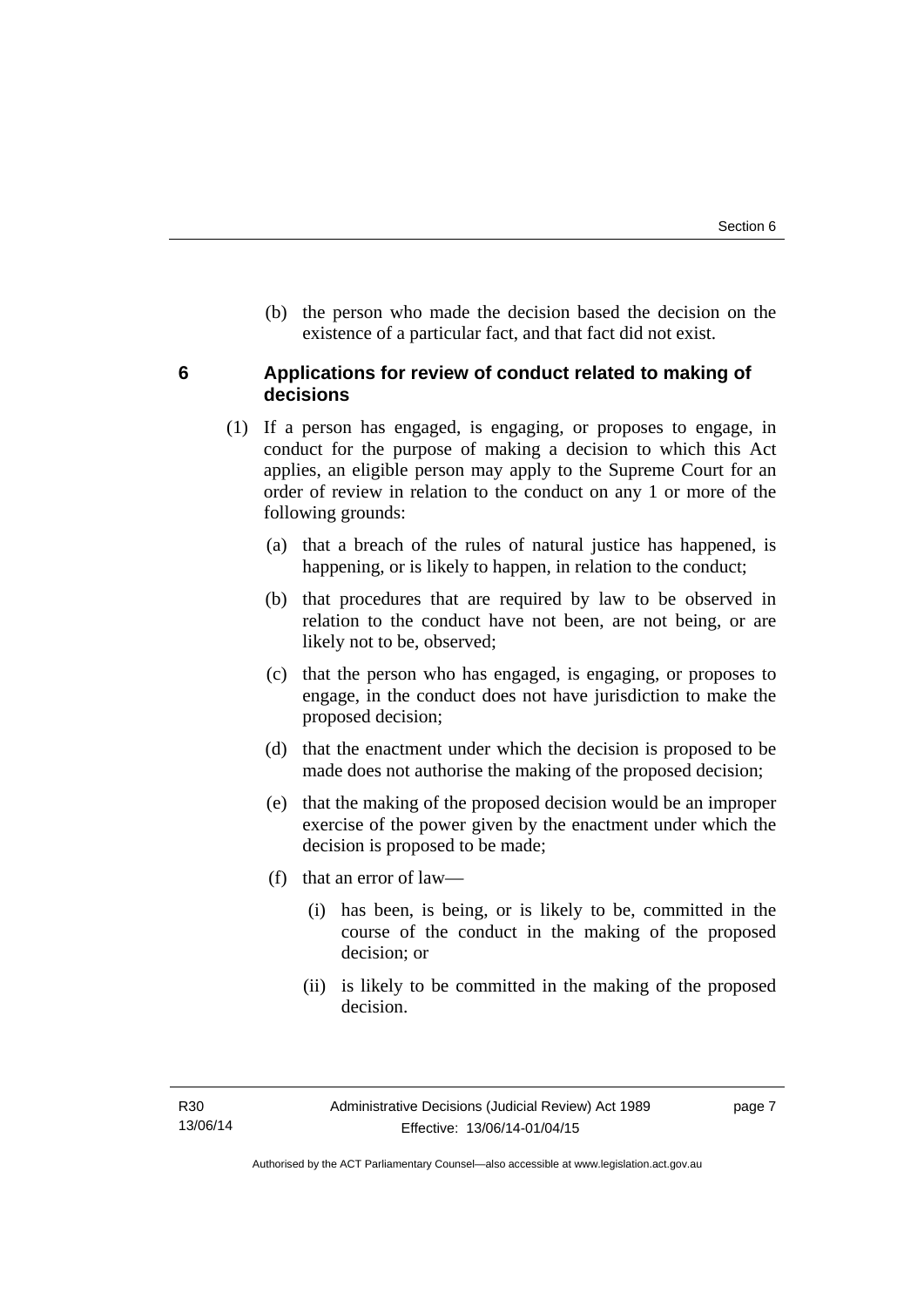- (g) that fraud has taken place, is taking place, or is likely to take place, in the course of the conduct;
- (h) that there is no evidence or other material to justify the making of the proposed decision;
- (i) that the making of the proposed decision would be otherwise contrary to law.
- (2) The reference in subsection (1) (e) to an *improper exercise* of a power includes a reference to—
	- (a) taking an irrelevant consideration into account in the exercise of a power; and
	- (b) failing to take a relevant consideration into account in the exercise of a power; and
	- (c) an exercise of a power for a purpose other than a purpose for which the power is given; and
	- (d) an exercise of a discretionary power in bad faith; and
	- (e) an exercise of a personal discretionary power at the direction or behest of another person; and
	- (f) an exercise of a discretionary power in accordance with a rule or policy without regard to the merits of the particular case; and
	- (g) an exercise of a power that is so unreasonable that no reasonable person could have so exercised the power; and
	- (h) an exercise of a power in such a way that the result of the exercise of the power is uncertain; and
	- (i) any other exercise of a power in a way that is abuse of the power.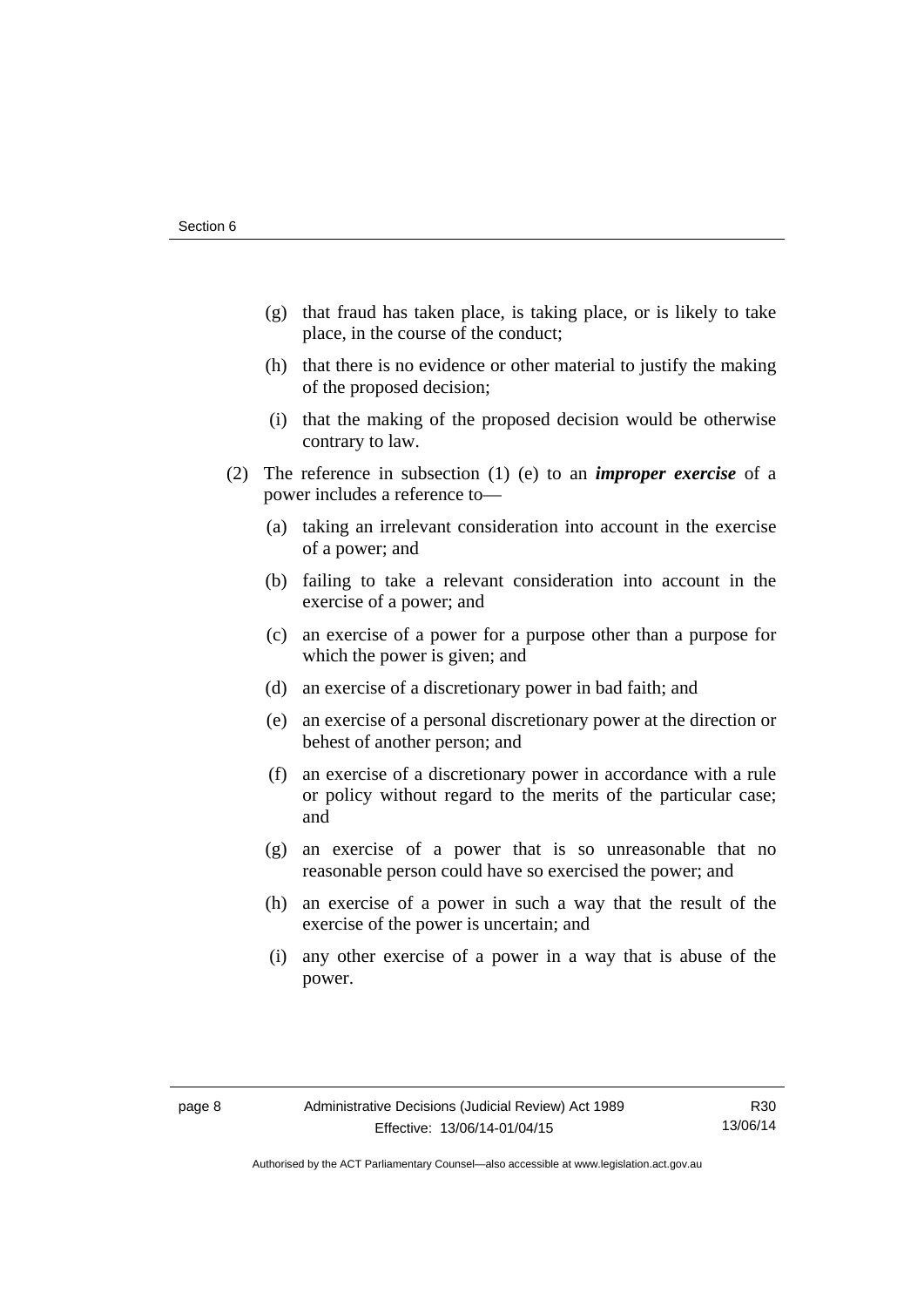- (3) The ground mentioned in subsection (1) (h) is not taken to be made out unless—
	- (a) the person who proposes to make the decision is required by law to reach that decision only if a particular matter is established, and there is no evidence or other material (including facts of which the person was entitled to take notice) from which the person can reasonably be satisfied that the matter is established; or
	- (b) the person proposed to make the decision on the basis of the existence of a particular fact, and that fact does not exist.

#### <span id="page-12-0"></span>**7 Applications for failures to make decisions**

- $(1)$  If—
	- (a) a person has a duty to make a decision to which this Act applies; and
	- (b) there is no law that prescribes a period within which the person is required to make that decision; and
	- (c) the person has failed to make that decision;

an eligible person may apply to the Supreme Court for an order of review in relation to the failure to make the decision on the ground that there has been unreasonable delay in making the decision.

- $(2)$  If—
	- (a) a person has a duty to make a decision to which this Act applies; and
	- (b) a law prescribes a period within which the person is required to make that decision; and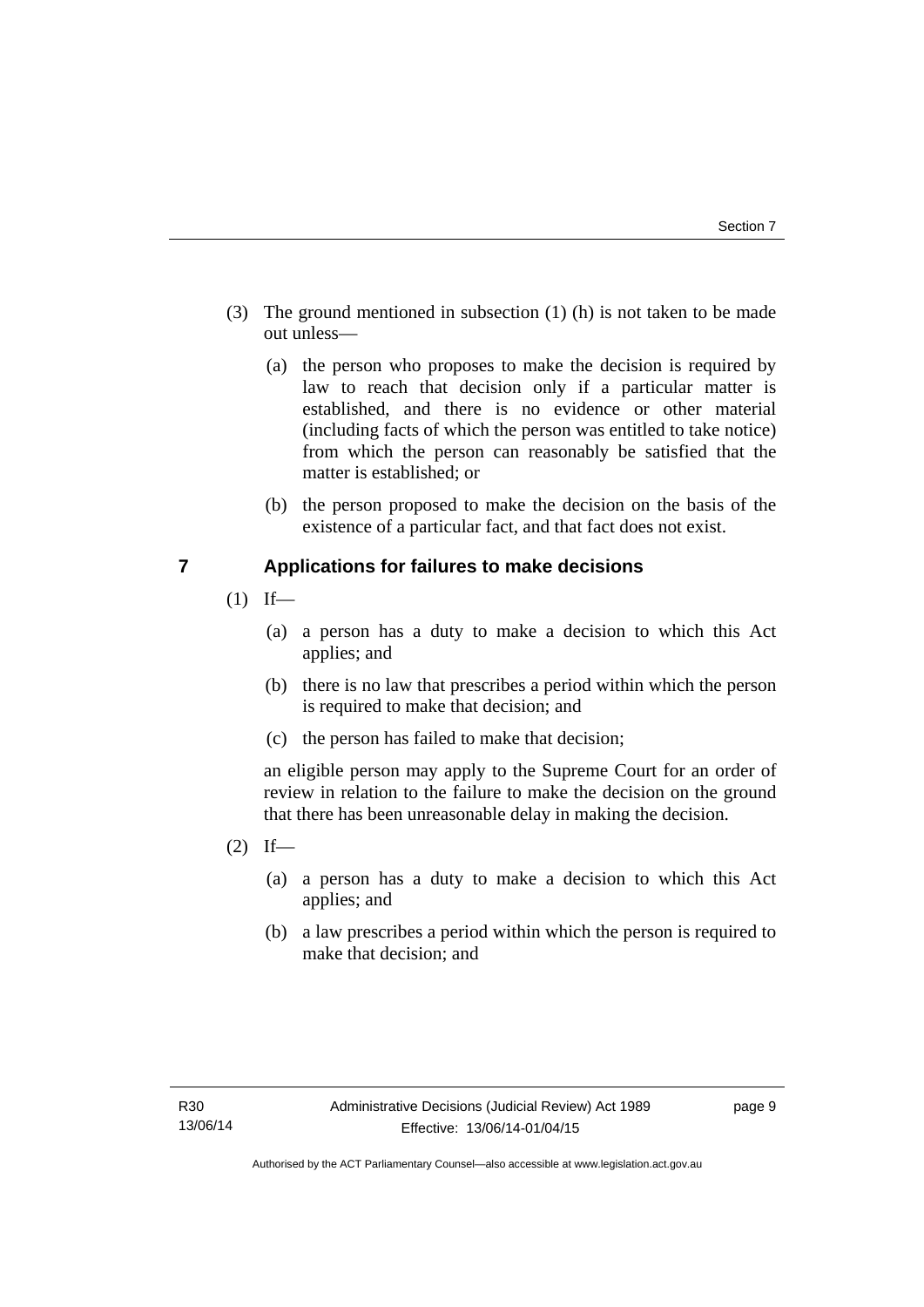(c) the person has failed to make that decision before the end of that period;

an eligible person may apply to the Supreme Court for an order of review in relation to the failure to make the decision within that period on the ground that the person has a duty to make the decision even though the period has ended.

#### <span id="page-13-0"></span>**8 Effect of Act on other rights**

- (1) The rights given by section 5, section 6 and section 7 to a person to seek an order for review—
	- (a) are additional to the rights of the person to seek a review in another way; and
	- (b) must be disregarded for the *[Ombudsman Act 1989](http://www.legislation.act.gov.au/a/alt_a1989-45co)*, section 6 (6).
- (2) However—
	- (a) the Supreme Court or any other court may, in a proceeding brought otherwise than under this Act, refuse to grant an application for review in relation to a matter if an application for review of that matter has been made to the Supreme Court under section 5, section 6 or section 7; and
	- (b) the Supreme Court may, in its discretion, refuse to grant an application for review of a matter under section 5, section 6 or section 7 if—
		- (i) the applicant has sought a review by a court including the Supreme Court of the matter otherwise than under this Act; or
		- (ii) adequate provision is made by a law other than this Act under which the applicant is entitled to seek a review of that matter; or

Authorised by the ACT Parliamentary Counsel—also accessible at www.legislation.act.gov.au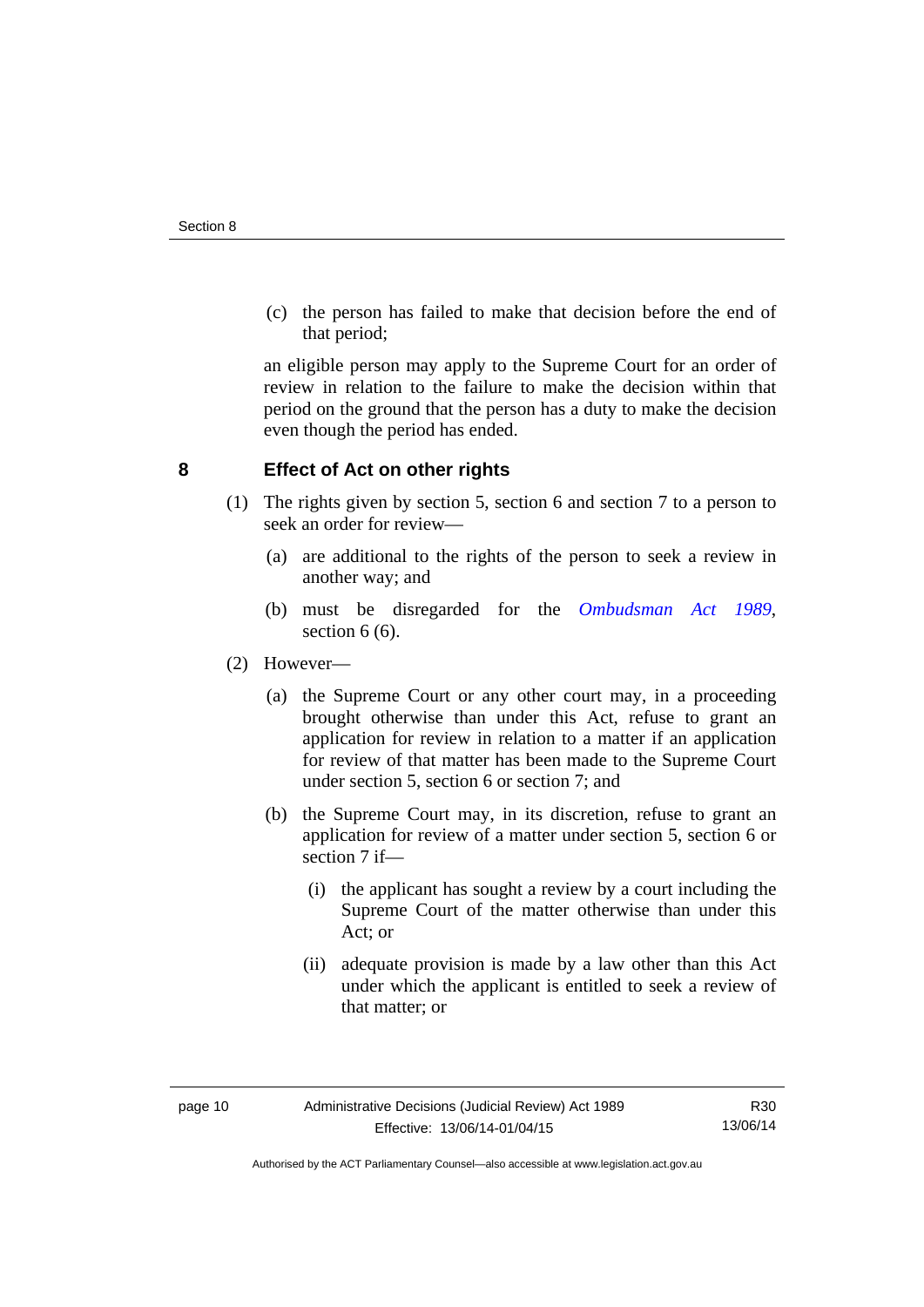(iii) the matter to which the application relates arises under the *[Planning and Development Act 2007](http://www.legislation.act.gov.au/a/2007-24)* or the *[Heritage](http://www.legislation.act.gov.au/a/2004-57)  [Act 2004](http://www.legislation.act.gov.au/a/2004-57)* and is a matter being reviewed, or for which application has been made for review, under a law other than this Act, whether on the application of the person who has made application to the Supreme Court for review of the matter under this Act or anyone else.

#### (3) In this section:

*review* includes—

- (a) a review by way of reconsideration, rehearing or appeal; and
- (b) the grant of an injunction; and
- (c) the making of a prerogative order, declaration or other order.

#### <span id="page-14-0"></span>**9 Applications for order of review must set out grounds**

An application to the Supreme Court for an order of review must set out the grounds of the application.

#### <span id="page-14-1"></span>**10 Period in which application for order of review must be made**

- (1) An application to the Supreme Court for an order of review in relation to a decision that has been made (including a decision made after the end of the period within which it was required to be made) must be made within the period required by subsection (2) (or any further time allowed by the court) if the terms of the decision were—
	- (a) recorded in writing; and
	- (b) set out in a document that was given to the applicant.
	- *Note* The court may allow further time after the end of the period required by s (2) (see [Legislation Act](http://www.legislation.act.gov.au/a/2001-14), s 151C).

page 11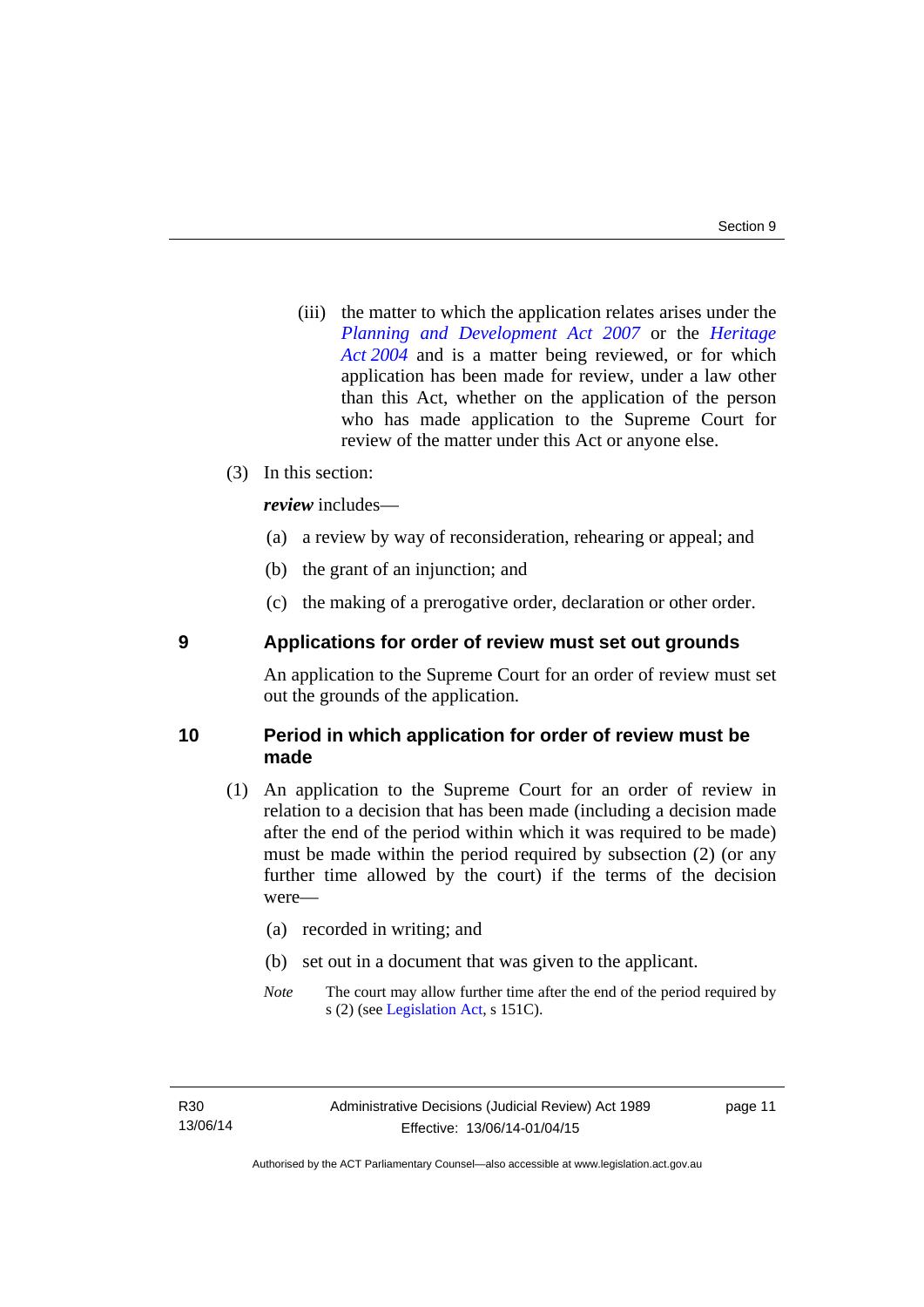- (2) For subsection (1), the period within which an application for an order of review is required to be made is the period beginning on the day the decision is made and ending 28 days after the relevant day.
- (3) If there is no period prescribed for making an application for an order for review in relation to a particular decision, the Supreme Court may refuse to consider an application for an order for review in relation to the decision if it is of the opinion that the application was not made within a reasonable time after the decision was made.
- (4) If there is no period prescribed for making an application by a particular person for an order for review in relation to a particular decision, the Supreme Court may refuse to consider an application by the person for an order for review in relation to the decision if it is of the opinion that the application was not made within a reasonable time after the decision was made.
- (5) In forming an opinion for subsection (3) or (4), the Supreme Court—
	- (a) must have regard to—
		- (i) the time when the applicant became aware of the decision; and
		- (ii) if subsection (4) applies—the period prescribed for the making of an application by anyone else for an order of review in relation to the decision; and
	- (b) may have regard to anything else it considers relevant.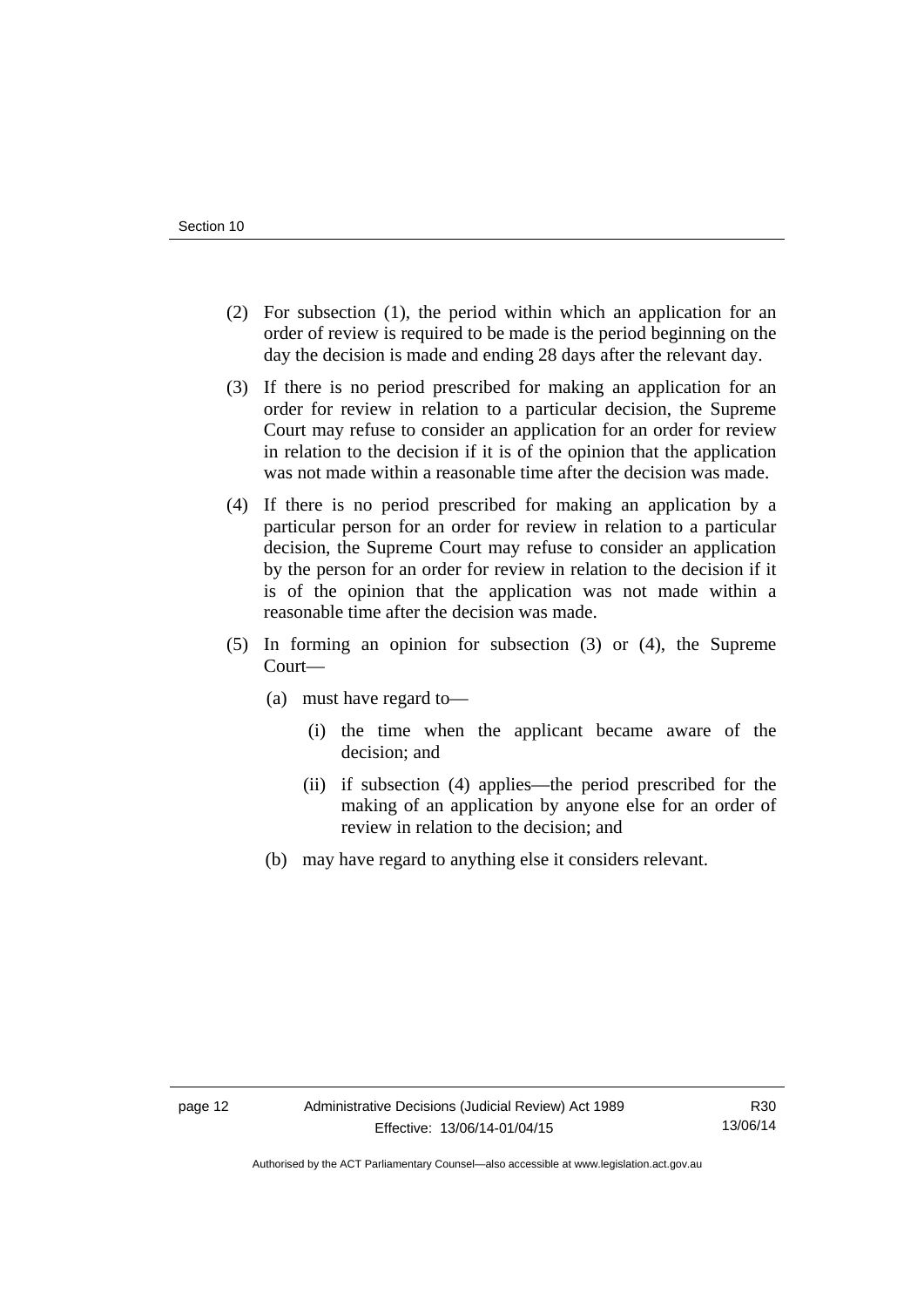(6) In subsection (2):

*relevant day* means—

 (a) if the decision includes, or is accompanied by, a written statement of reasons for the decision—the day a document setting out the terms of the decision is given to the applicant; or

*Note* For the meaning of *statement of reasons*, see the dict.

- (b) if paragraph (a) does not apply and a written statement of reasons for the decision is given to the applicant (otherwise than because of a request under section 13 (1)) not later than 28 days after the day a document setting out the terms of the decision is given to the applicant—the day the statement is given to the applicant; or
- (c) if paragraph (a) does not apply and the applicant requests the person who made the decision to give a statement under section 13 $(1)$ —
	- (i) the day the statement is given to the applicant; or
	- (ii) the day the applicant is told under section 13 (3) that the applicant was not entitled to make the request; or
	- (iii) the day the Supreme Court makes an order under section 13 (6) declaring that the applicant was not entitled to make the request; or
	- (iv) the day the applicant is told under section 14 (3) or section 15 (3) that the statement will not be given to the applicant.
- (d) in any other case—the day a document setting out the terms of the decision is given to the applicant.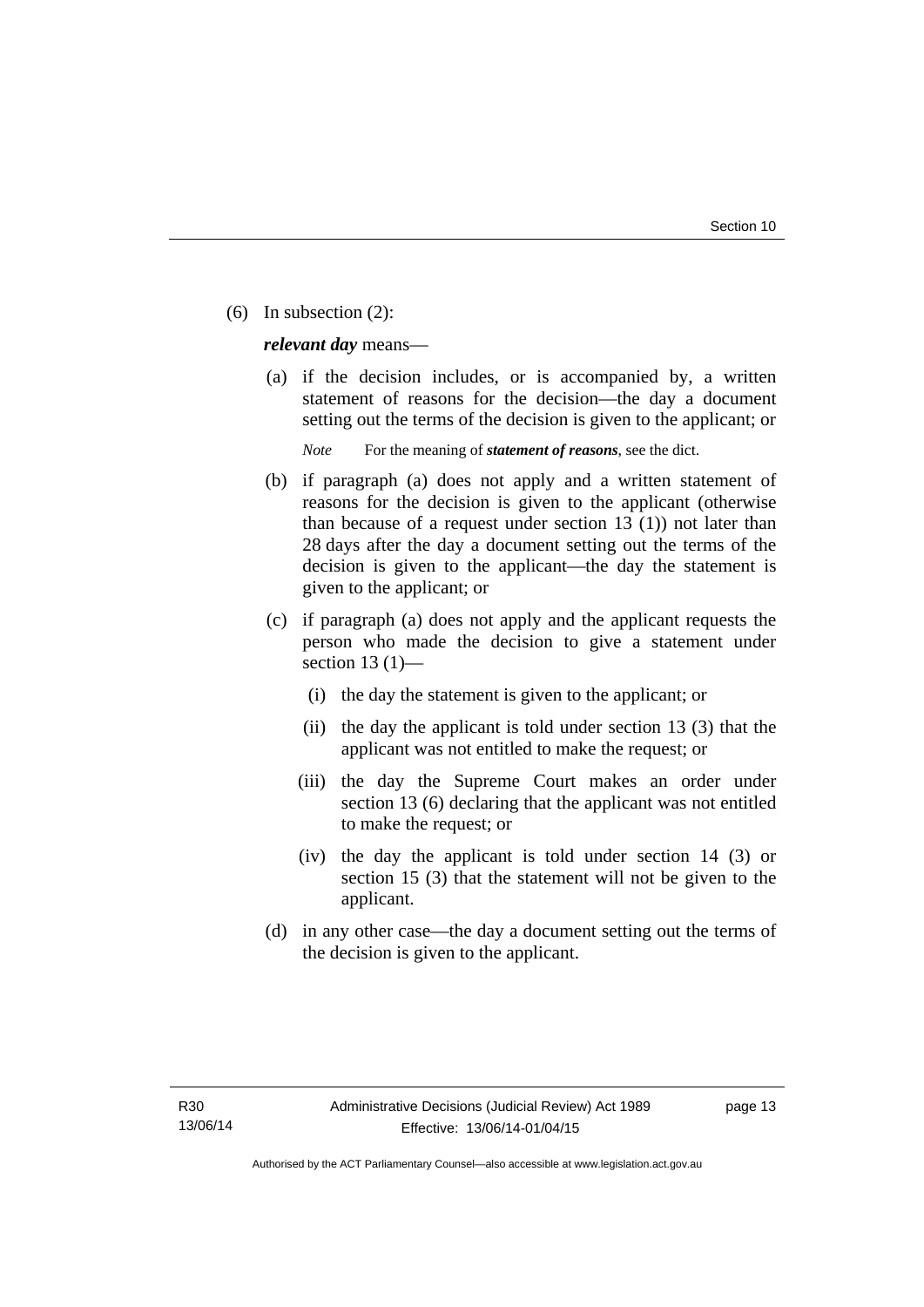#### <span id="page-17-0"></span>**11 Application for order of review not limited to grounds in application**

The applicant for an order of review is not limited to the grounds set out in the application but, if the applicant wishes to rely on a ground not set out in the application, the Supreme Court may direct the application be amended to state the ground.

#### <span id="page-17-1"></span>**12 Application to be made a party to a proceeding**

- (1) An eligible person may apply to the Supreme Court to be made a party to an application made under this Act.
- (2) The Supreme Court may, in its discretion—
	- (a) grant the application either unconditionally or subject to the conditions that it considers appropriate; or
	- (b) refuse the application.

#### <span id="page-17-2"></span>**13 Reasons for decision may be obtained**

(1) If a person (the *decision-maker*) makes a decision to which this section applies, a person (the *requester*) who is entitled to make an application to the Supreme Court under section 5 in relation to the decision may, in writing, request the decision-maker to provide a written statement of reasons in relation to the decision.

*Note* For the meaning of *statement of reasons*, see the dict.

- (2) The decision-maker must, as soon as practicable and in any event not later than 28 days after the day the decision-maker receives the request (the *request day*), prepare the statement and give it to the requester.
- (3) If the decision-maker is of the opinion that the requester was not entitled to make the request, the decision-maker may, not later than 28 days after the request day—
	- (a) give to the requester written notice of the decision-maker's opinion; or

| page 14 | Administrative Decisions (Judicial Review) Act 1989 | R30      |
|---------|-----------------------------------------------------|----------|
|         | Effective: 13/06/14-01/04/15                        | 13/06/14 |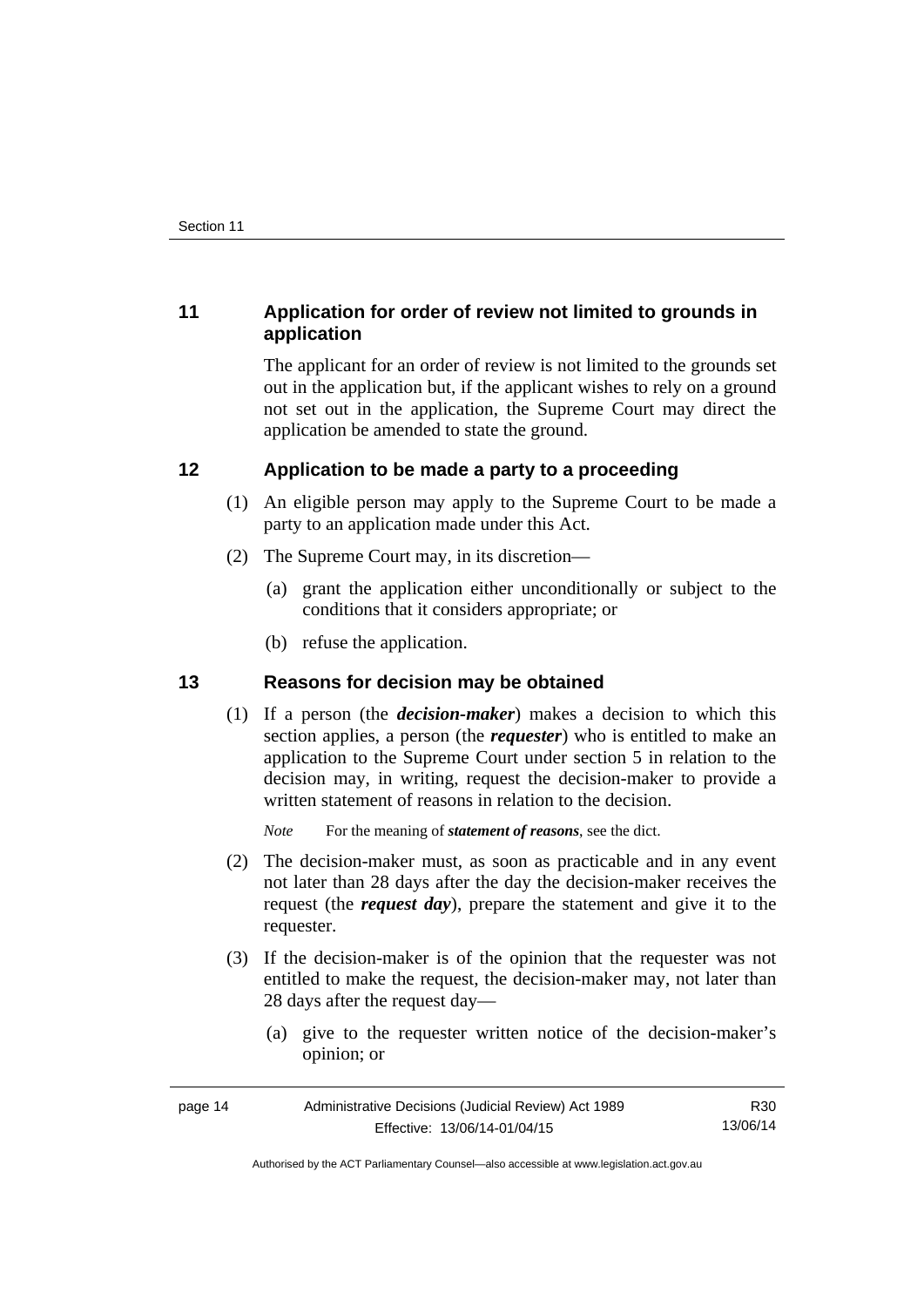- (b) apply to the Supreme Court under subsection (6) for an order declaring that the requester was not entitled to make the request.
- (4) Despite subsection (2), if the decision-maker gives notice under subsection (3) or applies to the Supreme Court under subsection (6), the decision-maker is not required to comply with the request unless—
	- (a) the court, on an application under subsection (6), orders the decision-maker to give the statement; or
	- (b) the decision-maker has applied to the court under subsection (6) for an order declaring that the requester was not entitled to make the request and the court refuses the application.
- (5) If subsection (4) (a) or (b) applies, the decision-maker must prepare the statement and give it to the requester not later than 28 days after the day of the Supreme Court's decision.
- (6) On the application of either the decision-maker or requester under this subsection, the Supreme Court may make an order declaring that the requester was, or was not, entitled to make the request.
- (7) Despite subsection (2), the decision-maker may refuse to prepare and give the statement to the requester if—
	- (a) for a decision the terms of which were recorded in writing and set out in a document that was given to the requester—the request was made later than 28 days after the day the document was given to the requester; or
	- (b) in any other case—the relevant request was not made within a reasonable time after the decision was made.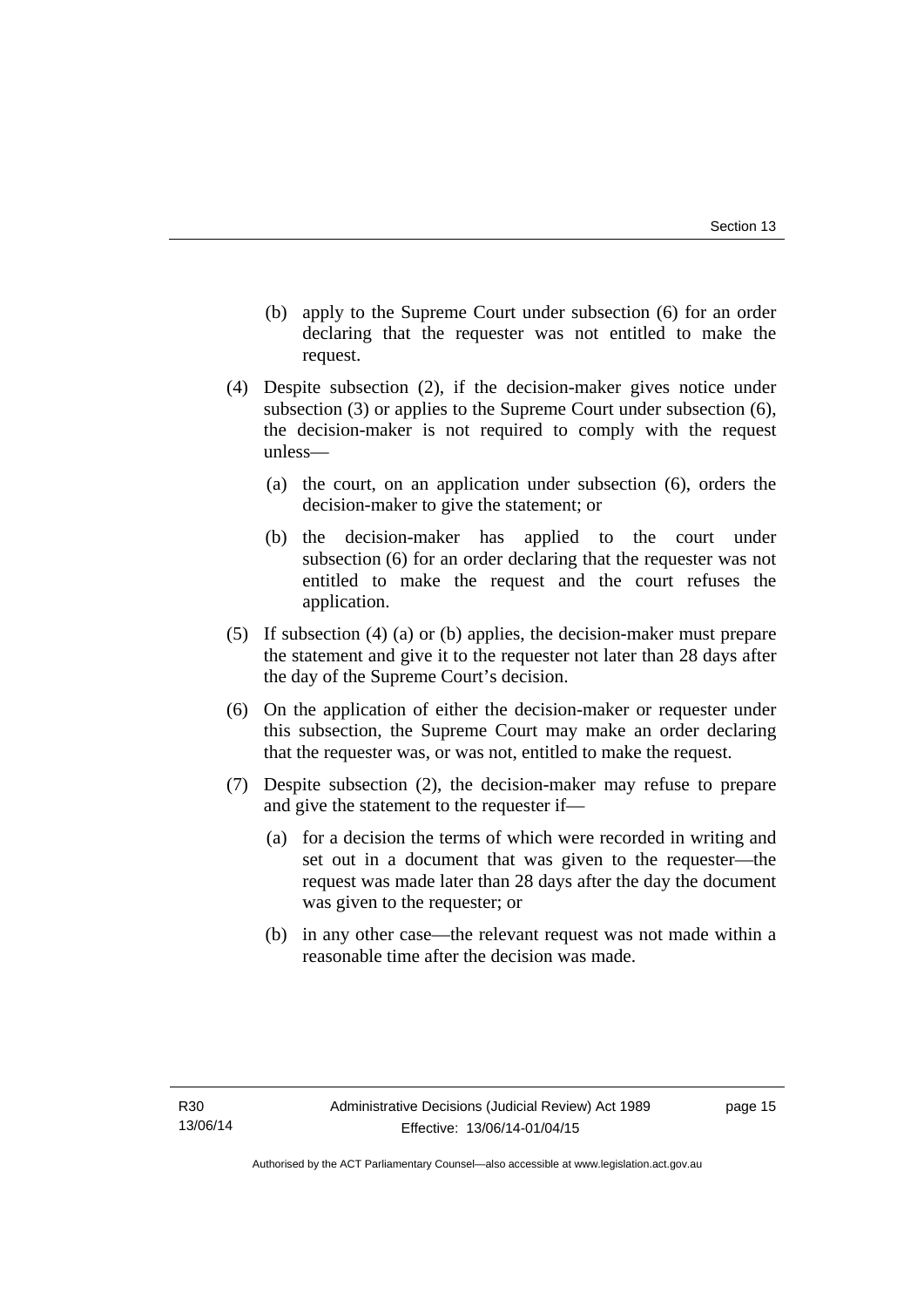- (8) If subsection (7) (a) or (b) applies, the decision maker must give to the requester, not later than 14 days after the request day, written notice stating—
	- (a) that the statement will not be given to the requestor; and
	- (b) the reasons why it will not be given.
- (9) For subsection (7) (b), a request for a statement in relation to a decision is taken to have been made within a reasonable time after the decision was made if the Supreme Court, on application by the requester, declares that the request was made within a reasonable time after the decision was made.
- (10) On application by the requester under this subsection, the Supreme Court may order the decision-maker to give the requester, within a stated period, an additional statement containing better particulars in relation to stated matters if the court considers that the statement given to the requester does not contain adequate particulars, in relation to the decision.
- (11) A regulation may declare decisions not to be decisions to which this section applies.
- (12) A regulation made under subsection (11) applies only in relation to decisions made after the regulation takes effect.
- (13) In this section:

*decision to which this section applies* means a decision to which this Act applies, other than—

- (a) a decision to which the *[ACT Civil and Administrative Tribunal](http://www.legislation.act.gov.au/a/2008-35)  [Act 2008](http://www.legislation.act.gov.au/a/2008-35)*, section 22B (Requirement to give reasons statement) applies; or
- (b) a decision that includes, or is accompanied by, a statement of reasons; or
- (c) a decision mentioned in schedule 2.

R30 13/06/14

Authorised by the ACT Parliamentary Counsel—also accessible at www.legislation.act.gov.au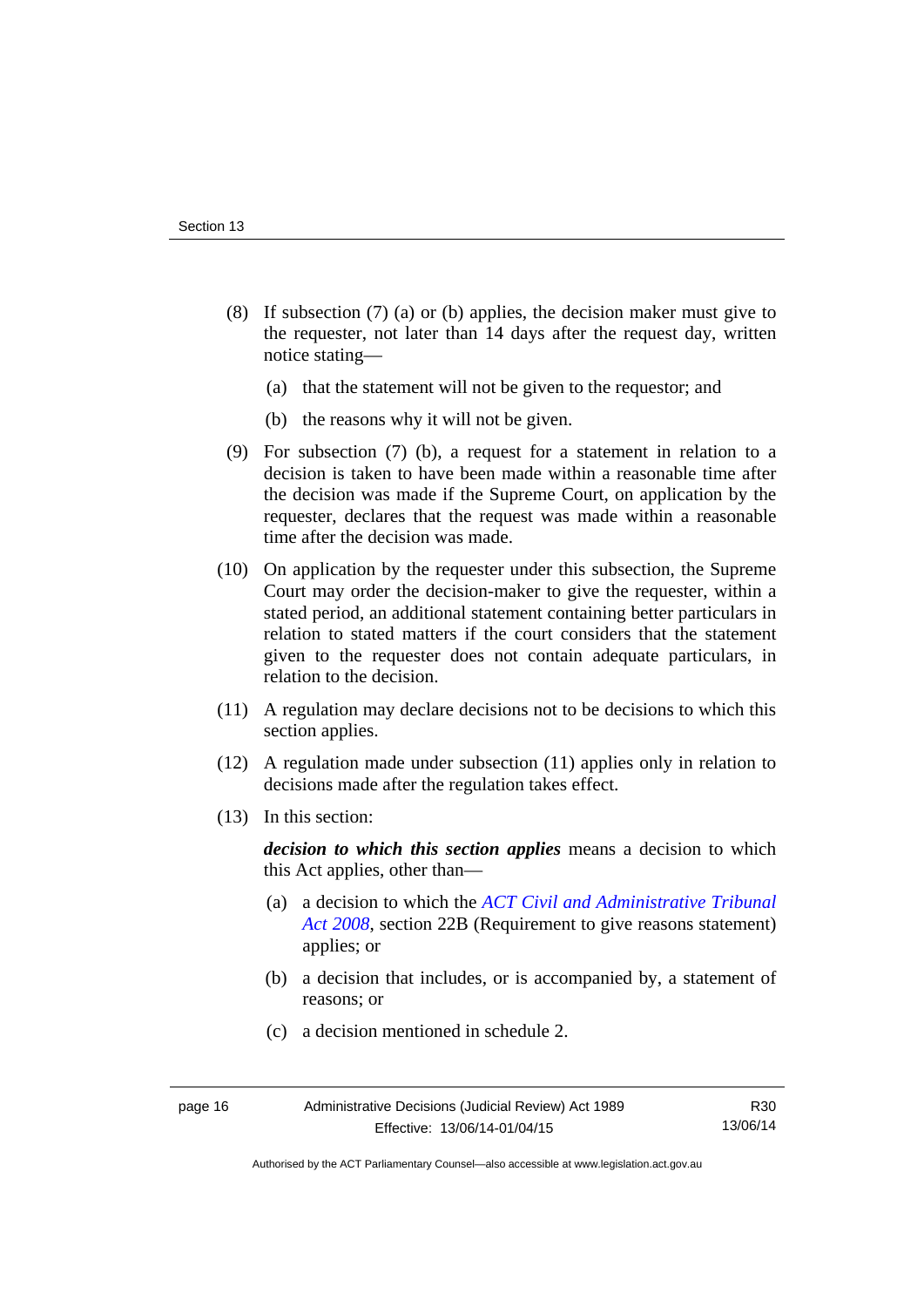#### <span id="page-20-0"></span>**14 Certain information not required to be disclosed**

- (1) This section applies in relation to any information to which a request made to a person under section 13 (1) relates if the information—
	- (a) relates to the personal affairs or business affairs of a person other than the person making the request; and
	- (b) is information—
		- (i) that was supplied in confidence; or
		- (ii) the publication of which would reveal a trade secret; or
		- (iii) that was provided in compliance with a duty imposed by an enactment; or
		- (iv) the giving of which in accordance with the request would be in contravention of an enactment that expressly imposes on the person to whom the request is made a duty not to divulge or communicate information of that kind—
			- (A) to anyone; or
			- (B) to anyone, other than a particular person; or
			- (C) except in particular circumstances.
- (2) If a person has been requested under section 13 (1) to give a statement to a person—
	- (a) the person to whom the request is made is not required to include in the statement any information in relation to which this section applies; and
	- (b) if the statement would be false or misleading if it did not include the information—the person is not required to give the statement.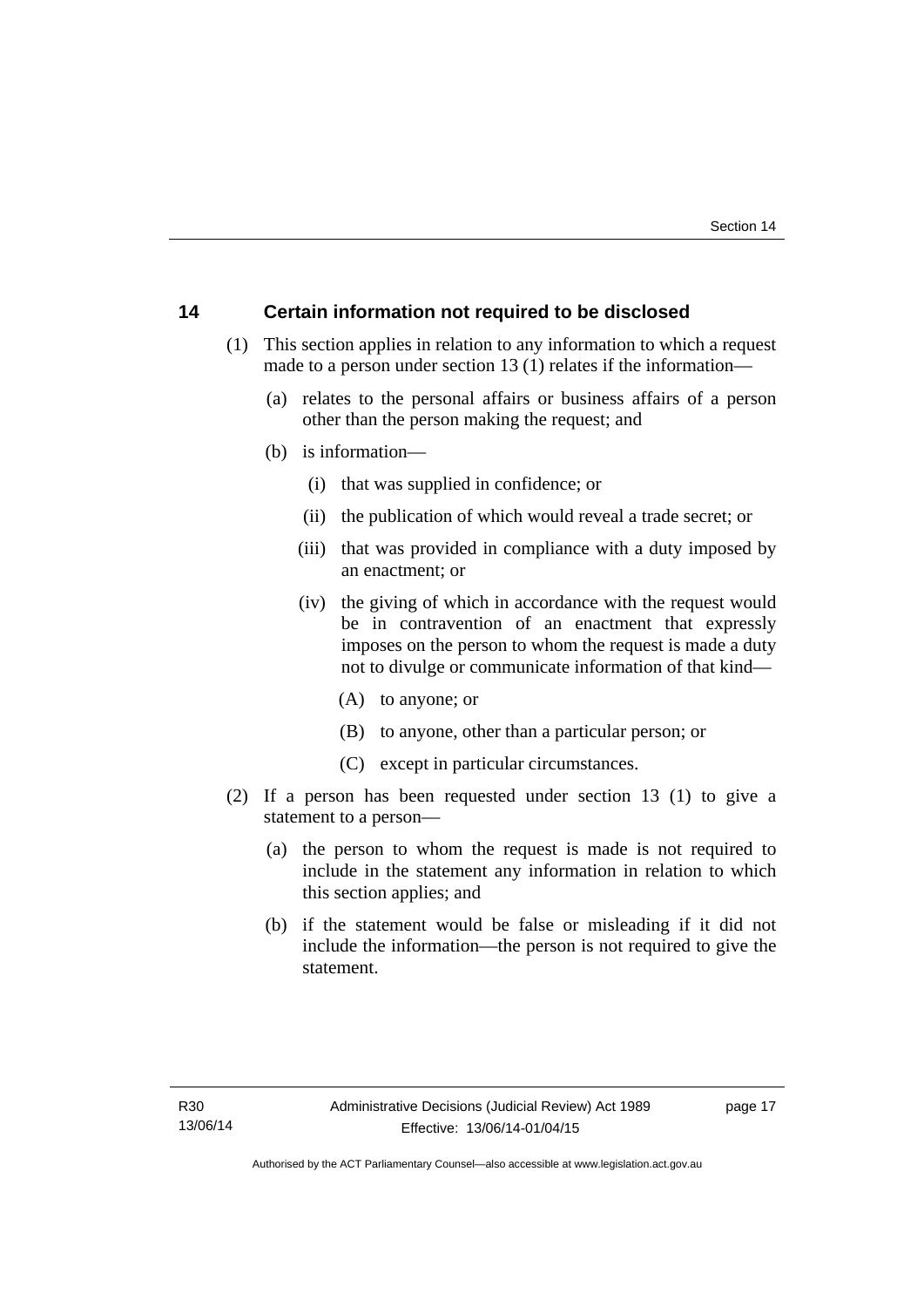- (3) If, under subsection (2), information is not included in a statement provided by a person or a statement is not provided by a person, the person must provide written notice to the person who requested the statement—
	- (a) if information is not included in a statement—stating that the information is not so included and giving the reason for not including the information; or
	- (b) if a statement is not provided—stating that the statement will not be provided and giving the reason for not providing the statement.
- (4) This section does not affect the power of the Supreme Court to make an order for the discovery of documents or to require the giving of evidence or the production of documents to the court.

#### <span id="page-21-0"></span>**15 Ministerial certificate about disclosure of information**

- (1) This section applies to information relating to a matter if the Minister certifies, in writing, that the disclosure of information relating to the matter would be contrary to the public interest—
	- (a) because it would involve the disclosure of deliberations or a decision of the Executive or of a committee of the Executive; or
	- (b) for any other stated reason that could form the basis for a claim in a judicial proceeding that the information should not be disclosed.
- (2) If a person has been requested under section 13 to give a statement to a person—
	- (a) the person to whom the request is made is not required to include in the statement any information in relation to which this section applies; and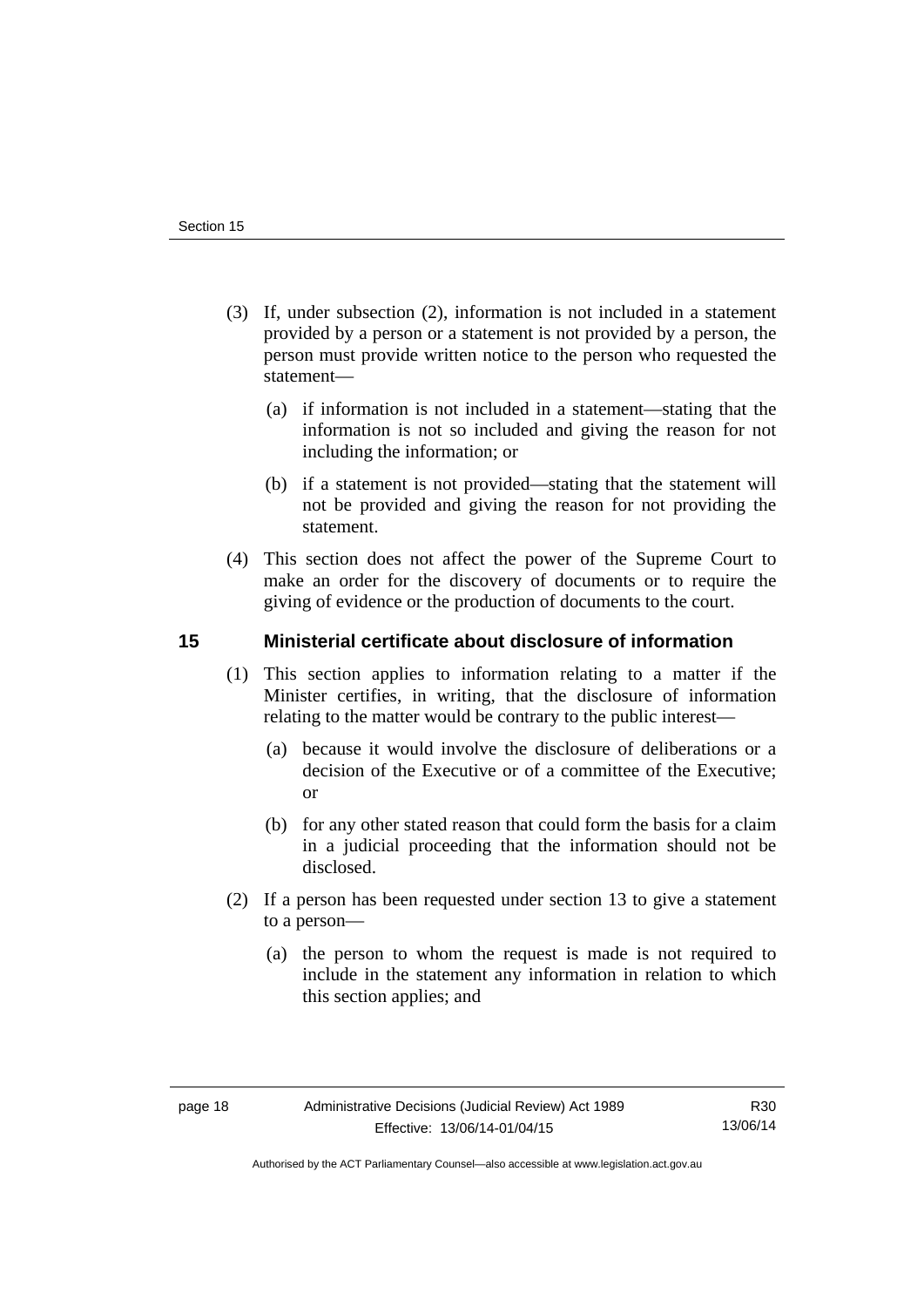- (b) if the statement would be false or misleading if it did not include the information—the person is not required to give the statement.
- (3) If, under subsection (2), information is not included in a statement provided by a person or a statement is not provided by a person, the person must give a written notice to the person who requested the statement—
	- (a) if information is not included in a statement—stating that the information is not so included and giving the reason for not including the information; or
	- (b) if a statement is not provided—stating that the statement will not be provided and giving the reason for not providing the statement.
- (4) This section does not affect the power of the Supreme Court to make an order for the discovery of documents or to require the giving of evidence or the production of documents to the court.

#### <span id="page-22-0"></span>**16 Stay of proceedings**

- (1) The making of an application to the Supreme Court under section 5 in relation to a decision does not affect the operation of the decision or prevent the implementation of the decision, but—
	- (a) the Supreme Court may, by order, on the conditions (if any) that the court decides, suspend the operation of the decision; and
	- (b) the Supreme Court may order, on the conditions (if any) that the court decides, a stay of all or any proceedings under the decision.
- (2) The Supreme Court may make an order under subsection (1) on its own initiative or on the application of the person who made the application under section 5.

page 19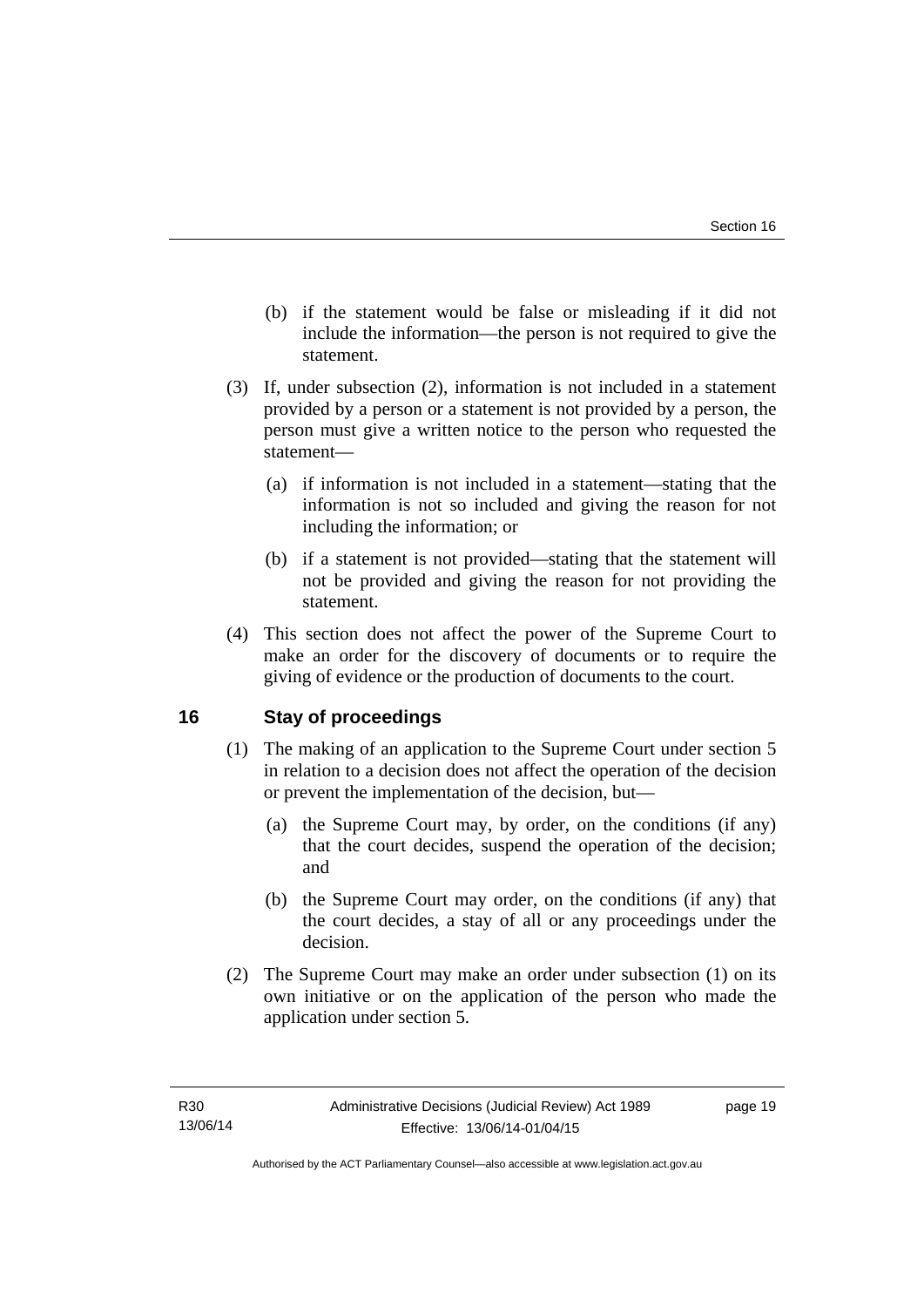#### <span id="page-23-0"></span>**17 Powers of Supreme Court in relation to applications for order of review**

- (1) On an application for an order of review in relation to a decision, the Supreme Court may, in its discretion, make all or any of the following orders:
	- (a) an order quashing or setting aside the decision, or a part of the decision, with effect from the date of the order or from the earlier or later date that the court specifies;
	- (b) an order referring the matter to which the decision relates to the person who made the decision for further consideration, subject to the directions that the court considers appropriate;
	- (c) an order declaring the rights of the parties in relation to any matter to which the decision relates;
	- (d) an order directing any of the parties to do, or to refrain from doing, anything to do justice between the parties.
- (2) On an application for an order of review in relation to conduct that has been, is being, or is proposed to be, engaged in for the purpose of the making of a decision, the Supreme Court may, in its discretion, make either or both of the following orders:
	- (a) an order declaring the rights of the parties in relation to any matter to which the conduct relates;
	- (b) an order directing any of the parties to do, or to refrain from doing, anything to do justice between the parties.
- (3) On an application for an order of review in relation to a failure to make a decision, or in relation to a failure to make a decision within the period within which the decision was required to be made, the Supreme Court may, in its discretion, make all or any of the following orders:
	- (a) an order directing the making of the decision;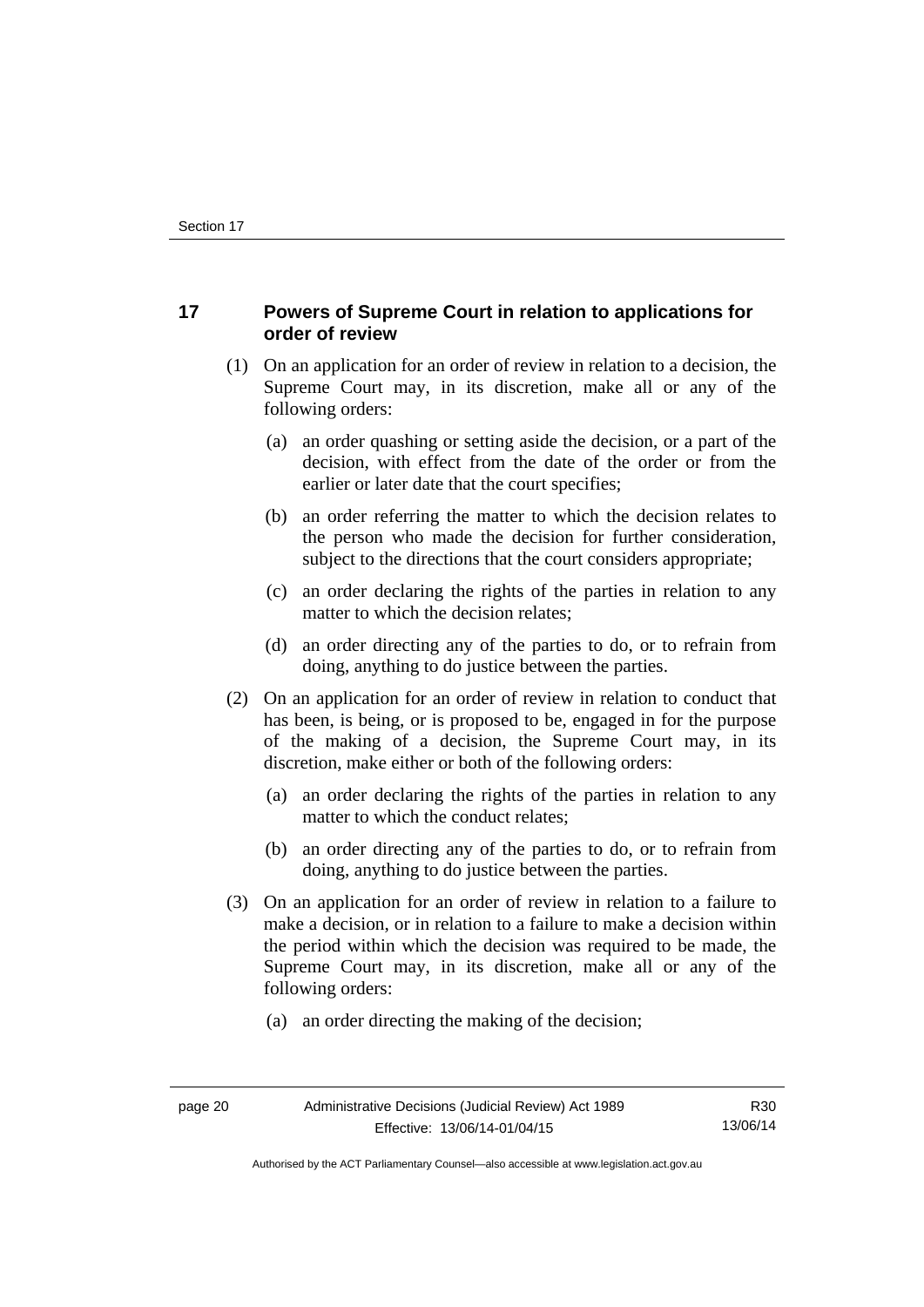- (b) an order declaring the rights of the parties in relation to the making of the decision;
- (c) an order directing any of the parties to do, or to refrain from doing, anything to do justice between the parties.
- (4) The Supreme Court may at any time, on its own initiative or on the application of any party, revoke, vary, or suspend the operation of any order made by it under this section.

#### <span id="page-24-0"></span>**18 Change in person holding, or performing the duties of, an office**

- (1) This section applies if—
	- (a) a person has, in the performance of the duties of an office, made a decision in relation to which an application may be made to the Supreme Court under this Act; and
	- (b) the person no longer holds, or, for whatever reason, is not performing the duties of, that office.
- (2) This Act has effect as if the decision had been made by—
	- (a) the person for the time being holding or performing the duties of that office; or
	- (b) if there is no person for the time being holding or performing the duties of that office or that office no longer exists—the person that the Minister administering the enactment under which the decision was made, or a person authorised by that Minister, specifies.

#### <span id="page-24-1"></span>**19 Intervention by Minister**

- (1) The Minister may, on behalf of the Territory, intervene in a proceeding before the Supreme Court under this Act.
- (2) If the Minister intervenes in a proceeding—
	- (a) the Minister is taken to be a party to the proceeding; and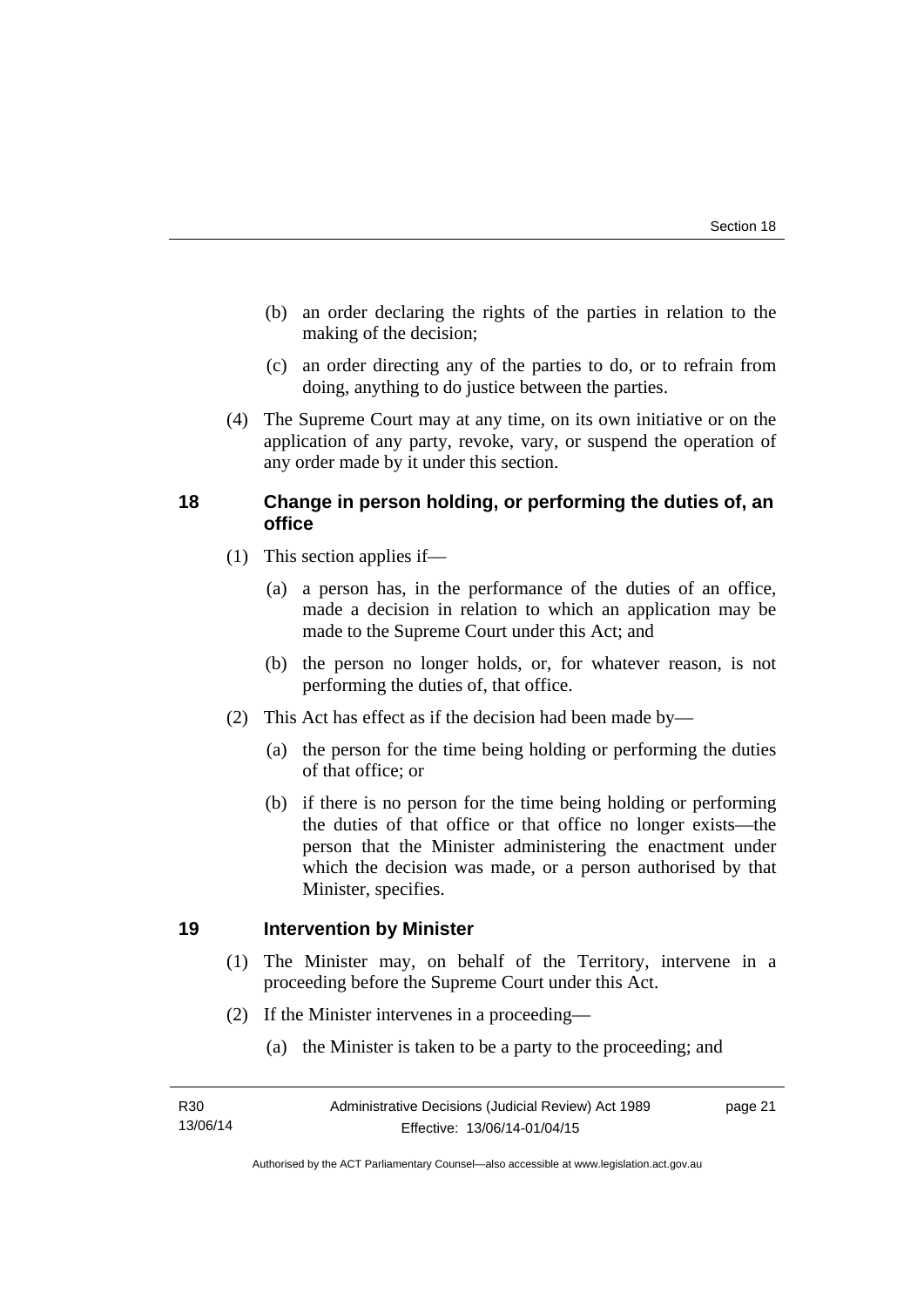(b) the Supreme Court may, in the proceeding, make orders about costs against the Territory that the court considers appropriate.

#### <span id="page-25-0"></span>**19A Intervention by other people**

- (1) The Supreme Court may, on application by a party or its own initiative, give leave to a person (an *intervener*) to intervene in a proceeding under this Act.
- (2) In considering whether to give leave, the Supreme Court—
	- (a) must have regard to the following:
		- (i) whether the intervener's contribution is different from the contribution of the parties to the proceeding;
		- (ii) whether the intervener's contribution is likely to be useful to the court;
		- (iii) whether the intervention will unreasonably interfere with the ability of someone who has a private interest in the subject matter of the application to deal with it differently or at all; and
	- (b) may have regard to any other matter the court considers relevant.
- (3) The Supreme Court may give leave subject to conditions.
- (4) There is no right of appeal in relation to a decision of the Supreme Court under this section.

### <span id="page-25-1"></span>**20 Act not to apply to certain decisions**

- (1) A regulation may declare decisions to be decisions that are not subject to judicial review by the Supreme Court under this Act.
- (2) If a regulation is so made in relation to a decision—
	- (a) section 5 does not apply in relation to that decision; and

Authorised by the ACT Parliamentary Counsel—also accessible at www.legislation.act.gov.au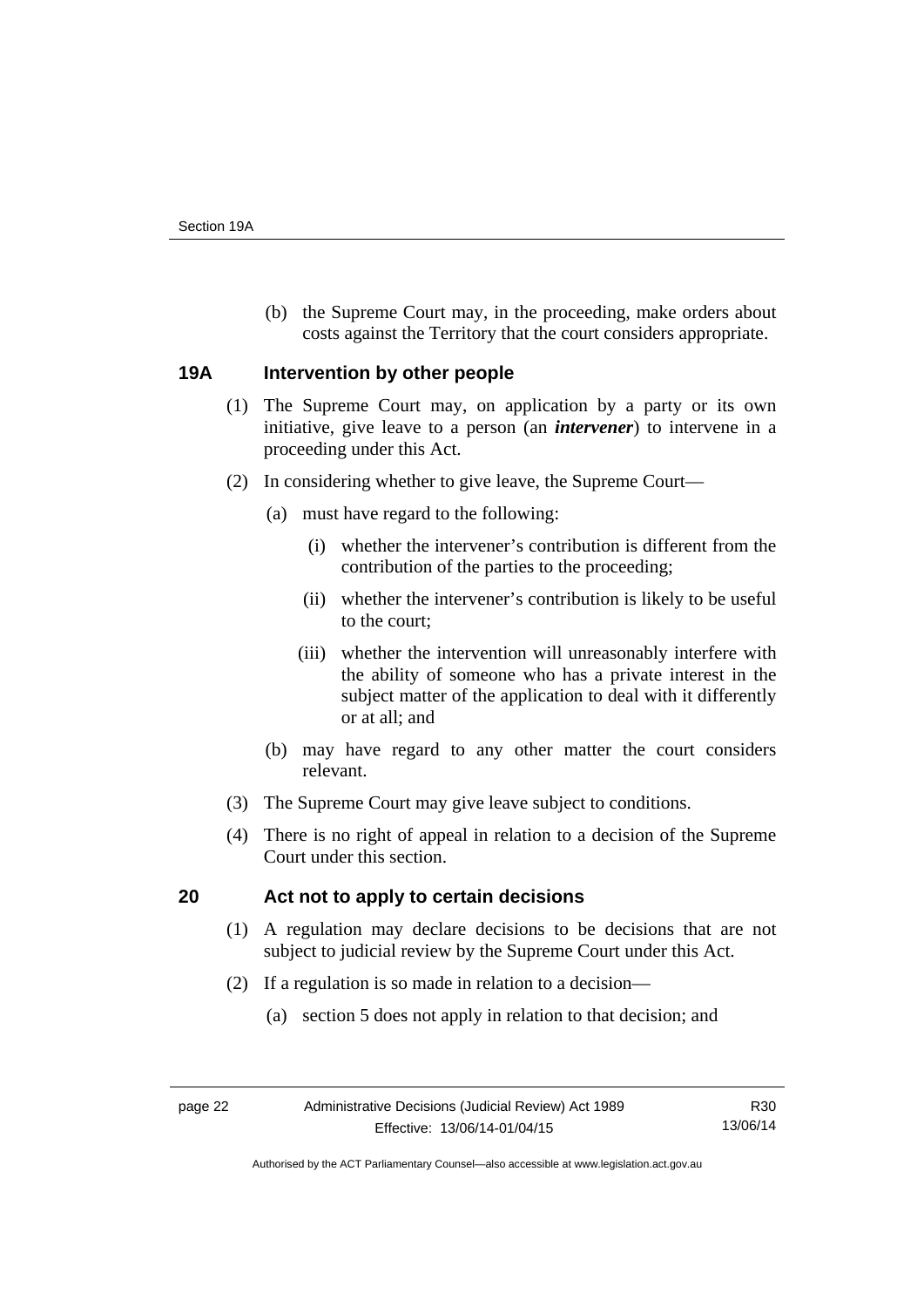- (b) section 6 does not apply in relation to conduct that has been, is being, or is proposed to be, engaged in for the purpose of making that decision; and
- (c) section 7 does not apply in relation to a failure to make that decision.
- (3) A regulation made for subsection (1) applies only in relation to decisions made after the regulation take effect.

#### <span id="page-26-0"></span>**21 Regulation-making power**

The Executive may make regulations for this Act.

*Note* A regulation must be notified, and presented to the Legislative Assembly, under the [Legislation Act](http://www.legislation.act.gov.au/a/2001-14).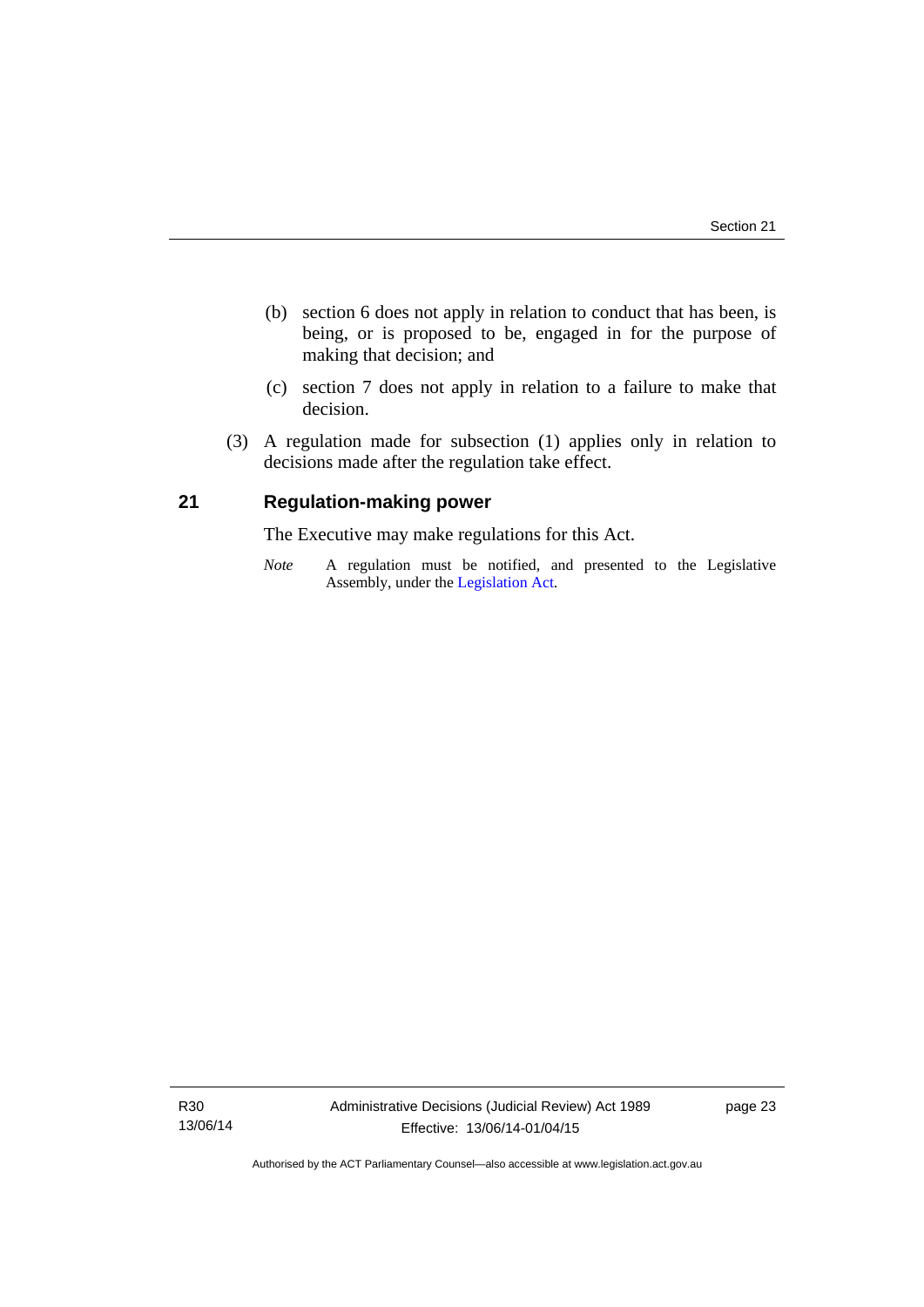## <span id="page-27-0"></span>**Schedule 1 Decisions to which this Act does not apply**

(see dict, def *decision to which this Act applies*)

| column 1       | column 2                                                       | column 3                                                                                                                                                                                                                                                                                 |
|----------------|----------------------------------------------------------------|------------------------------------------------------------------------------------------------------------------------------------------------------------------------------------------------------------------------------------------------------------------------------------------|
| item           | enactment                                                      | decision under enactment                                                                                                                                                                                                                                                                 |
| 1              | <b>Building Act 2004</b>                                       | a decision under section 96 (Approval of fidelity<br>$\bullet$<br>fund schemes)<br>a decision under section 107 (Suspension or<br>cancellation of approval of approved scheme)                                                                                                           |
| $\overline{2}$ | Confiscation of<br><b>Criminal Assets Act</b><br>2003          | any decision                                                                                                                                                                                                                                                                             |
| 3              | Crimes (Restorative<br>Justice) Act 2004                       | any decision                                                                                                                                                                                                                                                                             |
| $\overline{4}$ | <b>Crimes</b> (Sentence<br><b>Administration</b> ) Act<br>2005 | A decision of the director-general under any of the<br>following provisions:<br>section 20 (Directions to escort officers)<br>section 31 (Early release of offender)<br>section 37 (Full-time detention-return<br>from NSW)<br>section 45 (Periodic detention—alcohol<br>and drug tests) |
|                |                                                                | section 46 (Periodic detention—searches)<br>section 95 (Community service work—<br>alcohol and drug tests)<br>section 96 (Community service work—<br>frisk searches).                                                                                                                    |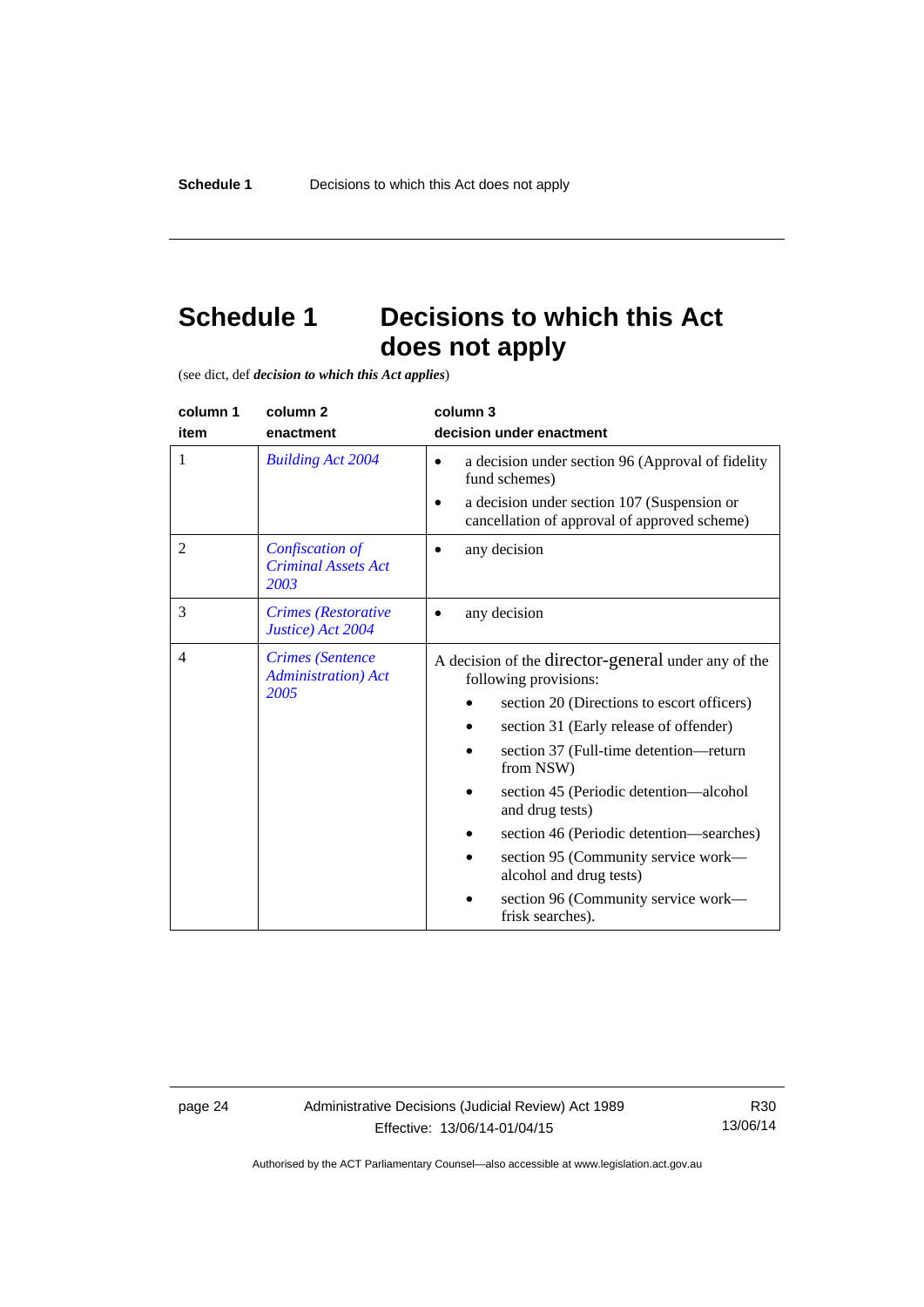| column 1<br>item | column <sub>2</sub><br>enactment                                                                  | column 3<br>decision under enactment                                                                                         |
|------------------|---------------------------------------------------------------------------------------------------|------------------------------------------------------------------------------------------------------------------------------|
| 5                | Duties Act 1999                                                                                   | a decision making or forming part of the process<br>$\bullet$<br>of making, or leading up to the making of, an<br>assessment |
|                  |                                                                                                   | a decision disallowing, completely or partly, an<br>objection to an assessment                                               |
|                  |                                                                                                   | a decision refusing to amend, completely or<br>partly, an assessment                                                         |
| 6                | Electoral Act 1992                                                                                | a decision under part 4 (Electorates)<br>$\bullet$                                                                           |
| 7                | <b>Financial Institutions</b><br>Duty Act 1987 (which<br>has been repealed)                       | a decision making or forming part of the process<br>$\bullet$<br>of making, or leading up to the making, of an<br>assessment |
|                  |                                                                                                   | a decision disallowing, completely or partly, an<br>٠<br>objection to an assessment                                          |
|                  |                                                                                                   | a decision refusing to amend, completely or<br>partly, an assessment                                                         |
| 8                | <b>Gene Technology (GM</b><br>Crop Moratorium)                                                    | a decision of the Minister under section 7<br>(Moratorium orders)                                                            |
|                  | <b>Act 2004</b>                                                                                   | a decision of the Minister under section 8<br>٠<br>(Exemptions)                                                              |
| 9                | <b>Gungahlin Drive</b><br><b>Extension Authorisation</b><br>Act 2004 (which has<br>been repealed) | any decision                                                                                                                 |
| 10               | <b>Health Practitioner</b><br><b>Regulation National</b><br>Law (ACT)                             | any decision                                                                                                                 |
| 11               | <b>Inquiries Act 1991</b>                                                                         | any decision                                                                                                                 |

R30 13/06/14 page 25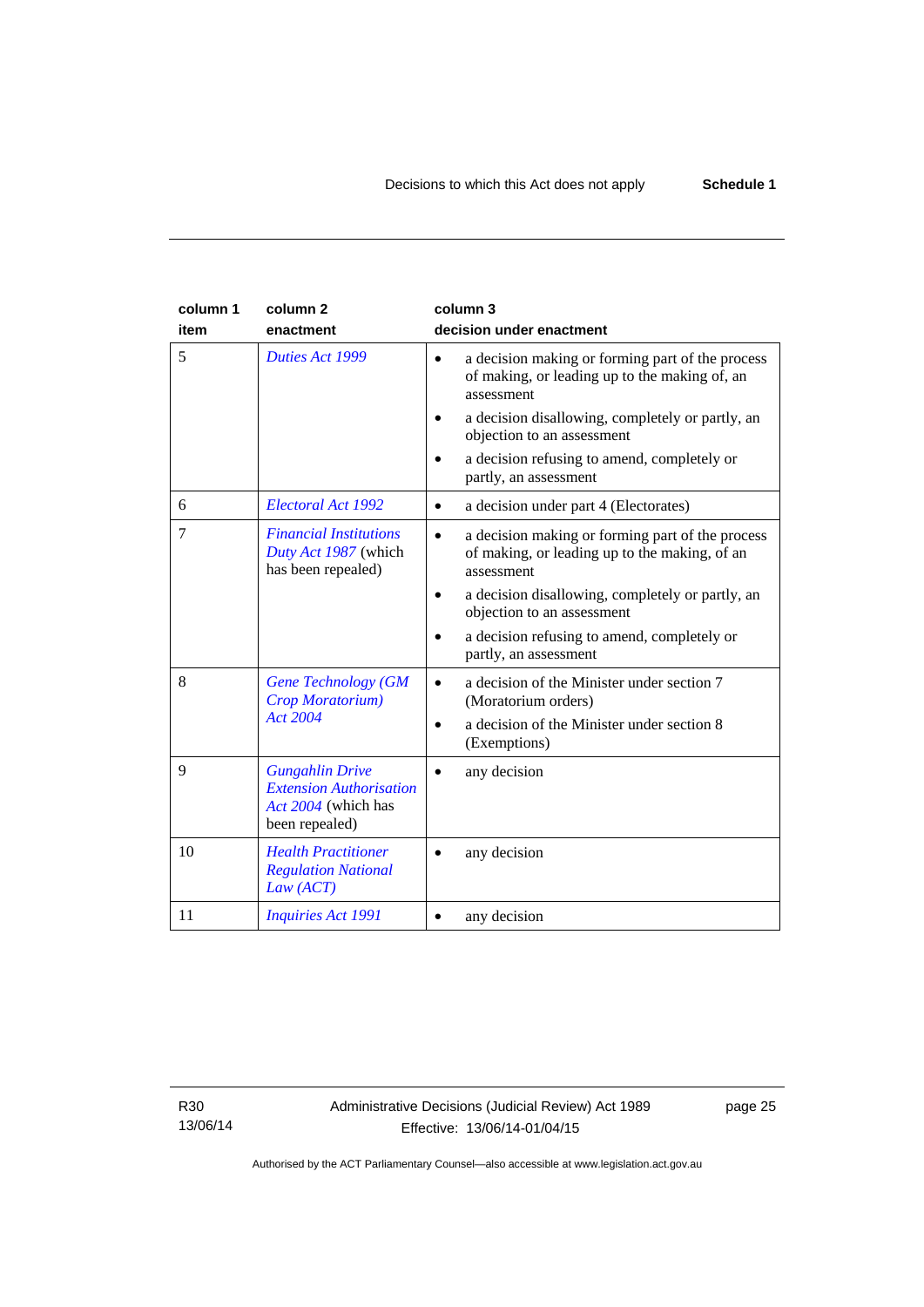| column 1 | column <sub>2</sub>                            | column 3                                                                                                                                                                                                               |
|----------|------------------------------------------------|------------------------------------------------------------------------------------------------------------------------------------------------------------------------------------------------------------------------|
| item     | enactment                                      | decision under enactment                                                                                                                                                                                               |
| 12       | <b>Judicial Commissions</b><br><b>Act 1994</b> | a decision of the Executive under<br>section $5(1)$ , section $16(3)$ or section 18                                                                                                                                    |
|          |                                                | a decision of a member of the Legislative<br>Assembly to propose a motion in accordance<br>with section $14(3)(a)$ or to give notice of the<br>motion to the Attorney-General in accordance<br>with section $14(3)(b)$ |
|          |                                                | a decision of the Attorney-General under<br>section 16 (1), section 17 (1) or section 23 (3)                                                                                                                           |
|          |                                                | a resolution passed by the Legislative Assembly<br>for the examination by a judicial commission of<br>a complaint in relation to a judicial officer                                                                    |
|          |                                                | a decision of a judicial commission                                                                                                                                                                                    |
| 13       | <b>Legislation Act 2001</b>                    | a decision under chapter 5 (Regulatory impact)<br>statements for subordinate laws and disallowable<br>instruments)                                                                                                     |
| 14       | Payroll Tax Act 2011                           | a decision making or forming part of the process<br>of making, or leading up to the making, of an<br>assessment                                                                                                        |
|          |                                                | a decision disallowing, completely or partly, an<br>objection to an assessment                                                                                                                                         |
|          |                                                | a decision refusing to amend, completely or<br>partly, an assessment                                                                                                                                                   |

page 26 Administrative Decisions (Judicial Review) Act 1989 Effective: 13/06/14-01/04/15

R30 13/06/14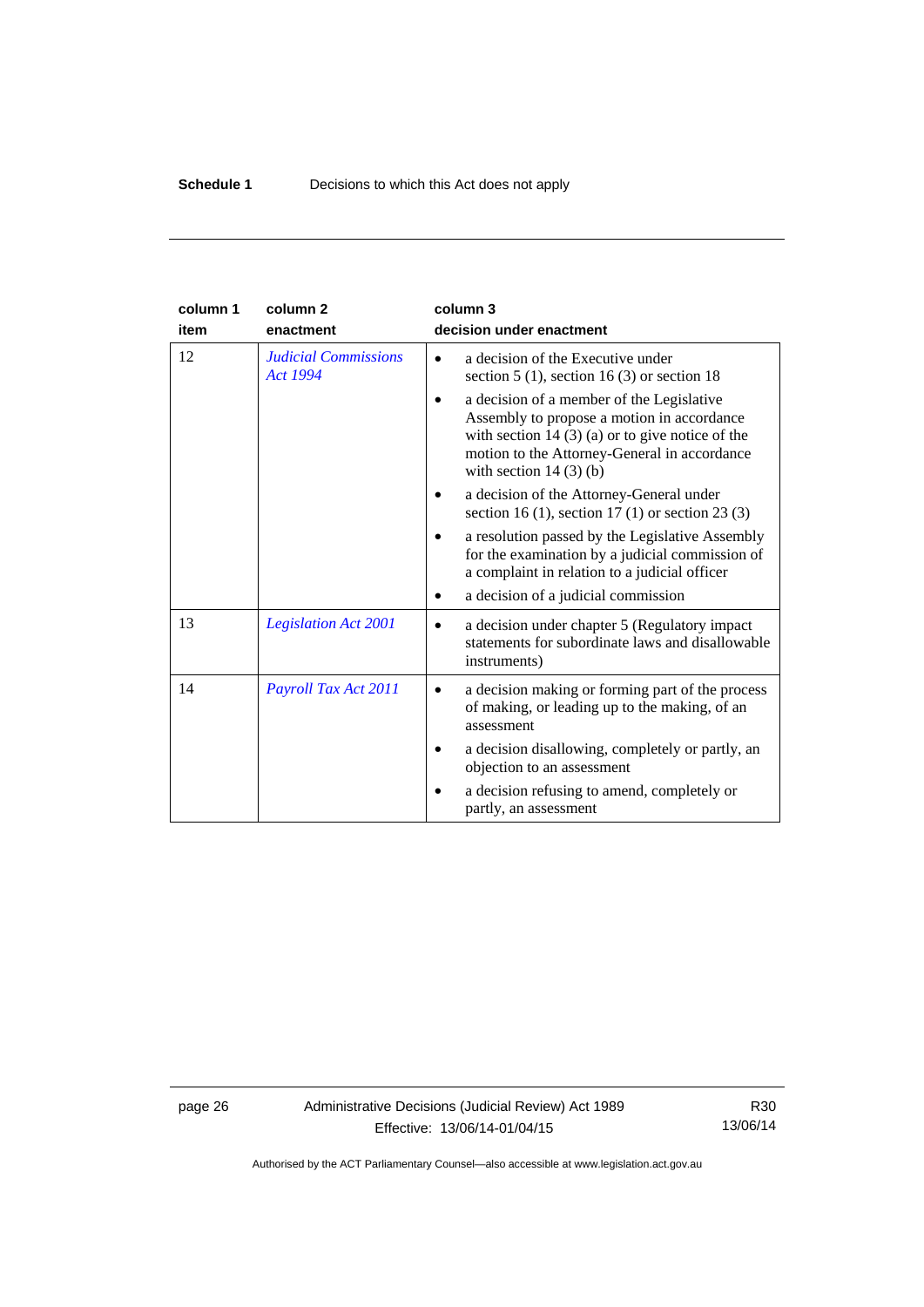| column 1<br>item | column 2<br>enactment                                                  | column 3<br>decision under enactment                                                                                                                                                                               |
|------------------|------------------------------------------------------------------------|--------------------------------------------------------------------------------------------------------------------------------------------------------------------------------------------------------------------|
| 15               | <b>Planning and</b><br><b>Development Act 2007</b>                     | a decision in relation to a new development<br>application within the meaning of the<br><b>Development Application (Block 20 Section 23</b><br>Hume) Assessment Facilitation Act 2008<br>(repealed)                |
|                  |                                                                        | a decision in relation to an approval of a new<br>development application within the meaning of<br>the Development Application (Block 20<br><b>Section 23 Hume) Assessment Facilitation</b><br>Act 2008 (repealed) |
|                  |                                                                        | a decision making, or forming part of the process<br>of making, or leading up to the making of, a<br>special variation                                                                                             |
|                  |                                                                        | a decision under chapter 7, chapter 8 or chapter 9<br>in relation to a development proposal to which<br>section 85L applies                                                                                        |
| 16               | <b>Plant Diseases Act</b><br>2002                                      | a decision of the Minister under part 3 (Measures<br>$\bullet$<br>for the control of diseases and pests)                                                                                                           |
| 17               | <b>Royal Commissions Act</b><br>1991                                   | any decision<br>$\bullet$                                                                                                                                                                                          |
| 18               | <b>Stamp Duties and Taxes</b><br>Act 1987 (which has<br>been repealed) | a decision making or forming part of the process<br>$\bullet$<br>of making, or leading up to the making, of an<br>assessment                                                                                       |
|                  |                                                                        | a decision disallowing, completely or partly, an<br>$\bullet$<br>objection to an assessment                                                                                                                        |
|                  |                                                                        | a decision refusing to amend, completely or<br>partly, an assessment                                                                                                                                               |
| 19               | <b>Taxation</b><br><b>Administration Act</b><br>1999                   | a decision making or forming part of the process<br>$\bullet$<br>of making, or leading up to the making, of an<br>assessment                                                                                       |
|                  |                                                                        | a decision disallowing, completely or partly, an<br>$\bullet$<br>objection to an assessment                                                                                                                        |
|                  |                                                                        | a decision refusing to amend, completely or<br>partly, an assessment                                                                                                                                               |

R30 13/06/14 Administrative Decisions (Judicial Review) Act 1989 Effective: 13/06/14-01/04/15

page 27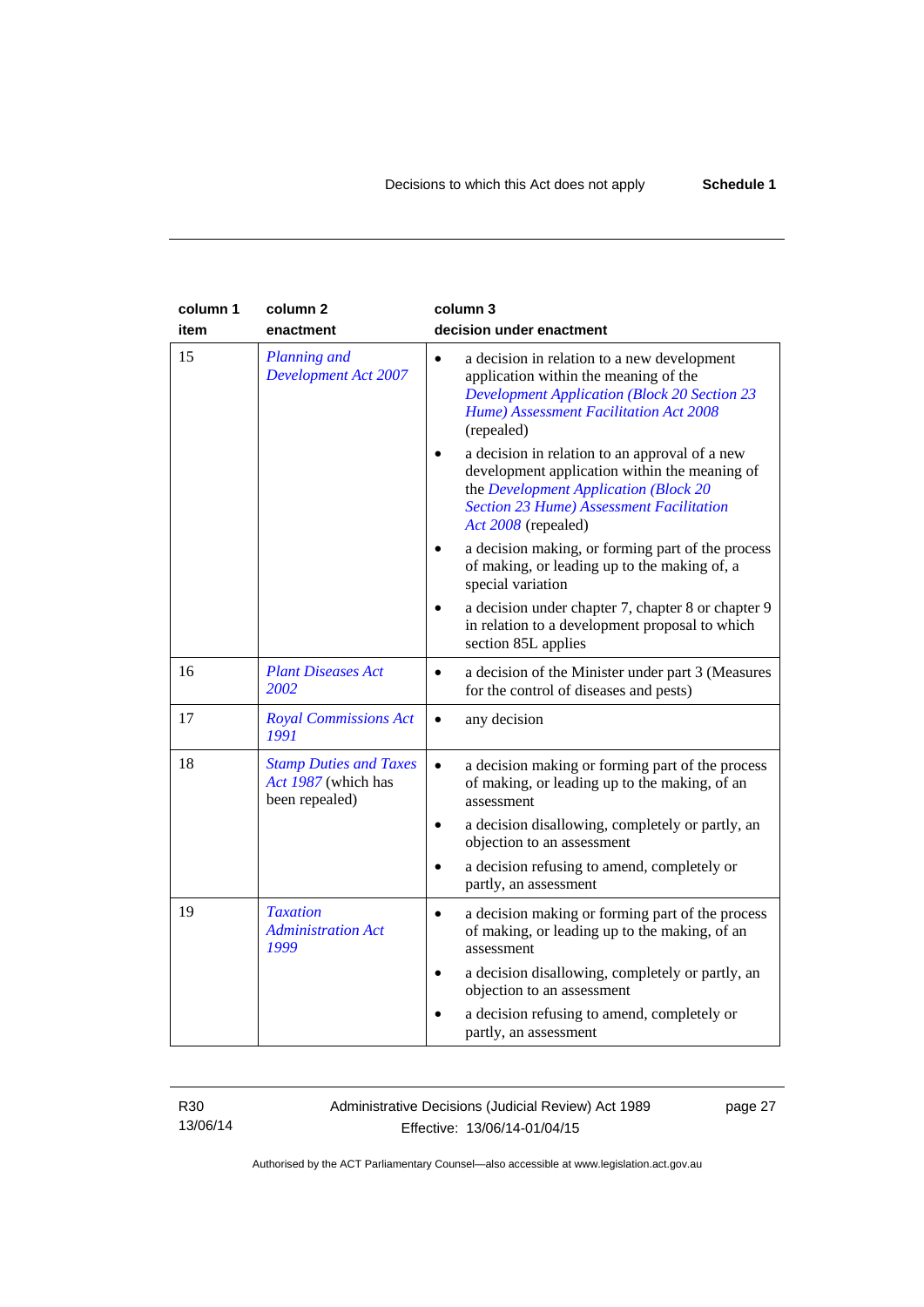Section 2.1

## <span id="page-31-0"></span>**Schedule 2 Decisions to which s 13 does not apply**

(see s 13 (13))

#### <span id="page-31-1"></span>**2.1 Administration of criminal justice**

A decision relating to the administration of criminal justice and, in particular—

- (a) a decision in relation to the investigation or prosecution of a person for an offence against a law in force in the ACT; and
- (b) a decision in relation to the appointment of an investigator or inspector for the purposes of such an investigation; and
- (c) a decision in relation to the issue of a search warrant under a law in force in the ACT; and
- (d) a decision under a law in force in the ACT requiring the production of a document, the giving of information or the issue of a subpoena or summons to a person as a witness.

#### <span id="page-31-2"></span>**2.2 Civil proceedings**

A decision relating to the bringing or conduct of a civil proceeding, including a decision relating to, or that may result, in the bringing of a civil proceeding for the recovery of a financial penalty arising from a contravention of an enactment and, in particular—

- (a) a decision in relation to the investigation of a person for such a contravention; and
- (b) a decision in relation to the appointment of an investigator or inspector for the purposes of such an investigation; and
- (c) a decision in relation to the issue of a search warrant under an enactment; and

R30 13/06/14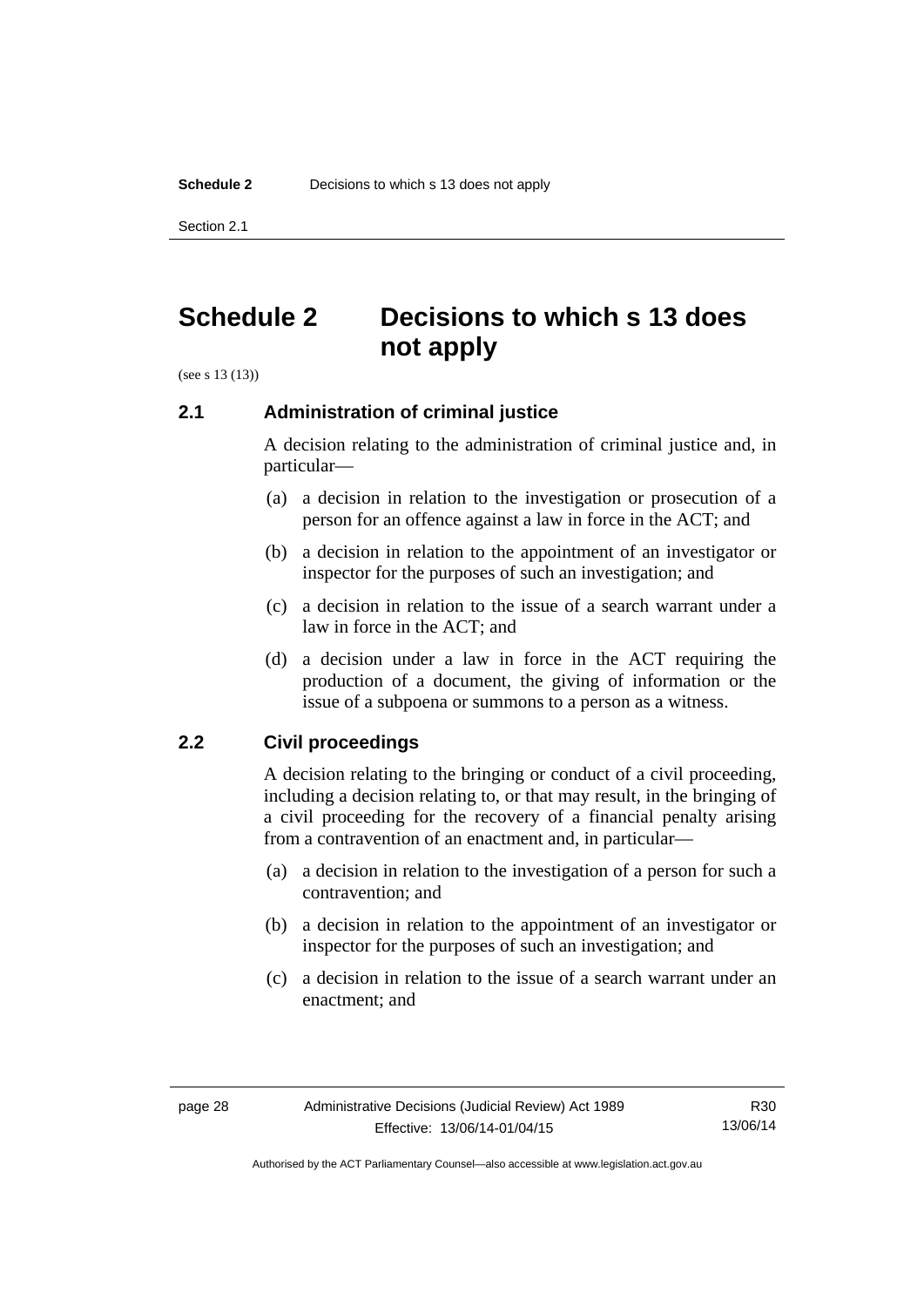(d) a decision under an enactment requiring the production of a document, the giving of information or the issue of a subpoena or summons to a person as a witness.

#### <span id="page-32-0"></span>**2.3 Decisions relating to territory finance**

The following decisions:

- (a) a decision authorised by an Act to issue an amount out of the public money of the Territory;
- (b) a decision of the Treasurer under the *[Financial Management](http://www.legislation.act.gov.au/a/1996-22)*  [Act 1996](http://www.legislation.act.gov.au/a/1996-22), section 18 (Treasurer's advance);
- (c) a decision in relation to the enforcement of a judgment or order for the recovery of an amount by—
	- (i) the Territory; or
	- (ii) a public servant in an official capacity;

#### <span id="page-32-1"></span>**2.4 Decisions relating to administration of the public service**

A decision relating to—

- (a) personnel management (including recruitment, training, promotion and organisation) in relation to the public service, other than a decision relating to, and having regard to the particular characteristics of, or other circumstances relating to, a particular person; or
- (b) the promotion, transfer, temporary performance of duties, of or by an individual officer of the public service; or
- (c) the making of an appointment to the public service; or
- (d) the engagement of a person as an employee under the *[Public](http://www.legislation.act.gov.au/a/1994-37)  [Sector Management Act 1994](http://www.legislation.act.gov.au/a/1994-37)*; or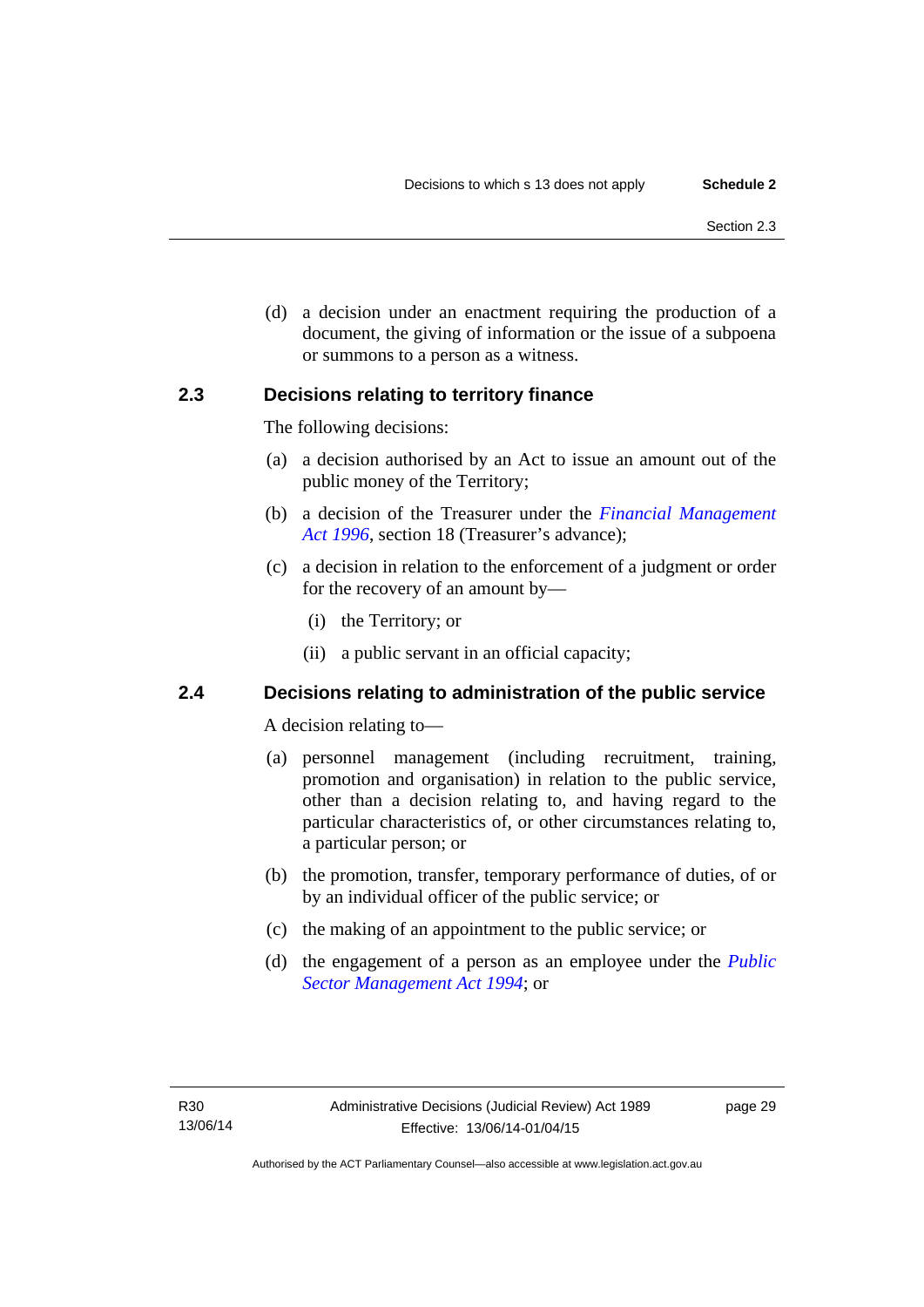Section 2.5

- (e) the prevention or settlement of an industrial dispute, or otherwise relating to industrial matters, in relation to the public service; or
- (f) the appointment, or ending of the appointment, of a director-general under the *[Public Sector Management](http://www.legislation.act.gov.au/a/1994-37)  [Act 1994](http://www.legislation.act.gov.au/a/1994-37)*.

#### <span id="page-33-0"></span>**2.5 Certain other appointment decisions**

A decision relating to—

- (a) the making of an appointment under an enactment or to an office established under an enactment; or
- (b) the appointment, or the ending of the appointment, of the commissioner for public administration; or
- (c) the employment, or the ending of employment, of staff under the *[Legislative Assembly \(Members' Staff\) Act 1989](http://www.legislation.act.gov.au/a/1989-19)*.

#### <span id="page-33-1"></span>**2.6 Certain decisions under the Crimes (Sentence Administration) Act**

- (1) A decision by the director-general under any of the following provisions of the *[Crimes \(Sentence Administration\) Act 2005](http://www.legislation.act.gov.au/a/2005-59)*:
	- section 25 (Full-time detention—director-general directions)
	- section 28 (Work and activities by full-time detainee)
	- section 44 (Periodic detention—director-general directions)
	- section 53 (Periodic detention—activities and work)
	- section 55 (Periodic detention—approval not to perform etc)
	- section 58 (Failing to perform periodic detention—extension of periodic detention period)
	- section 59 (Failing to perform periodic detention—referral to board)
	- section 60 (Offender not fit for periodic detention—extension of periodic detention period)

R30 13/06/14

Authorised by the ACT Parliamentary Counsel—also accessible at www.legislation.act.gov.au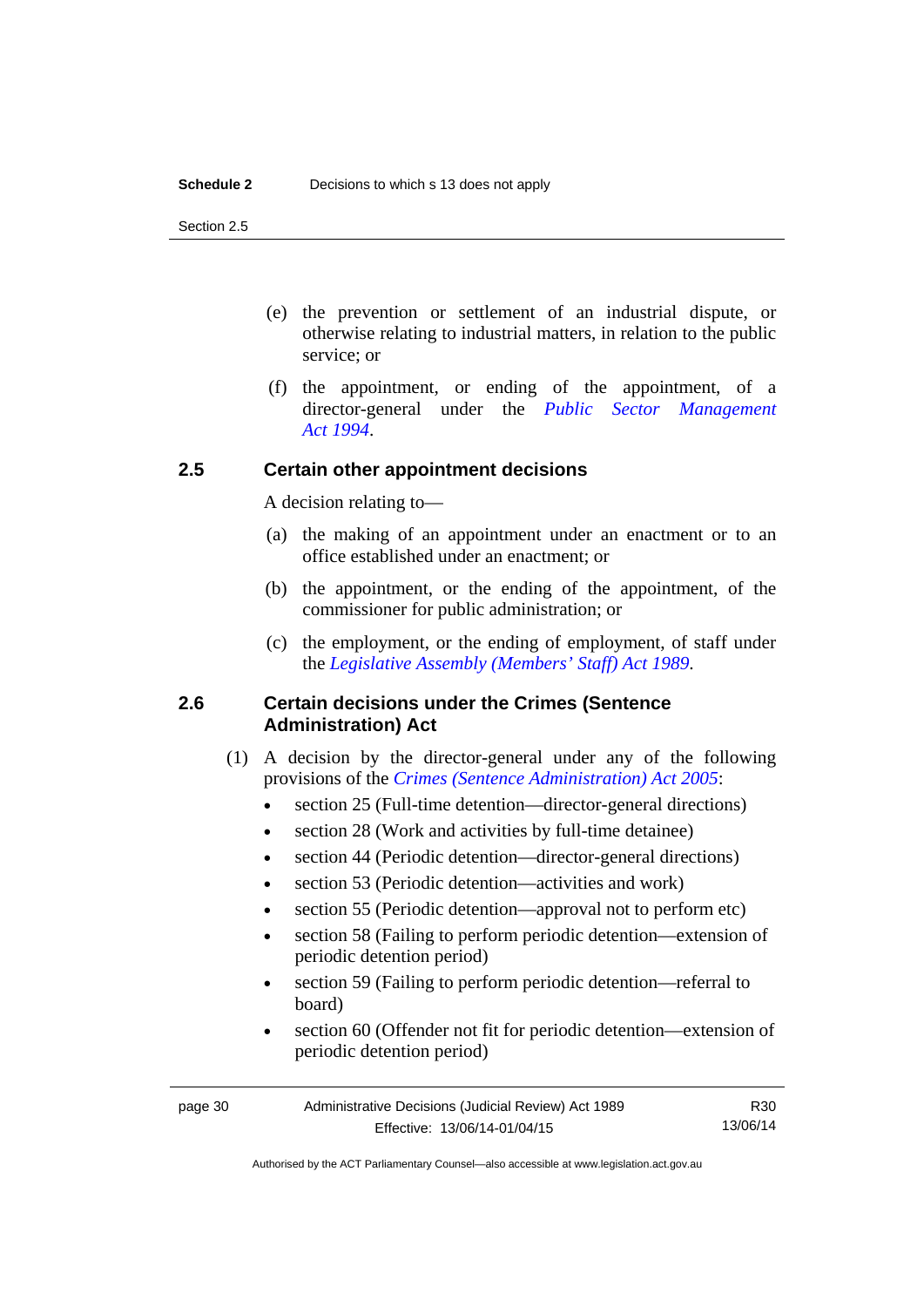- section 87 (Good behaviour—director-general directions)
- section 91 (Community service work—director-general directions)
- section 92 (Community service work—failure to report etc)
- section 100 (Rehabilitation programs—director-general directions)
- section 138 (Parole—director-general directions)
- section 302 (Release on licence—director-general directions)
- section 321 (Director-general directions—general).
- (2) A decision by a work supervisor under the *[Crimes \(Sentence](http://www.legislation.act.gov.au/a/2005-59)  [Administration\) Act 2005](http://www.legislation.act.gov.au/a/2005-59)*, section 54 (3) or (4) (Periodic detention—activities or work outside correctional centres).

#### <span id="page-34-0"></span>**2.7 Decisions of the ACAT**

A decision of the ACAT.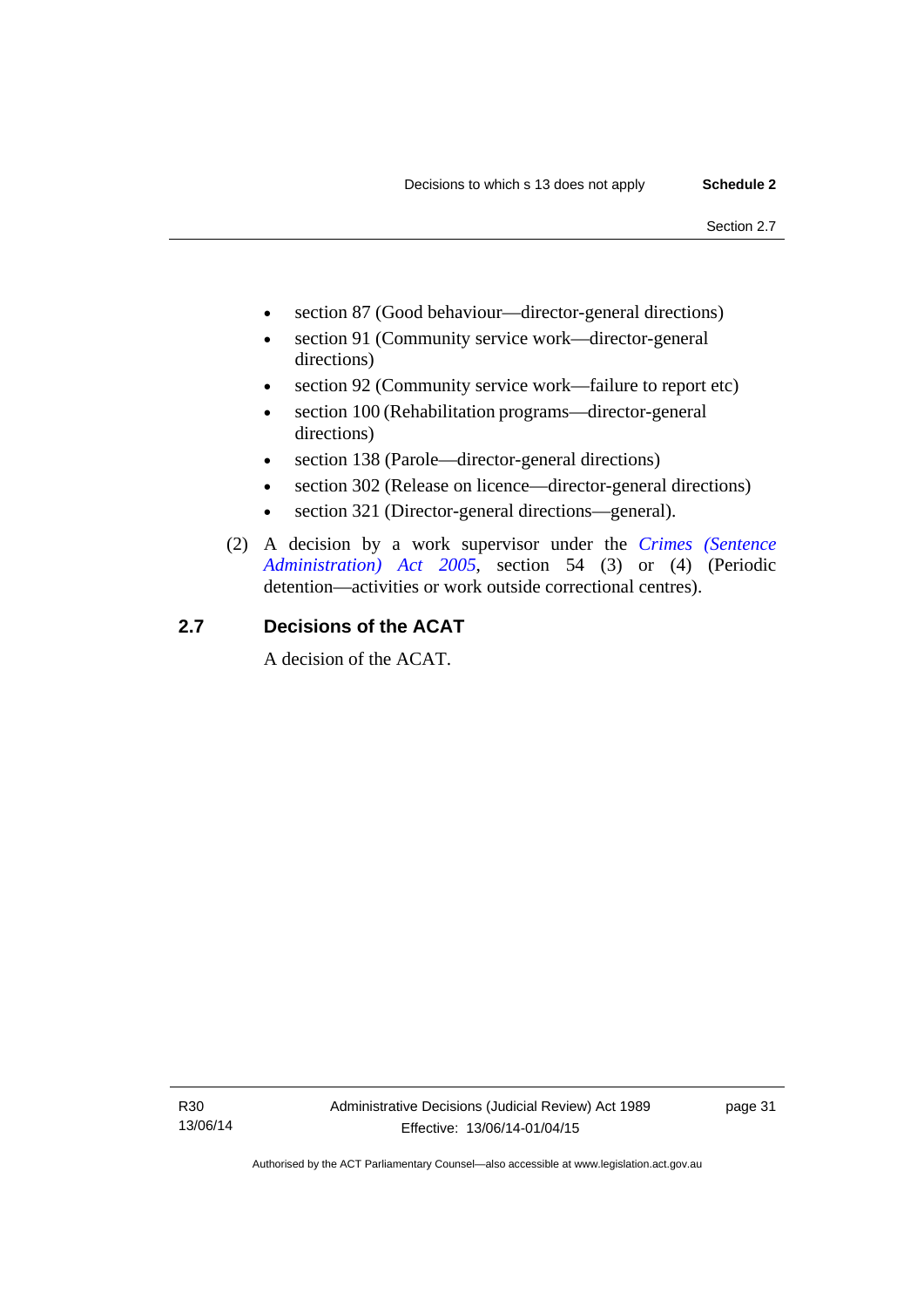**Dictionary** 

## <span id="page-35-0"></span>**Dictionary**

(see s 2)

*Note 1* The [Legislation Act](http://www.legislation.act.gov.au/a/2001-14) contains definitions and other provisions relevant to this Act.

*Note 2* For example, the [Legislation Act,](http://www.legislation.act.gov.au/a/2001-14) dict, pt 1 defines the following terms:

- ACAT
- corporation
- fail
- *individual*
- judge
- Minister (see s 162)
- regulation
- Supreme Court
- the Territory.

*conduct engaged in* for the purpose of making a decision—see section 3C.

*decision*, of the ACAT—see the *[ACT Civil and Administrative](http://www.legislation.act.gov.au/a/2008-35)  [Tribunal Act 2008](http://www.legislation.act.gov.au/a/2008-35)*, dictionary.

*decision to which this Act applies* means a decision of an administrative character made, proposed to be made or required to be made (whether in the exercise of a discretion or not) under an enactment, other than a decision mentioned in schedule 1.

*duty* includes a duty imposed on a person in his or her capacity as a public employee.

*eligible person*, for an application under this Act, means—

- (a) an individual; or
- (b) a corporation, if the subject matter of the application relates to a matter that happens after the corporation was incorporated or came into existence; or

R30 13/06/14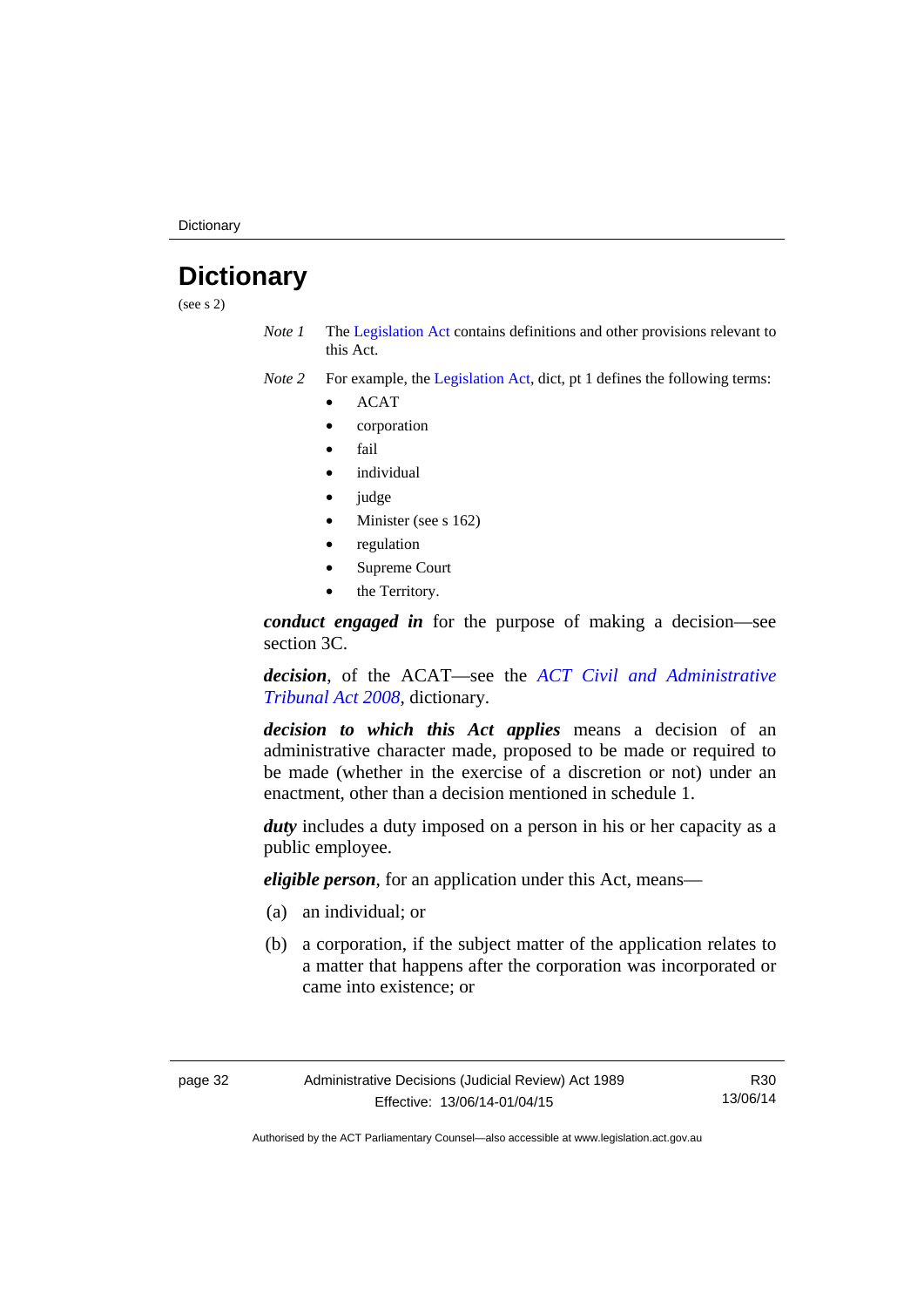- (c) an unincorporated organisation or association if the subject matter of the application relates to a matter that—
	- (i) forms part of the objects or purposes of the organisation or association; and
	- (ii) happens after the organisation or association came into existence.

#### *enactment* means—

- (a) an Act or subordinate law; or
- (b) the *[Canberra Water Supply \(Googong Dam\) Act 1974](http://www.comlaw.gov.au/Details/C2008C00317)* (Cwlth).
- *Note* A reference to an Act or subordinate law includes a reference to a provision of an Act or subordinate law (see [Legislation Act](http://www.legislation.act.gov.au/a/2001-14), s 7 and s 8).

*failure to make* a decision—see section 3A.

*making* a decision—see section 3A.

*order of review*, in relation to a decision, in relation to conduct engaged in for the purpose of making a decision or in relation to a failure to make a decision, means an order on an application made under section 5, section 6 or section 7 in relation to the decision, conduct or failure.

*statement of reasons*, for a decision, means a statement—

- (a) of the findings on material questions of fact; and
- (b) referring to the evidence or other material on which the findings were based; and
- (c) giving the reasons for the decision.

page 33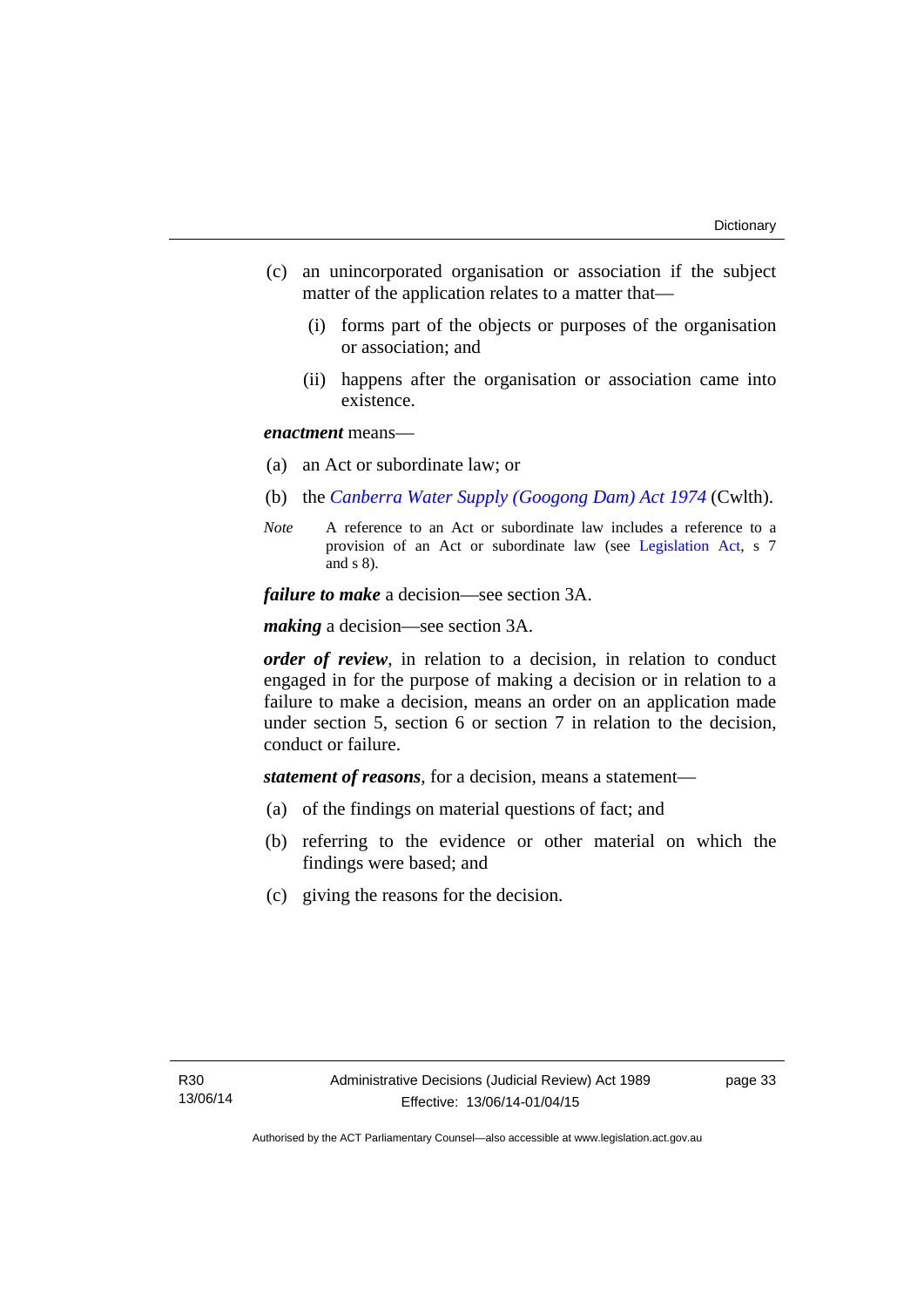1 About the endnotes

### <span id="page-37-0"></span>**Endnotes**

#### **1 About the endnotes**

Amending and modifying laws are annotated in the legislation history and the amendment history. Current modifications are not included in the republished law but are set out in the endnotes.

Not all editorial amendments made under the *[Legislation Act 2001](http://www.legislation.act.gov.au/a/2001-14)*, part 11.3 are annotated in the amendment history. Full details of any amendments can be obtained from the Parliamentary Counsel's Office.

Uncommenced amending laws are not included in the republished law. The details of these laws are underlined in the legislation history. Uncommenced expiries are underlined in the legislation history and amendment history.

If all the provisions of the law have been renumbered, a table of renumbered provisions gives details of previous and current numbering.

The endnotes also include a table of earlier republications.

| $A = Act$                                    | $NI = Notifiable$ instrument                |
|----------------------------------------------|---------------------------------------------|
| $AF =$ Approved form                         | $o = order$                                 |
| $am = amended$                               | $om = omitted/repealed$                     |
| $amdt = amendment$                           | $ord = ordinance$                           |
| $AR = Assembly resolution$                   | $orig = original$                           |
| $ch = chapter$                               | par = paragraph/subparagraph                |
| $CN =$ Commencement notice                   | $pres = present$                            |
| $def = definition$                           | $prev = previous$                           |
| $DI = Disallowable instrument$               | $(\text{prev}) = \text{previously}$         |
| $dict = dictionary$                          | $pt = part$                                 |
| disallowed = disallowed by the Legislative   | $r = rule/subrule$                          |
| Assembly                                     | $reloc = relocated$                         |
| $div = division$                             | $renum = renumbered$                        |
| $exp = expires/expired$                      | $R[X]$ = Republication No                   |
| $Gaz = gazette$                              | $RI =$ reissue                              |
| $hdg = heading$                              | $s = section/subsection$                    |
| $IA = Interpretation Act 1967$               | $sch = schedule$                            |
| ins = inserted/added                         | $sdiv = subdivision$                        |
| $LA =$ Legislation Act 2001                  | $SL = Subordinate$ law                      |
| $LR =$ legislation register                  | $sub =$ substituted                         |
| $LRA =$ Legislation (Republication) Act 1996 | $underlining = whole or part not commenced$ |
| $mod = modified/modification$                | or to be expired                            |
|                                              |                                             |

#### <span id="page-37-2"></span>**2 Abbreviation key**

page 34 Administrative Decisions (Judicial Review) Act 1989 Effective: 13/06/14-01/04/15

R30 13/06/14

<span id="page-37-1"></span>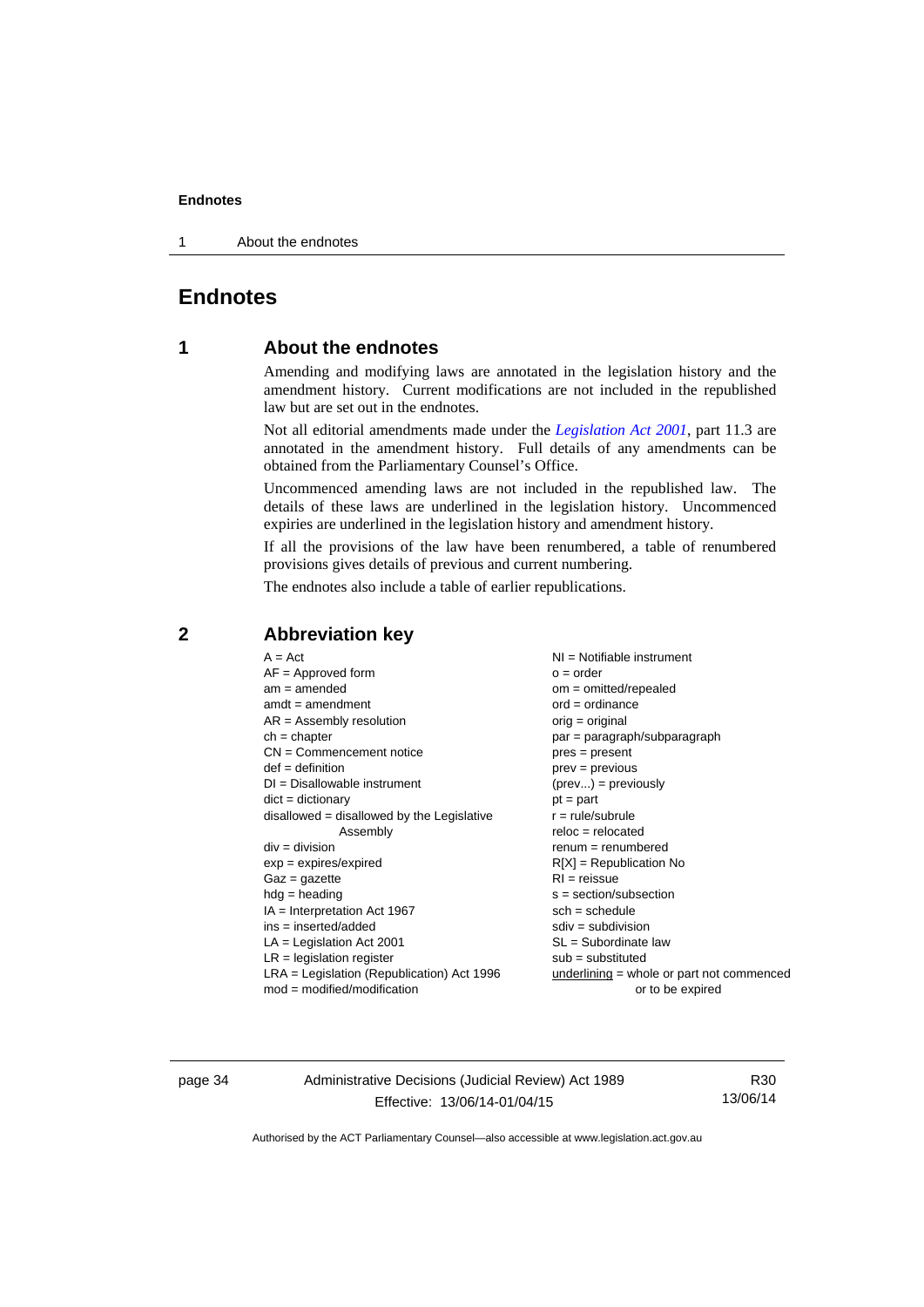#### <span id="page-38-0"></span>**3 Legislation history**

This Act was originally a Commonwealth ordinance—the *[Administrative](http://www.legislation.act.gov.au/a/alt_a1989-33co)  [Decisions \(Judicial Review\) Ordinance 1989](http://www.legislation.act.gov.au/a/alt_a1989-33co)* No 33 (Cwlth).

The *[Australian Capital Territory \(Self-Government\) Act 1988](http://www.comlaw.gov.au/Current/C2004A03699)* (Cwlth), s 34 (4) converted most former Commonwealth ordinances in force in the ACT into ACT enactments. This allowed the ACT Legislative Assembly to amend and repeal the laws. This Act was converted into an ACT enactment on 11 May 1989 (selfgovernment day).

As with most ordinances in force in the ACT, the name was changed from *Ordinance* to *Act* by the *[Self-Government \(Citation of Laws\) Act 1989](http://www.legislation.act.gov.au/a/alt_ord1989-21/default.asp)* A1989-21, s 5 on 11 May 1989 (self-government day).

#### **Legislation before becoming Territory enactment**

#### **Administrative Decisions (Judicial Review) Act 1989 A1989-33**

notified 10 May 1989 commenced 11 May 1989 (s 2)

as amended by

#### **Legislation after becoming Territory enactment**

**[Royal Commissions and Inquiries \(Consequential Provisions\) Act](http://www.legislation.act.gov.au/a/1991-3)  [1991](http://www.legislation.act.gov.au/a/1991-3) A1991-3 sch**  notified 1 March 1991 [\(Gaz 1991 No S7](http://www.legislation.act.gov.au/gaz/1991-S7/default.asp)) s 1, s 2 commenced 1 March 1991 (s 2 (1))

sch commenced 1 May 1991 (s 2 (2) and [Gaz 1991 No 16](http://www.legislation.act.gov.au/gaz/1991-16/default.asp))

#### **[Administrative Decisions \(Judicial Review\) \(Amendment\) Act 1991](http://www.legislation.act.gov.au/a/1991-102) A1991-102**

notified 15 January 1992 ([Gaz 1991 No S3\)](http://www.legislation.act.gov.au/gaz/1991-S3/default.asp) s 1, s 2 commenced 15 January 1992 (s 2 (1)) remainder (ss 3-5) commenced 15 July 1992 (s 2 (3))

#### **[Electoral Act 1992](http://www.legislation.act.gov.au/a/1992-71) A1992-71 s 53**

notified 8 December 1992 ([Gaz 1992 No S218\)](http://www.legislation.act.gov.au/gaz/1992-S218/default.asp) s 1, s 2 commenced 8 December 1992 (s 2 (1)) s 53 commenced 21 December 1992 (s 2 (2) and [Gaz 1992 No S243\)](http://www.legislation.act.gov.au/gaz/1992-S243/default.asp)

R30 13/06/14 Administrative Decisions (Judicial Review) Act 1989 Effective: 13/06/14-01/04/15

page 35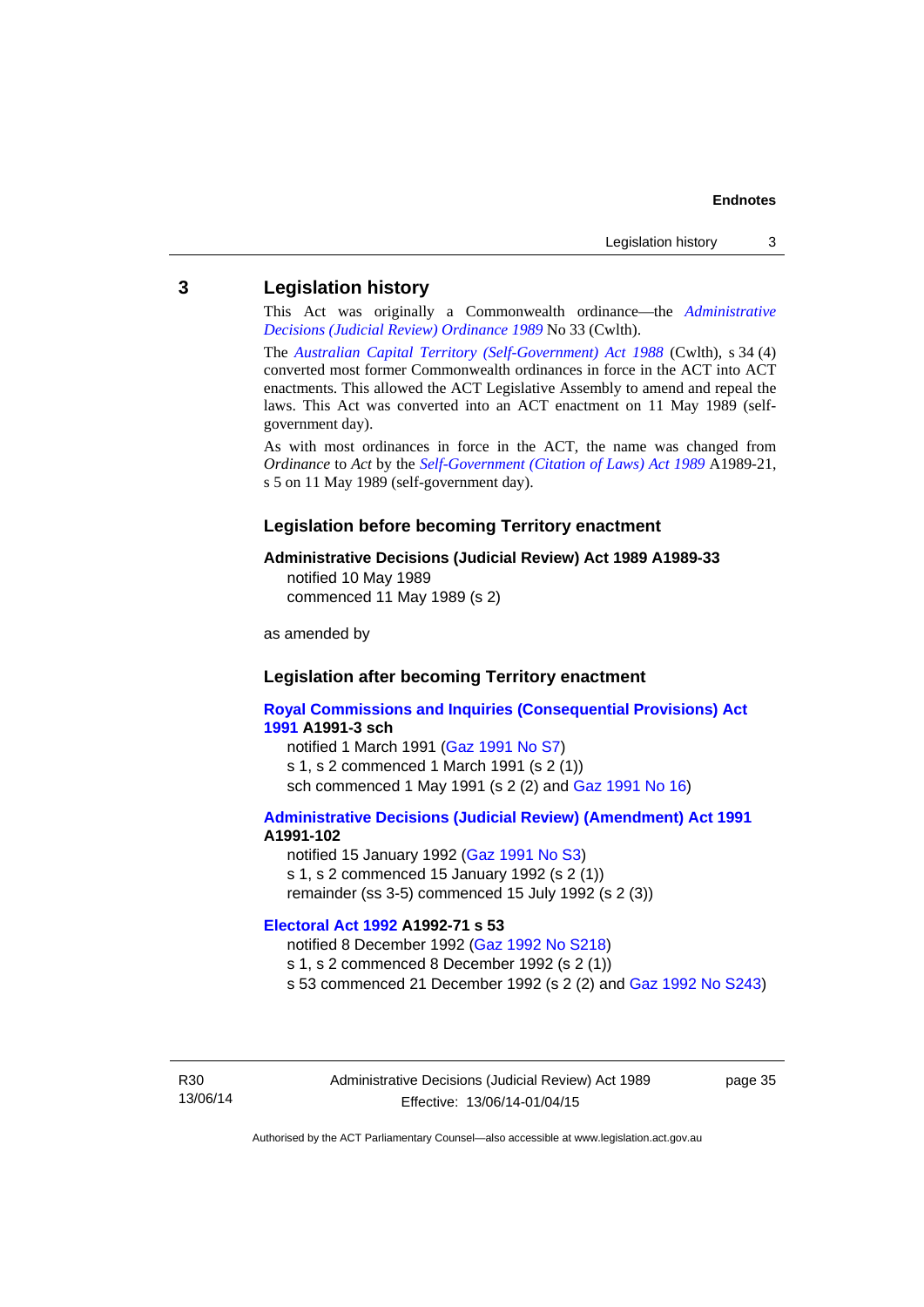| Legislation history<br>-3 |  |
|---------------------------|--|
|---------------------------|--|

#### **[Administrative Decisions \(Judicial Review\) \(Amendment\) Act 1993](http://www.legislation.act.gov.au/a/1993-65) A1993-65**

notified 6 September 1993 [\(Gaz 1993 No S172\)](http://www.legislation.act.gov.au/gaz/1993-S172/default.asp) commenced 6 September 1993 (s 2)

#### **[Supreme Court \(Amendment\) Act \(No 2\) 1993](http://www.legislation.act.gov.au/a/1993-91) A1993-91 sch 3**

notified 17 December 1993 [\(Gaz 1993 No S258](http://www.legislation.act.gov.au/gaz/1993-S258/default.asp)) sch 3 commenced 17 December 1993 (s 2)

#### **[Judicial Commissions \(Consequential Amendments\) Act 1994](http://www.legislation.act.gov.au/a/1994-10) A1994-10 s 4**

notified 14 March 1994 ([Gaz 1994 No S44](http://www.legislation.act.gov.au/gaz/1994-S44/default.asp)) s 4 commenced 14 March 1994 (s 2)

#### **[Public Sector Management \(Consequential and Transitional](http://www.legislation.act.gov.au/a/1994-38)  [Provisions\) Act 1994](http://www.legislation.act.gov.au/a/1994-38) A1994-38 sch 1 pt 3**

notified 30 June 1994 ([Gaz 1994 No S121\)](http://www.legislation.act.gov.au/gaz/1994-S121/default.asp)

s 1, s 2 commenced 30 June 1994 (s 2 (1))

sch 1 pt 3 commenced 1 July 1994 (s 2 (2) and [Gaz 1994 No S142](http://www.legislation.act.gov.au/gaz/1994-S142/default.asp))

#### **[Financial Management and Audit \(Consequential and Transitional](http://www.legislation.act.gov.au/a/1996-26)  [Provisions\) Act 1996](http://www.legislation.act.gov.au/a/1996-26) A1996-26 sch pt 1**

notified 1 July 1996 [\(Gaz 1996 No S130](http://www.legislation.act.gov.au/gaz/1996-S130/default.asp)) sch pt 1 commenced 1 July 1996 (s 2)

#### **[Land \(Planning and Environment\) \(Amendment\) Act \(No 3\) 1996](http://www.legislation.act.gov.au/a/1996-85) A1996-85 s 88**

notified 24 December 1996 [\(Gaz 1996 No S345](http://www.legislation.act.gov.au/gaz/1996-S345/default.asp)) s 1, s 2 commenced 24 December 1996 (s 2 (1)) s 88 commenced 24 June 1997 (s 2 (3))

#### **[Tobacco Licensing \(Amendment\) Act 1998](http://www.legislation.act.gov.au/a/1998-18) A1998-18 sch 1**

notified 10 July 1998 ([Gaz 1998 No S190\)](http://www.legislation.act.gov.au/gaz/1998-S190/default.asp) commenced 10 July 1998 (s 2)

#### **[Taxation Administration \(Consequential and Transitional Provisions\)](http://www.legislation.act.gov.au/a/1999-5)  [Act 1999](http://www.legislation.act.gov.au/a/1999-5) A1999-5 sch 2**

notified 1 March 1999 [\(Gaz 1999 No S8](http://www.legislation.act.gov.au/gaz/1999-S8/default.asp)) s 1, s 2 commenced 1 March 1999 (s 2 (1)) sch 2 commenced 1 March 1999 (s 2 (2))

page 36 Administrative Decisions (Judicial Review) Act 1989 Effective: 13/06/14-01/04/15

R30 13/06/14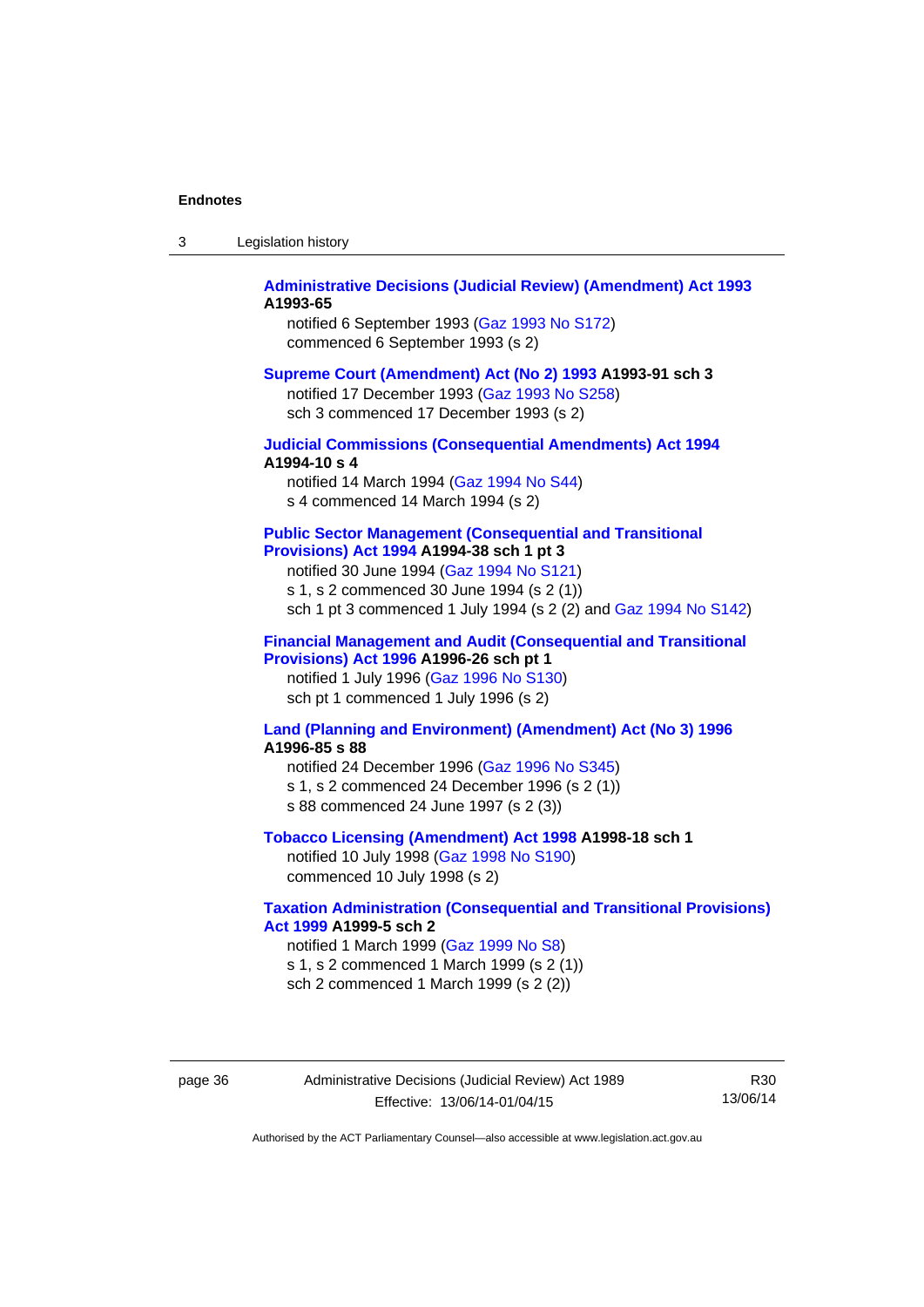### **[Duties \(Consequential and Transitional Provisions\) Act 1999](http://www.legislation.act.gov.au/a/1999-8) A1999-8 s 33**  notified 1 March 1999 [\(Gaz 1999 No S8](http://www.legislation.act.gov.au/gaz/1999-S8/default.asp)) ss 1-3 commenced 1 March 1999 (s 2 (1)) s 33 commenced 1 March 1999 (s 2 (2) and see [Duties Act 1999](http://www.legislation.act.gov.au/a/1999-7) A1999-7, s 2 (2) and [Gaz 1999 No S8\)](http://www.legislation.act.gov.au/gaz/1999-S8/default.asp) **[Law Reform \(Miscellaneous Provisions\) Act 1999](http://www.legislation.act.gov.au/a/1999-66) A1999-66 sch 3**  notified 10 November 1999 [\(Gaz 1999 No 45](http://www.legislation.act.gov.au/gaz/1999-45/default.asp)) commenced 10 November 1999 (s 2) **[Tobacco Amendment Act 2000](http://www.legislation.act.gov.au/a/2000-16) A2000-16 sch 3 pt 1**  notified 20 April 2000 [\(Gaz 2000 No 16\)](http://www.legislation.act.gov.au/gaz/2000-16/default.asp) s 1, s 2 commenced 20 April 2000 (s 2 (1)) sch 3 pt 1 commenced 1 July 2000 (s 2 (3)) **[Subordinate Laws Amendment Act 2000](http://www.legislation.act.gov.au/a/2000-71) A2000-71 sch 2**  notified 21 December 2000 [\(Gaz 2000 No S69\)](http://www.legislation.act.gov.au/gaz/2000-S69/default.asp) s 1, s 2 commenced 21 December 2000 (IA s 10B) sch 2 commenced 21 June 2001 (IA s 10E) **[Legislation \(Consequential Amendments\) Act 2001](http://www.legislation.act.gov.au/a/2001-44) A2001-44 pt 6**  notified 26 July 2001 ([Gaz 2001 No 30\)](http://www.legislation.act.gov.au/gaz/2001-30/default.asp) s 1, s 2 commenced 26 July 2001 (IA s 10B) pt 6 commenced 12 September 2001 (s 2 and see [Gaz 2001 No S65\)](http://www.legislation.act.gov.au/gaz/2001-S65/default.asp) **[Building Amendment Act 2002](http://www.legislation.act.gov.au/a/2002-15) A2002-15 s 14**  notified LR 17 May 2002 s 1, s 2 commenced 17 May 2002 (LA s 75) s 14 commenced 18 May 2002 (s 2) **[Plant Diseases Act 2002](http://www.legislation.act.gov.au/a/2002-42) A2002-42 s 44**  notified LR 2 December 2002 s 1, s 2 commenced 2 December 2002 (LA s 75 (1)) s 44 commenced 2 June 2003 (s 2 and LA s 79) **[Confiscation of Criminal Assets Act 2003](http://www.legislation.act.gov.au/a/2003-8) A2003-8 sch 1 pt 1.1**  notified LR 27 March 2003 s 1, s 2 commenced 27 March 2003 (LA s 75 (1)) sch 1 pt 1.1 commenced 15 August 2003 (s 2 and [CN2003-7](http://www.legislation.act.gov.au/cn/2003-7/default.asp))

R30 13/06/14 Administrative Decisions (Judicial Review) Act 1989 Effective: 13/06/14-01/04/15

page 37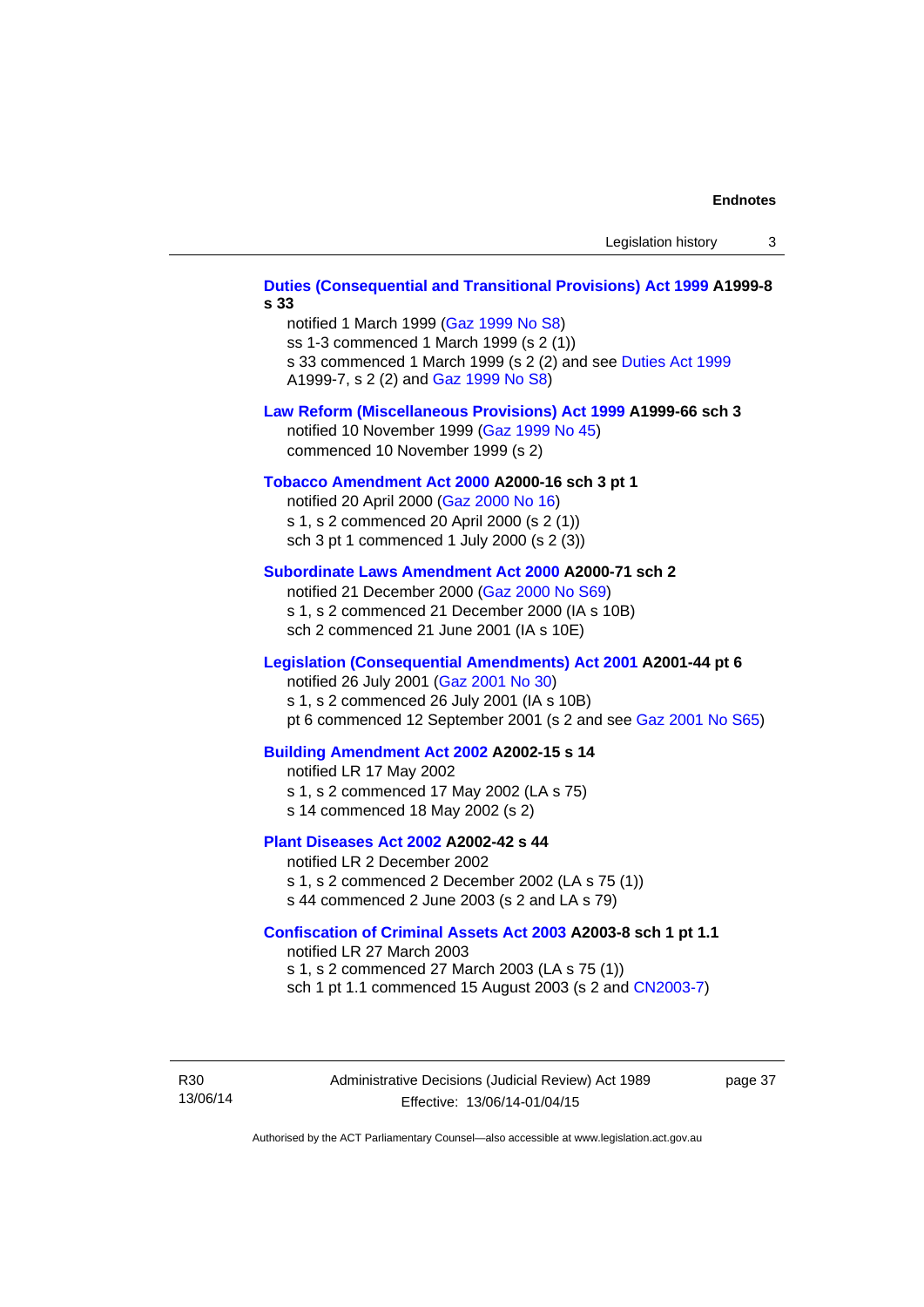3 Legislation history

#### **[Construction Occupations Legislation Amendment Act 2004](http://www.legislation.act.gov.au/a/2004-13)  [A2004-13](http://www.legislation.act.gov.au/a/2004-13) sch 2 pt 2.1**

notified LR 26 March 2004

s 1, s 2 commenced 26 March 2004 (LA s 75 (1)) sch 2 pt 2.1 commenced 1 September 2004 (s 2 and see [Construction](http://www.legislation.act.gov.au/a/2004-12)  [Occupations \(Licensing\) Act 2004](http://www.legislation.act.gov.au/a/2004-12) A2004-12, s 2 and [CN2004-8\)](http://www.legislation.act.gov.au/cn/2004-8/default.asp)

#### **[Gungahlin Drive Extension Authorisation Act 2004](http://www.legislation.act.gov.au/a/2004-27) A2004-27 s 15**

notified LR 26 May 2004

- s 1, s 2 commenced 26 May 2004 (LA s 75 (1))
- s 15 commenced 27 May 2004 (s 2)

#### **[Gene Technology \(GM Crop Moratorium\) Act 2004](http://www.legislation.act.gov.au/a/2004-40) A2004-40 s 40**

notified LR 9 July 2004

- s 1, s 2 commenced 9 July 2004 (LA s 75 (1))
- s 40 commenced 10 July 2004 (s 2)

#### **[Heritage Act 2004](http://www.legislation.act.gov.au/a/2004-57) A2004-57 sch 1 pt 1.2**

notified LR 9 September 2004 s 1, s 2 commenced 9 September 2004 (LA s 75 (1)) sch 1 pt 1.2 commenced 9 March 2005 (s 2 and LA s 79)

#### **[Court Procedures \(Consequential Amendments\) Act 2004](http://www.legislation.act.gov.au/a/2004-60) A2004-60 sch 1 pt 1.3**

notified LR 2 September 2004 s 1, s 2 commenced 2 September 2004 (LA s 75 (1)) sch 1 pt 1.3 commenced 10 January 2005 (s 2 and see [Court](http://www.legislation.act.gov.au/a/2004-59)  [Procedures Act 2004](http://www.legislation.act.gov.au/a/2004-59) A2004-59, s 2 and [CN2004-29\)](http://www.legislation.act.gov.au/cn/2004-29/default.asp)

#### **[Crimes \(Restorative Justice\) Act 2004](http://www.legislation.act.gov.au/a/2004-65) A2004-65 s 76**

notified LR 6 September 2004 s 1, s 2 commenced 6 September 2004 (LA s 75 (1)) s 76 commenced 31 January 2005 (s 2 and [CN2004-28](http://www.legislation.act.gov.au/cn/2004-28/default.asp))

#### **[Statute Law Amendment Act 2005 \(No 2\)](http://www.legislation.act.gov.au/a/2005-62) A2005-62 sch 3 pt 3.1**

notified LR 21 December 2005 s 1, s 2 commenced 21 December 2005 (LA s 75 (1)) sch 3 pt 3.1 commenced 11 January 2006 (s 2 (1))

page 38 Administrative Decisions (Judicial Review) Act 1989 Effective: 13/06/14-01/04/15

R30 13/06/14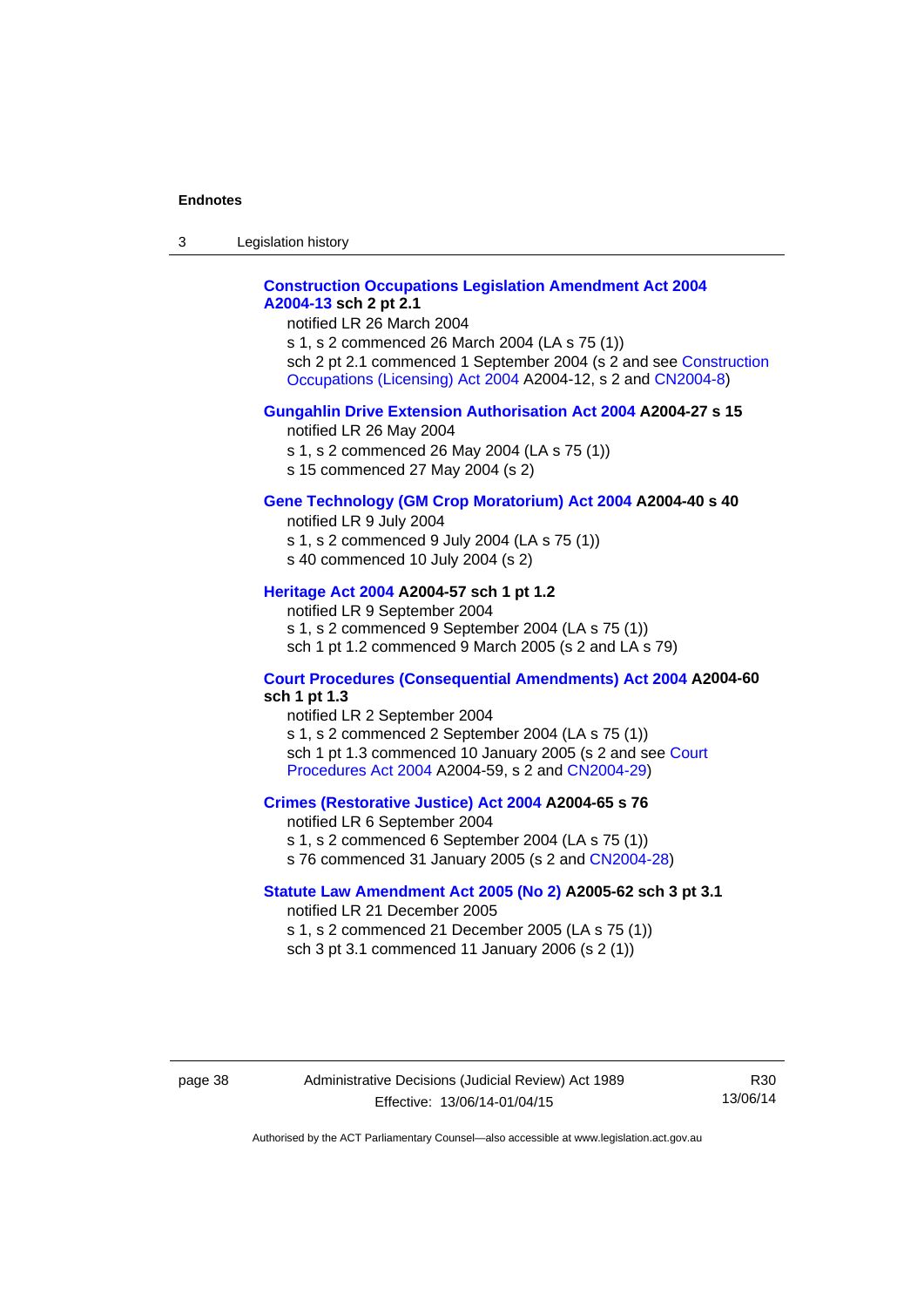#### **[Sentencing Legislation Amendment Act 2006](http://www.legislation.act.gov.au/a/2006-23) A2006-23 sch 1 pt 1.1**

notified LR 18 May 2006

s 1, s 2 commenced 18 May 2006 (LA s 75 (1)) sch 1 pt 1.1 commenced 2 June 2006 (s 2 (1) and see [Crimes](http://www.legislation.act.gov.au/a/2005-59)  [\(Sentence Administration\) Act 2005](http://www.legislation.act.gov.au/a/2005-59) A2005-59 s 2, [Crimes](http://www.legislation.act.gov.au/a/2005-58)  [\(Sentencing\) Act 2005](http://www.legislation.act.gov.au/a/2005-58) A2005-58, s 2 and LA s 79)

#### **[Justice and Community Safety Legislation Amendment Act 2006](http://www.legislation.act.gov.au/a/2006-40) A2006-40 sch 2 pt 2.3**

notified LR 28 September 2006 s 1, s 2 commenced 28 September 2006 (LA s 75 (1)) sch 2 pt 2.3 commenced 29 September 2006 (s 2 (1))

#### **[Water Resources Act 2007](http://www.legislation.act.gov.au/a/2007-19) A2007-19 s 208**

notified LR 20 June 2007 s 1, s 2 commenced 20 June 2007 (LA s 75 (1)) s 208 commenced 1 August 2007 (s 2 and [CN2007-8](http://www.legislation.act.gov.au/cn/2007-8/default.asp))

#### **[Planning and Development \(Consequential Amendments\) Act 2007](http://www.legislation.act.gov.au/a/2007-25) A2007-25 sch 1 pt 1.2**

notified LR 13 September 2007

s 1, s 2 commenced 13 September 2007 (LA s 75 (1)) sch 1 pt 1.2 commenced 31 March 2008 (s 2 and see Planning and [Development Act 2007](http://www.legislation.act.gov.au/a/2007-24) A2007-24, s 2 and [CN2008-1](http://www.legislation.act.gov.au/cn/2008-1/default.asp))

#### **[ACT Civil and Administrative Tribunal Legislation Amendment](http://www.legislation.act.gov.au/a/2008-36)  [Act 2008](http://www.legislation.act.gov.au/a/2008-36) A2008-36 sch 1 pt 1.2**

notified LR 4 September 2008

s 1, s 2 commenced 4 September 2008 (LA s 75 (1))

sch 1 pt 1.2 commenced 2 February 2009 (s 2 and see [ACT Civil and](http://www.legislation.act.gov.au/a/2008-35)  [Administrative Tribunal Act 2008](http://www.legislation.act.gov.au/a/2008-35) A2008-35, s 2 and [CN2009-2\)](http://www.legislation.act.gov.au/cn/2009-2/default.asp)

#### **[Development Application \(Block 20 Section 23 Hume\) Assessment](http://www.legislation.act.gov.au/a/2008-52)  [Facilitation Act 2008](http://www.legislation.act.gov.au/a/2008-52) A2008-52 s 12**

notified LR 16 December 2008

s 1, s 2 commenced 16 December 2008 (LA s 75 (1))

s 12 commenced 17 December 2008 (s 2)

page 39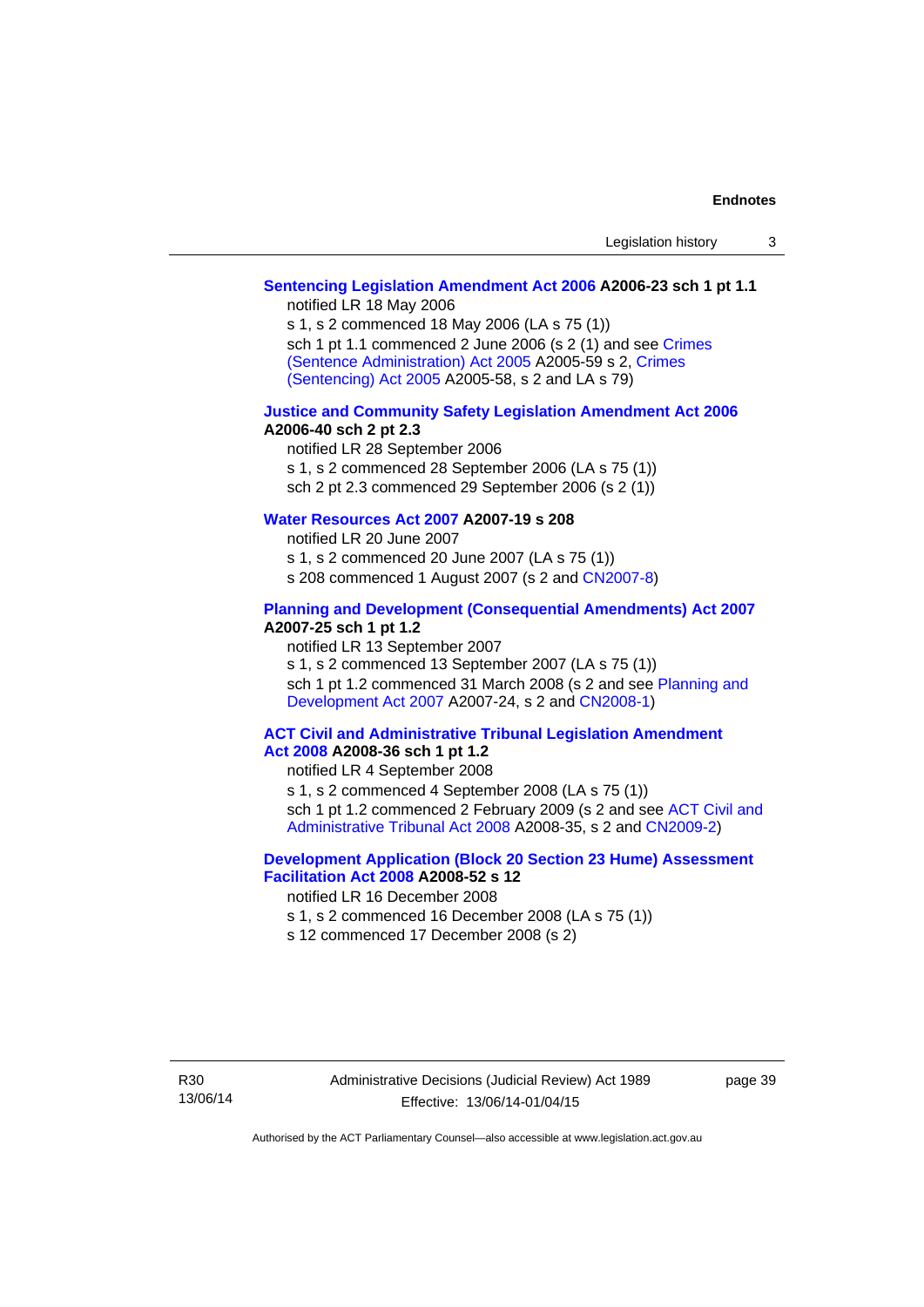| -3 | Legislation history |  |
|----|---------------------|--|
|----|---------------------|--|

#### **[Health Practitioner Regulation National Law \(ACT\) Act 2010](http://www.legislation.act.gov.au/a/2010-10) A2010-10 sch 2 pt 2.1**

notified LR 31 March 2010 s 1, s 2 commenced 31 March 2010 (LA s 75 (1)) sch 2 pt 2.1 commenced 1 July 2010 (s 2 (1) (a))

#### **[Payroll Tax Act 2011](http://www.legislation.act.gov.au/a/2011-18) A2011-18 sch 4 pt 4.1**

notified LR 30 June 2011 s 1, s 2 commenced 30 June 2011 (LA s 75 (1)) sch 4 pt 4.1 commenced 1 July 2011 (s 2)

#### **[Administrative \(One ACT Public Service Miscellaneous Amendments\)](http://www.legislation.act.gov.au/a/2011-22)**

#### **[Act 2011](http://www.legislation.act.gov.au/a/2011-22) A2011-22 sch 1 pt 1.4**

notified LR 30 June 2011 s 1, s 2 commenced 30 June 2011 (LA s 75 (1)) sch 1 pt 1.4 commenced 1 July 2011 (s 2 (1))

#### **[Justice and Community Safety Legislation Amendment Act 2012](http://www.legislation.act.gov.au/a/2012-13)**

#### **A2012-13 sch 1 pt 1.2**

notified LR 11 April 2012 s 1, s 2 commenced 11 April 2012 (LA s 75 (1)) sch 1 pt 1.2 commenced 12 April 2012 (s 2 (1))

#### **[Statute Law Amendment Act 2013](http://www.legislation.act.gov.au/a/2013-19) A2013-19 sch 3 pt 3.1**

notified LR 24 May 2013 s 1, s 2 commenced 24 May 2013 (LA s 75 (1)) sch 3 pt 3.1 commenced 14 June 2013 (s 2)

#### **[Administrative Decisions \(Judicial Review\) Amendment Act 2013](http://www.legislation.act.gov.au/a/2013-37) A2013-37**

notified LR 25 September 2013 s 1, s 2 commenced 25 September 2013 (LA s 75 (1)) remainder commenced 26 September 2013 (s 2)

#### **[Planning and Development \(Symonston Mental Health Facility\)](http://www.legislation.act.gov.au/a/2014-26)  [Amendment Act 2014](http://www.legislation.act.gov.au/a/2014-26) A2014-26 sch 1 pt 1.1**

notified LR 12 June 2014 s 1, s 2 commenced 12 June 2014 (LA s 75 (1)) sch 1 pt 1.1 commenced 13 June 2014 (s 2)

#### page 40 Administrative Decisions (Judicial Review) Act 1989 Effective: 13/06/14-01/04/15

R30 13/06/14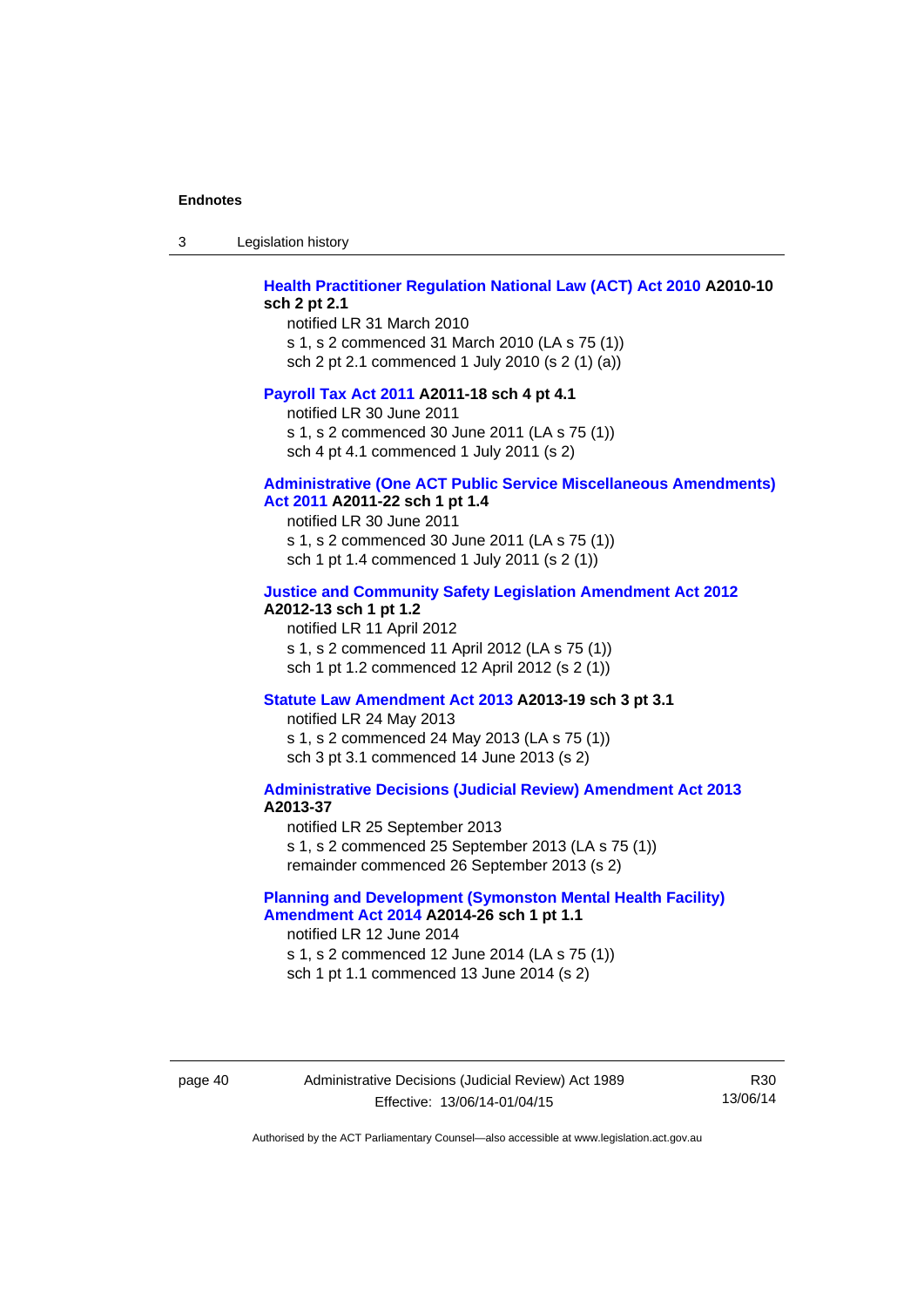<span id="page-44-0"></span>

| 4                           | <b>Amendment history</b>                    |                                                                                                                                                                                                                                                                                                             |  |  |
|-----------------------------|---------------------------------------------|-------------------------------------------------------------------------------------------------------------------------------------------------------------------------------------------------------------------------------------------------------------------------------------------------------------|--|--|
|                             | <b>Dictionary</b><br>s <sub>2</sub>         | om A2001-44 amdt 1.42<br>ins A2005-62 amdt 3.5<br>am A2013-37 s 4                                                                                                                                                                                                                                           |  |  |
|                             | <b>Notes</b><br>s 3                         | am A1991-102 s 4; A1993-65 s 4; A1996-85 s 88; A2001-44<br>amdts 1.43-1.45<br>defs reloc to dict A2005-62 amdt 3.4<br>sub A2005-62 amdt 3.5<br>def <i>failure</i> om A2005-62 amdt 3.2<br>def judge om A2005-62 amdt 3.2<br>def rules of court am A1993-91 sch 3<br>om A2004-60 amdt 1.7                    |  |  |
|                             | s 3A                                        | Meaning of <i>making</i> and <i>failure to make</i> a decision<br>ins A2005-62 amdt 3.6                                                                                                                                                                                                                     |  |  |
|                             | Meaning of person aggrieved<br>s 3B         | ins A2005-62 amdt 3.6<br>om A2013-37 s 5                                                                                                                                                                                                                                                                    |  |  |
|                             | s <sub>3C</sub>                             | Meaning of conduct engaged in for purpose of making decision<br>ins A2005-62 amdt 3.6                                                                                                                                                                                                                       |  |  |
|                             | s <sub>4</sub>                              | Act to operate despite anything in existing laws<br>am A2005-62 amdt 3.7                                                                                                                                                                                                                                    |  |  |
|                             | s 4A                                        | Who may make an application under this Act<br>ins A2013-37 s 6                                                                                                                                                                                                                                              |  |  |
|                             | s 5                                         | Applications for review of decisions<br>am A2005-62 amdts 3.8-3.15; A2012-13 amdt 1.12; A2013-37<br>s 7                                                                                                                                                                                                     |  |  |
|                             | s 6                                         | Applications for review of conduct related to making of decisions<br>am A2005-62 amdts 3.16-3.23; A2013-37 s 8                                                                                                                                                                                              |  |  |
|                             | s 7 hdg<br>s 7                              | Applications for failures to make decisions<br>sub A2005-62 amdt 3.24<br>am A2005-62 amdts 3.25-3.30; A2013-37 s 9, s 10                                                                                                                                                                                    |  |  |
|                             | <b>Effect of Act on other rights</b><br>s 8 | orig s 8 om A2005-62 amdt 3.31<br>(prev s 9) am A1991-102 s 5; A1993-65 s 5; A1999-66 sch 3;<br>A2004-57 amdt 1.3; A2005-62 amdts 3.32-3.34<br>renum A2005-62 amdt 3.35<br>am A2006-40 amdt 2.47; A2007-25 amdt 1.11, amdt 1.12<br>(4)-(6) exp 30 September 2008 (s 8 (6) (LA s 88 declaration<br>applies)) |  |  |
| R <sub>30</sub><br>13/06/14 |                                             | Administrative Decisions (Judicial Review) Act 1989<br>page 41<br>Effective: 13/06/14-01/04/15                                                                                                                                                                                                              |  |  |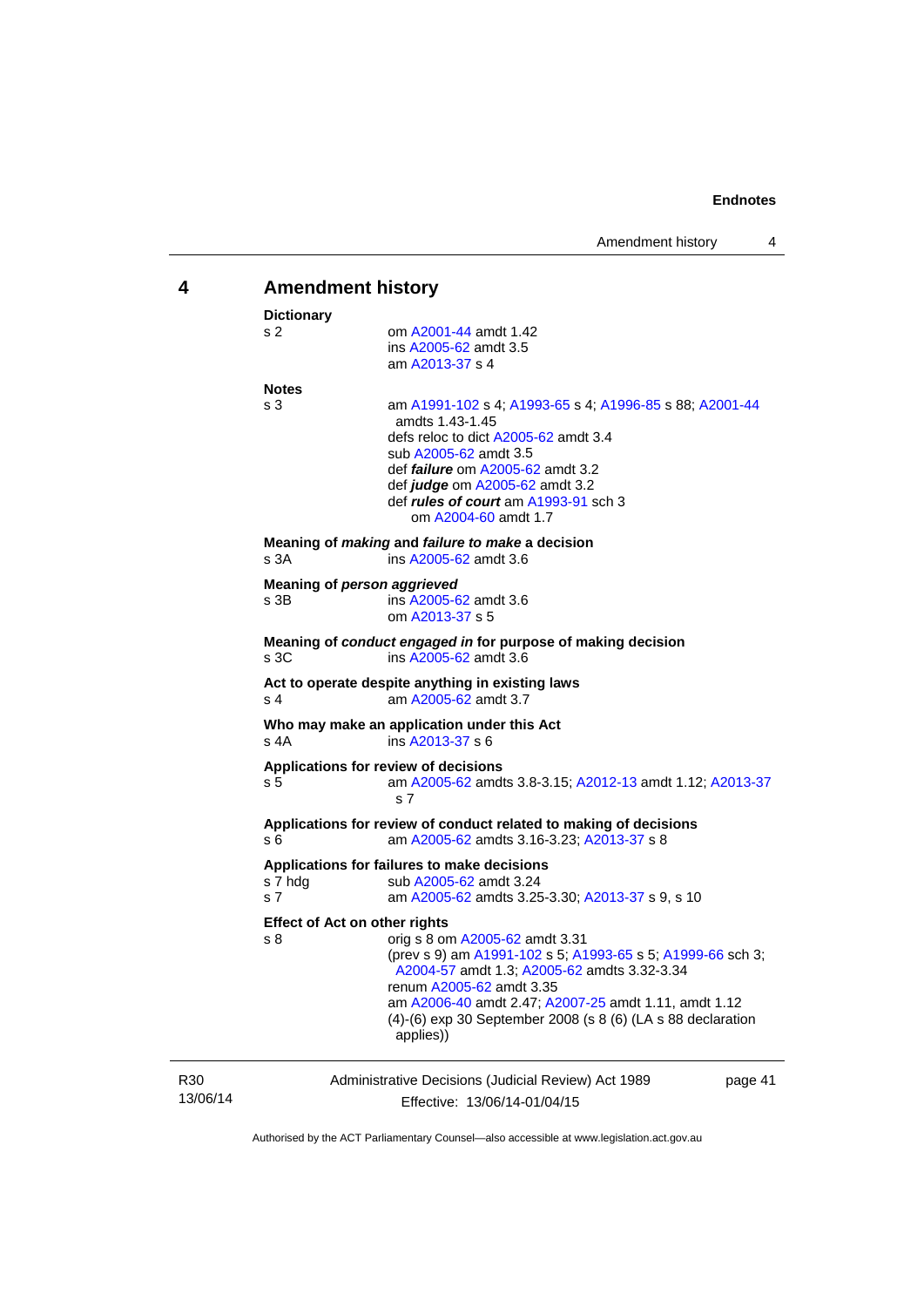4 Amendment history **Applications for order of review must set out grounds**  s 9 hdg (prev s 10 hdg) sub [A2005-62](http://www.legislation.act.gov.au/a/2005-62) amdt 3.36 s 9 orig s 9 renum as s 8 (prev s 10 hdg) am [A2004-60](http://www.legislation.act.gov.au/a/2004-60) amdt 1.8; ss and pars renum R13 LA (see [A2004-60](http://www.legislation.act.gov.au/a/2004-60) amdt 1.9); [A2005-62](http://www.legislation.act.gov.au/a/2005-62) amdt 3.37, amdt 3.38 renum [A2005-62](http://www.legislation.act.gov.au/a/2005-62) amdt 3.39 **Period in which application for order of review must be made**  s 10 orig s 10 renum as s 9 ins [A2005-62](http://www.legislation.act.gov.au/a/2005-62) amdt 3.40; [A2013-19](http://www.legislation.act.gov.au/a/2013-19) amdt 3.1 **Application for order of review not limited to grounds in application**  s 11 sub [A2005-62](http://www.legislation.act.gov.au/a/2005-62) amdt 3.40 **Application to be made a party to a proceeding**  s 12 am [A2013-37](http://www.legislation.act.gov.au/a/2013-37) s 11 **Reasons for decision may be obtained**  s 13 am [A2005-62](http://www.legislation.act.gov.au/a/2005-62) amdt 3.41, amdt 3.42, amdt 3.44, amdt 3.45, amdt 3.47; ss renum [A2005-62](http://www.legislation.act.gov.au/a/2005-62) amdt 3.43, amdt 3.46; [A2008-36](http://www.legislation.act.gov.au/a/2008-36) amdt 1.13 **Certain information not required to be disclosed**<br>s 14 am A2005-62 amdts 3.48-3.51 am [A2005-62](http://www.legislation.act.gov.au/a/2005-62) amdts 3.48-3.51 **Ministerial certificate about disclosure of information**  s 15 hdg sub [A2005-62](http://www.legislation.act.gov.au/a/2005-62) amdt 3.52 s 15 am [A2005-62](http://www.legislation.act.gov.au/a/2005-62) amdts 3.53-3.55; ss renum [A2005-62](http://www.legislation.act.gov.au/a/2005-62) amdt 3.56 **Stay of proceedings**  s 16 am [A1999-66](http://www.legislation.act.gov.au/a/1999-66) sch 3; [A2005-62](http://www.legislation.act.gov.au/a/2005-62) amdt 3.57, amdt 3.58 **Powers of Supreme Court in relation to applications for order of review**  s 17 hdg sub [A2005-62](http://www.legislation.act.gov.au/a/2005-62) amdt 3.59 s 17 am [A2005-62](http://www.legislation.act.gov.au/a/2005-62) amdt 3.60-3.62 **Change in person holding, or performing the duties of, an office**  s 18 **am [A2005-62](http://www.legislation.act.gov.au/a/2005-62)** amdt 3.63; ss renum R17 LA **Intervention by Minister**  s 19 sub [A2005-62](http://www.legislation.act.gov.au/a/2005-62) amdt 3.64 **Intervention by other people**  s 19A ins [A2013-37](http://www.legislation.act.gov.au/a/2013-37) s 12 **Act not to apply to certain decisions**  s 20 am [A2005-62](http://www.legislation.act.gov.au/a/2005-62) amdt 3.65; ss renum [A2005-62](http://www.legislation.act.gov.au/a/2005-62) amdt 3.66

**Regulation-making power** 

s 21 sub [A2001-44](http://www.legislation.act.gov.au/a/2001-44) amdt 1.46

page 42 Administrative Decisions (Judicial Review) Act 1989 Effective: 13/06/14-01/04/15

R30 13/06/14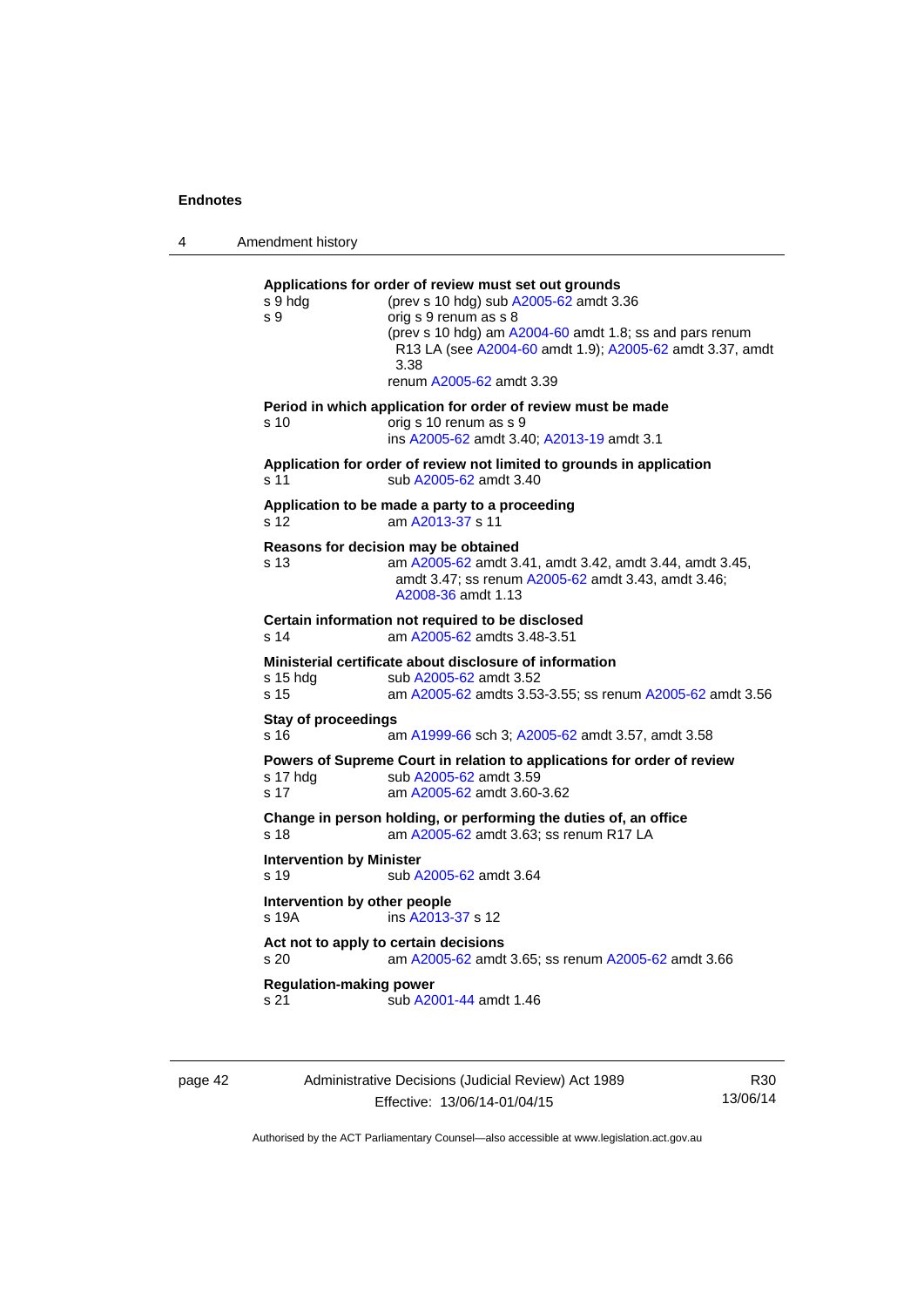|                   | ins A2004-13 amdt 2.1                                                                                                                                                                                                                                                                    |
|-------------------|------------------------------------------------------------------------------------------------------------------------------------------------------------------------------------------------------------------------------------------------------------------------------------------|
|                   | exp 1 July 2005 (s 22 (2))                                                                                                                                                                                                                                                               |
|                   | Decisions to which this Act does not apply                                                                                                                                                                                                                                               |
| sch 1             | am A1991-3 sch; A1992-71 s 53; A1994-10 s 4; A1998-18<br>sch 1; A1999-5 sch 2; A1999-8 s 33; A2000-16 sch 3 pt 1;<br>A2001-44 amdt 1.47; A2002-15 s 14; A2002-42, s 44;<br>A2003-8 amdt 1.1; A2004-13 amdt 2.2; A2004-27 s 15;<br>A2004-40 s 40; A2004-65 s 76<br>sub A2005-62 amdt 3.67 |
|                   | am A2006-23 amdt 1.1; items renum A2006-23 amdt 1.2;<br>A2007-19 s 208; A2008-52 s 12; items renum R23 LA;<br>A2010-10 amdt 2.1; items renum R25 LA; A2011-18<br>amdt 4.1; A2011-22 amdt 1.18; A2014-26 amdt 1.1                                                                         |
|                   | Decisions to which s 13 does not apply                                                                                                                                                                                                                                                   |
| sch 2             | am A1994-38 sch 1 pt 3; A1996-26 sch                                                                                                                                                                                                                                                     |
|                   | sub A2005-62 amdt 3.68                                                                                                                                                                                                                                                                   |
|                   | am A2006-23 amdt 1.3; A2008-36 amdt 1.14; A2011-22<br>amdt 1.19, amdt 1.20                                                                                                                                                                                                               |
| <b>Dictionary</b> |                                                                                                                                                                                                                                                                                          |
| dict              | ins A2005-62 amdt 3.69                                                                                                                                                                                                                                                                   |
|                   | am A2008-36 amdt 1.15; A2013-37 s 13                                                                                                                                                                                                                                                     |
|                   | def conduct engaged in ins A2005-62 amdt 3.69                                                                                                                                                                                                                                            |
|                   | def <i>decision</i> ins A2008-36 amdt 1.16                                                                                                                                                                                                                                               |
|                   | def decision to which this Act applies reloc from s 3<br>A2005-62 amdt 3.4                                                                                                                                                                                                               |
|                   | def <i>duty</i> am A1994-38 sch 1 pt 3                                                                                                                                                                                                                                                   |
|                   | reloc from s 3 A2005-62 amdt 3.4                                                                                                                                                                                                                                                         |
|                   | def eligible person ins A2013-37 s 14                                                                                                                                                                                                                                                    |
|                   | def enactment am A1999-66 sch 3                                                                                                                                                                                                                                                          |
|                   | sub A2005-62 amdt 3.1                                                                                                                                                                                                                                                                    |
|                   | reloc from s 3 A2005-62 amdt 3.4                                                                                                                                                                                                                                                         |
|                   | def <i>failure to make</i> ins A2005-62 amdt 3.69                                                                                                                                                                                                                                        |
|                   | def <i>making</i> ins $A2005-62$ amdt $3.69$<br>def order of review am A2005-62 amdt 3.3<br>reloc from s 3 A2005-62 amdt 3.4                                                                                                                                                             |
|                   |                                                                                                                                                                                                                                                                                          |
|                   | def person aggrieved ins A2005-62 amdt 3.69<br>om A2013-37 s 15                                                                                                                                                                                                                          |

R30 13/06/14 Administrative Decisions (Judicial Review) Act 1989 Effective: 13/06/14-01/04/15

page 43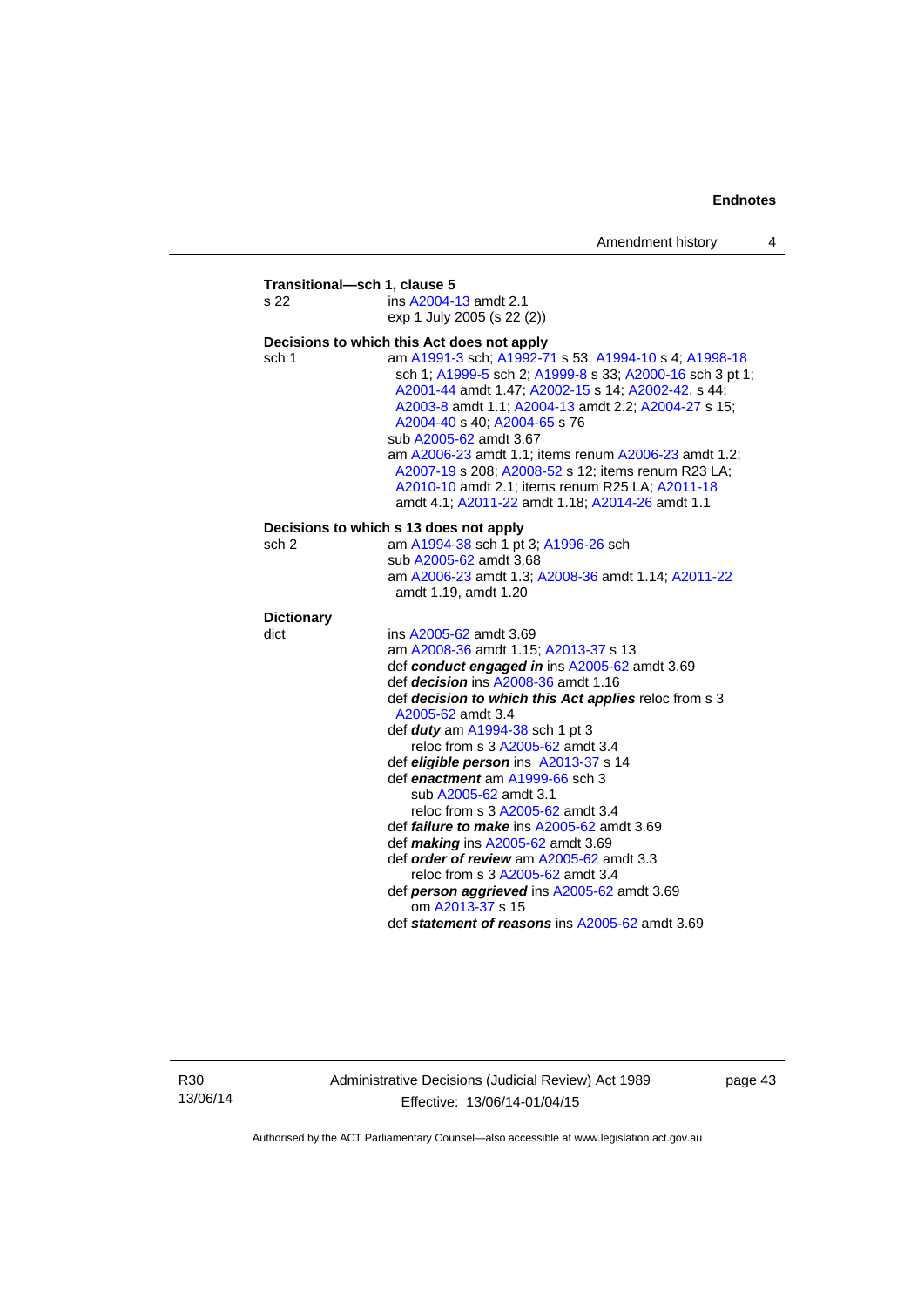5 Earlier republications

#### <span id="page-47-0"></span>**5 Earlier republications**

Some earlier republications were not numbered. The number in column 1 refers to the publication order.

Since 12 September 2001 every authorised republication has been published in electronic pdf format on the ACT legislation register. A selection of authorised republications have also been published in printed format. These republications are marked with an asterisk (\*) in column 1. Electronic and printed versions of an authorised republication are identical.

| <b>Republication No</b> | <b>Amendments to</b> | <b>Republication date</b> |
|-------------------------|----------------------|---------------------------|
| 1                       | A1991-102            | 15 July 1992              |
| $\overline{2}$          | A1993-91             | 31 January 1994           |
| 3                       | A1994-38             | 31 January 1995           |
| 4                       | A1996-26             | 30 November 1996          |
| 5                       | A1999-8              | 1 March 1999              |
| 6                       | A2001-44             | 18 October 2001           |
| 7                       | A2002-15             | 20 May 2002               |
| 8                       | A2003-8              | 2 June 2003               |
| 9                       | A2003-8              | 15 August 2003            |
| 10                      | A2004-27             | 27 May 2004               |
| 11                      | A2004-40             | 10 July 2004              |
| 12                      | A2004-40             | 1 September 2004          |
| 13                      | A2004-65             | 10 January 2005           |
| 14                      | A2004-65             | 31 January 2005           |
| 15                      | A2004-65             | 9 March 2005              |
| 16                      | A2004-65             | 2 July 2005               |
| $17*$                   | A2005-62             | 11 January 2006           |
| 18                      | A2006-23             | 2 June 2006               |
| 19                      | A2006-40             | 29 September 2006         |
| 20                      | A2007-19             | 1 August 2007             |
| 21                      | A2007-25             | 31 March 2008             |
| 22                      | A2008-36             | 1 October 2008            |
|                         |                      |                           |

page 44 Administrative Decisions (Judicial Review) Act 1989 Effective: 13/06/14-01/04/15

R30 13/06/14